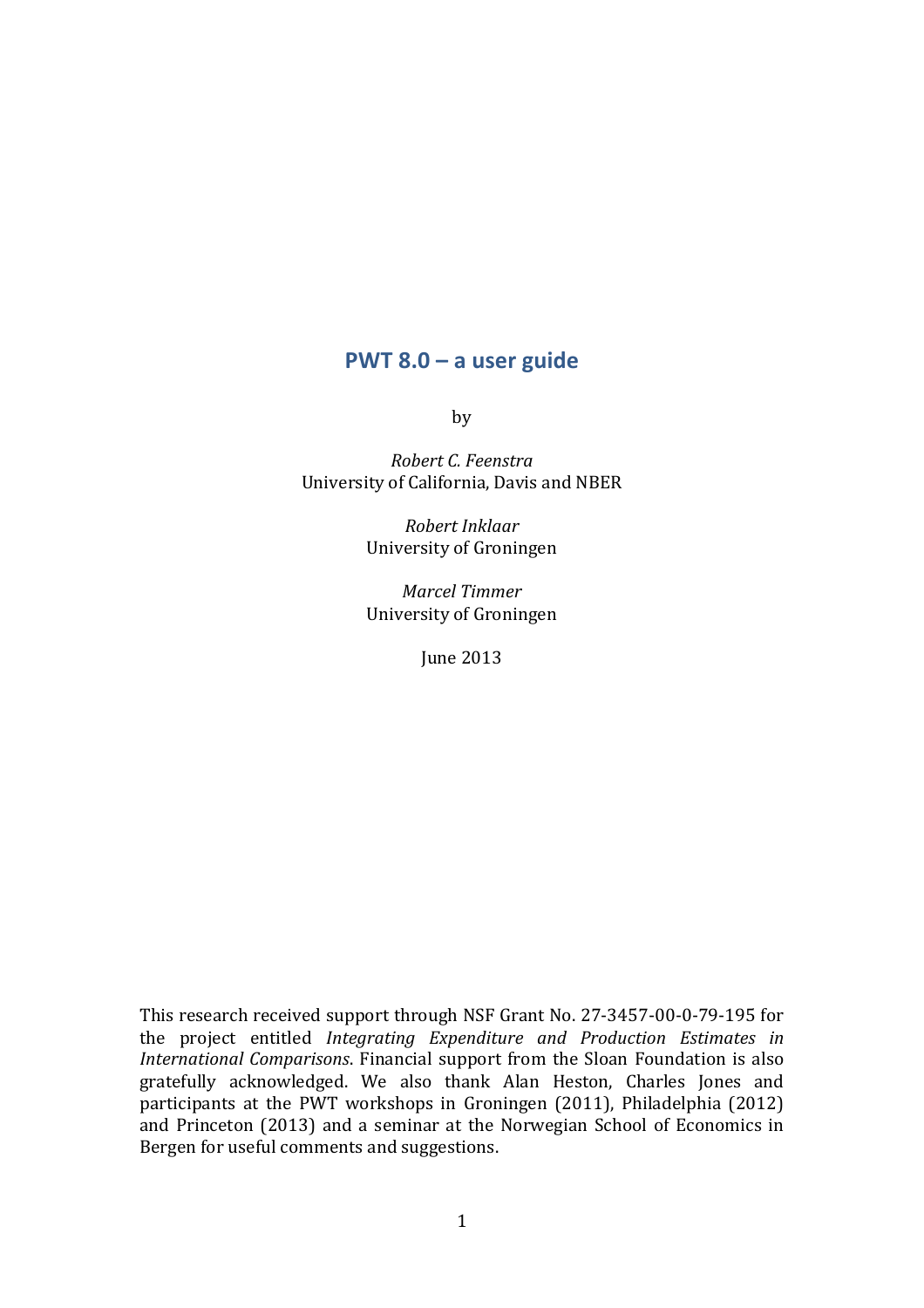## **Introduction**

 

The introduction of a substantially revised version of the Penn World Table (PWT) is a useful moment to introduce or reintroduce this dataset to its users. The aim of this user guide is to provide a non-technical overview of PWT version 8.0: what are the new concepts, how is the dataset constructed, how can it be best used in research and what are some of the main limitations.<sup>1</sup>

The central element of PWT has always been real GDP per capita, a measure of relative living standards across countries at different points in time. This measure requires two main pieces of information, namely GDP per capita in national currency and purchasing power parities (PPPs) to correct for differences in prices across countries.<sup>2</sup> Many of the choices necessary for constructing PWT are related to estimating PPPs and we will use this guide to motivate these choices and discuss their consequences. GDP data are readily available from National Accounts (NA) statistics, and so require fewer choices. However, revisions of NA data by statistical offices are often substantial, with GDP increasing by half or even doubling in some cases. Such revisions are the

 $1$  For a more technical discussion of the methodological innovations in PWT 8.0, see Feenstra, Inklaar and Timmer (2013). For discussions of earlier versions, see e.g. Summers and Heston (1991) and Kravis, Heston and Summers (1982).

 $2$  A country's PPP gives the number of local currency units (e.g. euro's) that are needed to buy a bundle of products worth one dollar in the US. Dividing the PPP by the nominal exchange rate (also in local currency units per dollar) then gives the "price level" of that country relative to the US. A price level of 0.5, for example, indicates that local prices converted to US dollars with the nominal exchange rate are  $\frac{1}{2}$  as high on average as in the United States, as might be the case for a developing country.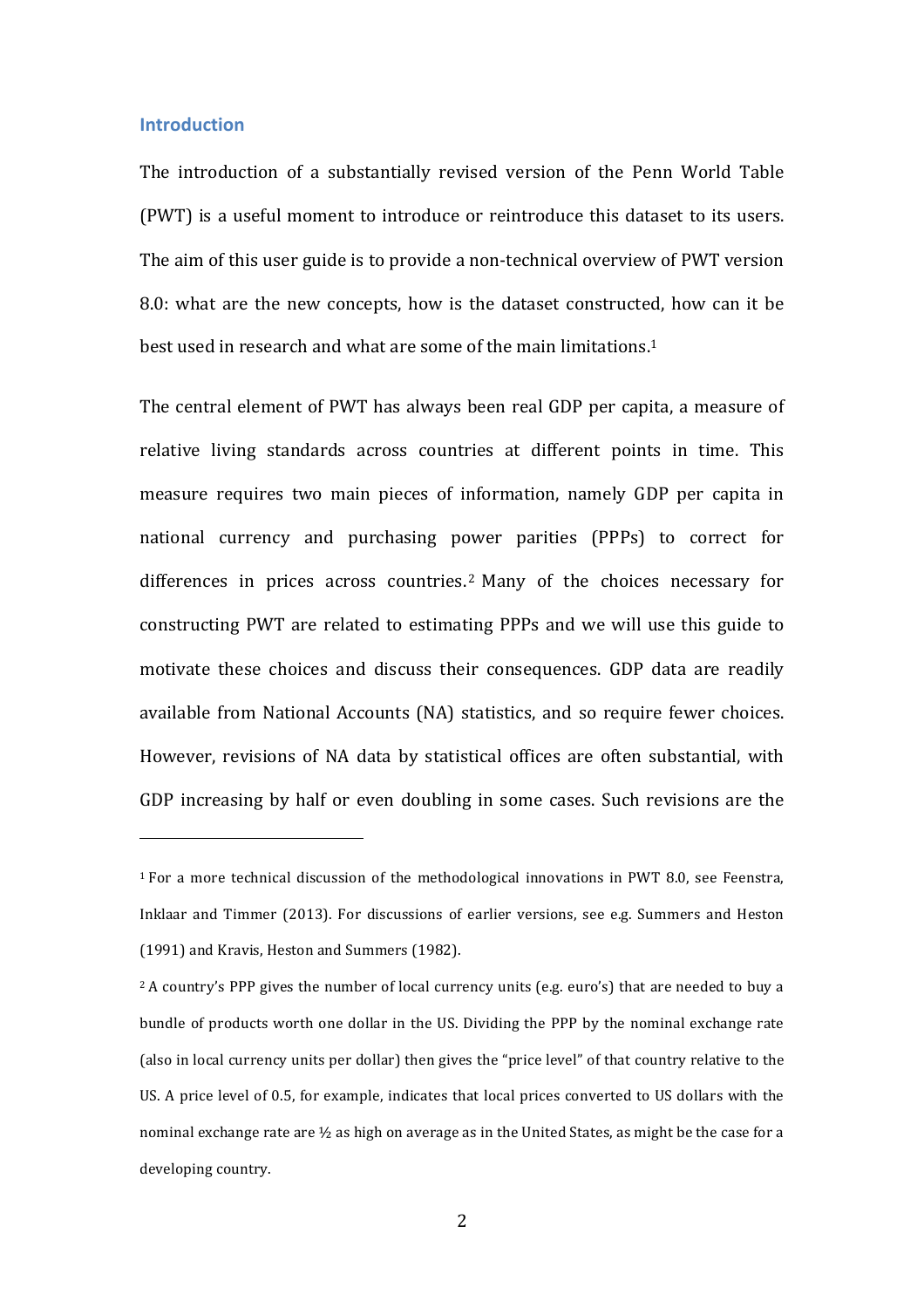dominant reason for differences between subsequent versions of PWT that were emphasized by Johnson et al. (2013). We illustrate this using recent vintages of NA data.<sup>3</sup>

In version 8.0, we make three major changes to PWT, two of which are related to the calculation of PPPs. The first change is that we now also measure relative prices of exports and imports. This allows us to distinguish two measures of real GDP, one aimed at capturing relative living standards (as before) and one aimed at capturing relative productive capacity. Researchers can thus choose the measure that is most appropriate to the research setting. The second change is in how we estimate PPPs over time, by using more of the historical price survey material. This change has important implications for using PWT in research on cross-country economic growth. The third change is that we introduce measures of capital stock and (total factor) productivity, based on newly developed basic data discussed in Inklaar and Timmer  $(2013c)$ . This broadens the type of research questions that can be answered directly using PWT, such as models relying on the distance to the technological frontier (e.g. Aghion and Howitt, 2006). Here we discuss these changes in broad terms and focus on the implications of our choices.

The limitations inherent in comparing living standards or productive capacity of economies across countries are a recurring theme in this guide. Whether due to the very nature of the exercise or the practical challenges encountered along the

<sup>&</sup>lt;sup>3</sup> GDP per capita data also requires data on the population of a country. Such data is typically less prone to large revisions.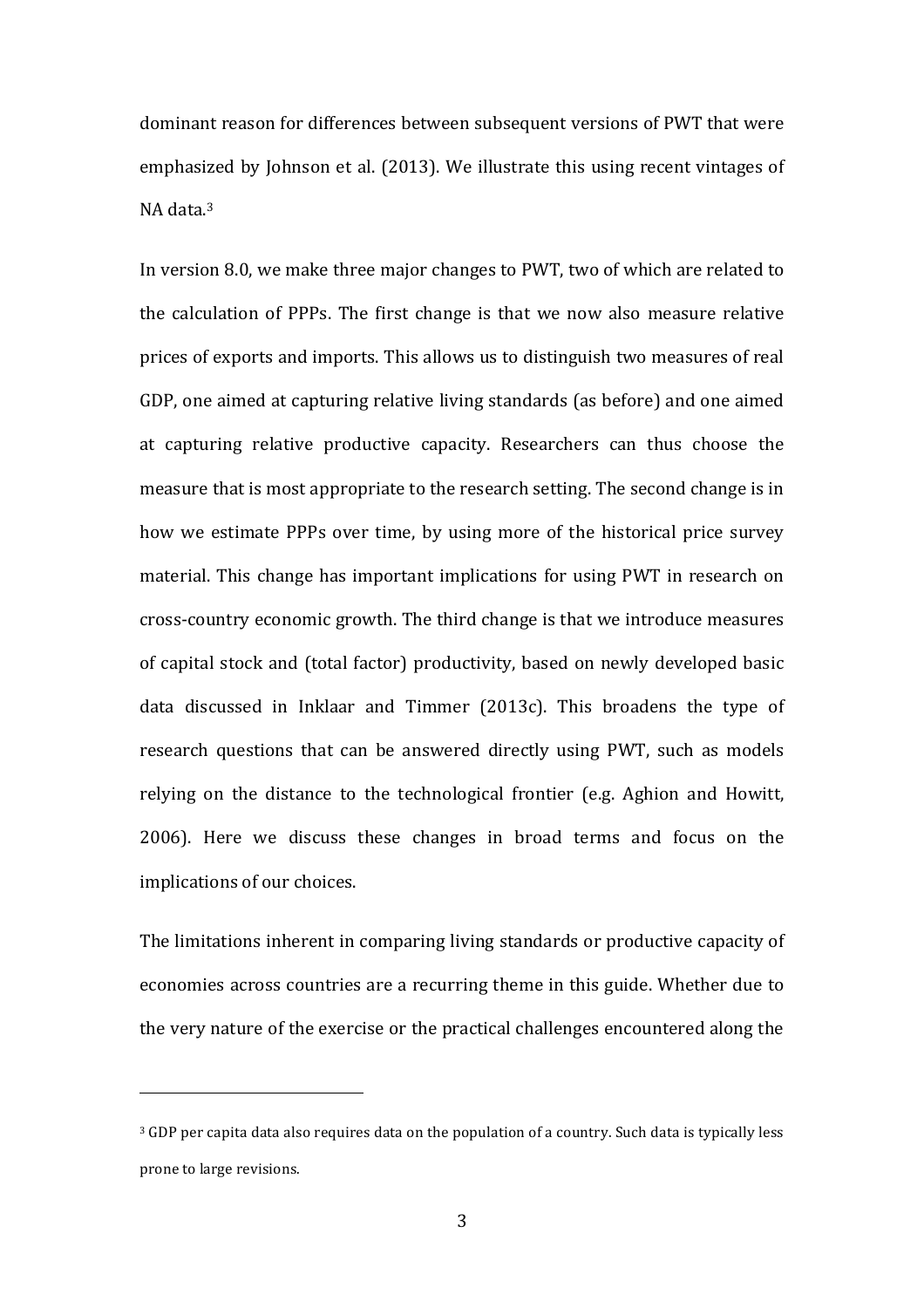way, it is not possible to be very precise in comparing countries at very different levels of economic development; see also Deaton and Heston (2010). Beyond that, changing basic national accounts data can and will lead to substantial differences in PWT versions over time. In response to the work of Johnson et al. (2013), we have changed the PWT methodology to reduce the likelihood of revisions over time, but a complete elimination of this concern is impossible because of changes to the underlying data. This implies that caution is in order when using the reported results and we discuss when to be cautious and provide practical suggestions on how to be cautious.

These recommendations will not apply to the same degree to every user and we will clarify this throughout. In general, users that are interested in specific numbers, such as the relative price level of Tanzania in 2000 or the real GDP per capita ranking of Vietnam in 1995, will need to be most careful as limitations to the basic data and specific methodological choices have their largest impact on such individual observations. These would typically be most relevant for the type of analysis done in country-level studies, such as OECD Economic Surveys. If instead an econometric analysis is performed on a dataset based on PPPs (e.g. Rodrik, 2008) or real GDP per capita levels (e.g. Ashraf and Galor, 2013), some of these considerations may be less important as the broad cross-country pattern of data is not severely affected by some of these choices. Finally, for those aiming to explain differences in cross-country economic growth, while accounting for differences in initial real GDP per capita levels, the recommendations for when to use real GDP per capita and when to use GDP at constant national prices will be most relevant.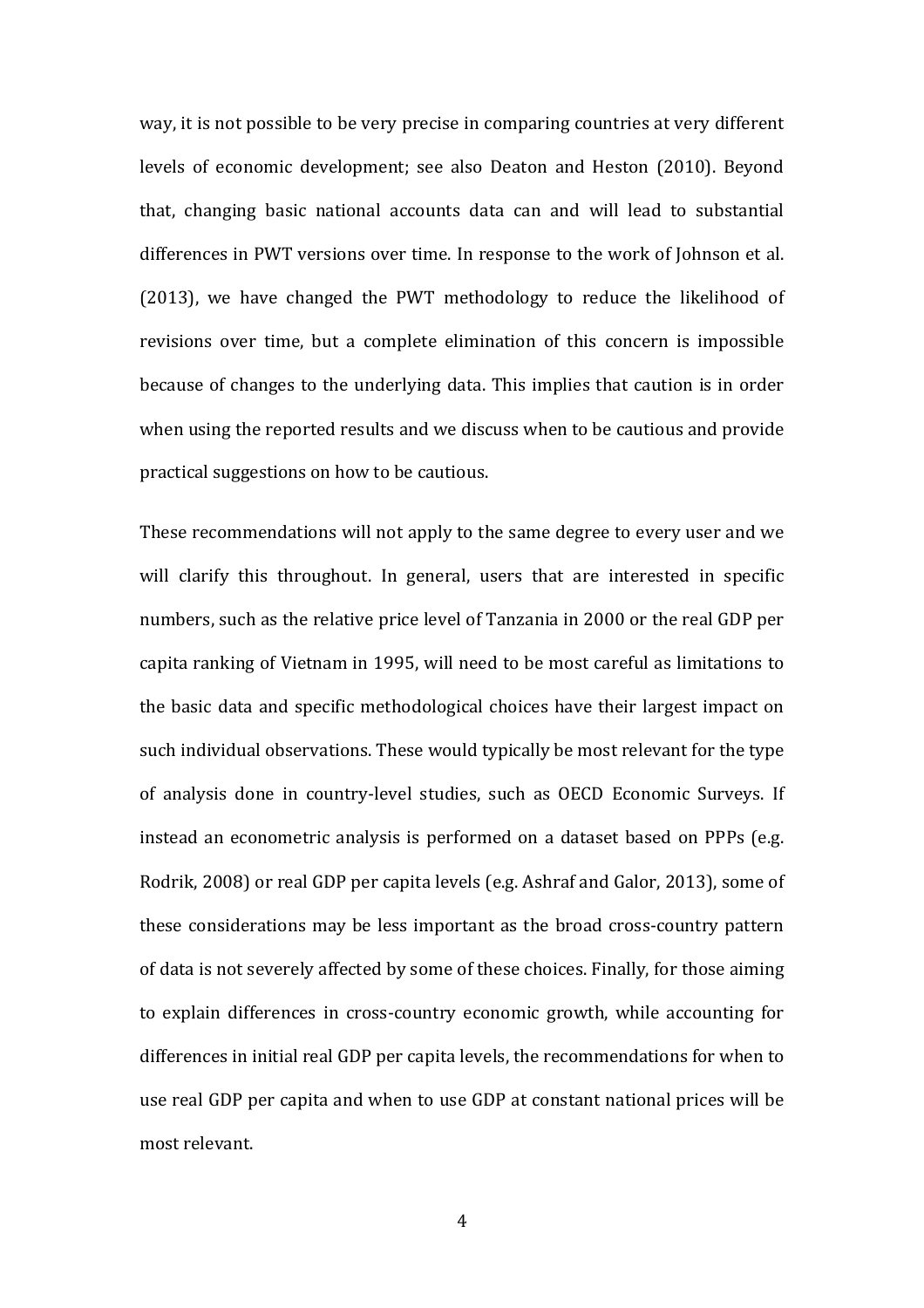### **GDP** per capita – a numerical example

To illustrate the main concepts fromPWT8.0, Table 1 compares GDP per capita and productivity in China and the United States in 2005. The first row shows GDP per capita in national currency, so in renminbi (RMB) for China and US dollars (USD) for the US, and these data are directly from National Accounts. Since these values are in different currencies, a comparison between the Chinese and US values makes little sense. The second row converts the Chinese value in US dollars using the market exchange rate at the time of 8.2 RMB/USD. Comparing the Chinese and US values implies that China's GDP per capita level is only 4 percent of that in the US. However, the market exchange rate will not reflect relative prices of non-traded products, such as housing and many other services, while a PPP is designed to compare prices for all products in the economy. The third row shows real GDP<sup>e</sup> per capita based on PWT8.0 and this makes a considerable difference, with China's relative income level at 12 rather than 4 percent of that in the US. As will be discussed in more detail below, real  $GDP<sup>e</sup>$  per capita is a measure of comparative living standards as it covers prices for consumption and investment but not for exports or imports. As a result, the value for the United States is also affected (43212 vs. 42330). Row 4 shows real  $GDP<sup>o</sup>$  per capita, which does reflect relative prices of exports and imports and is thereby a measure of comparative productive capacity. China has the same comparative living standards and productive capacity relative to the US, but this is not true in general, as we will demonstrate below.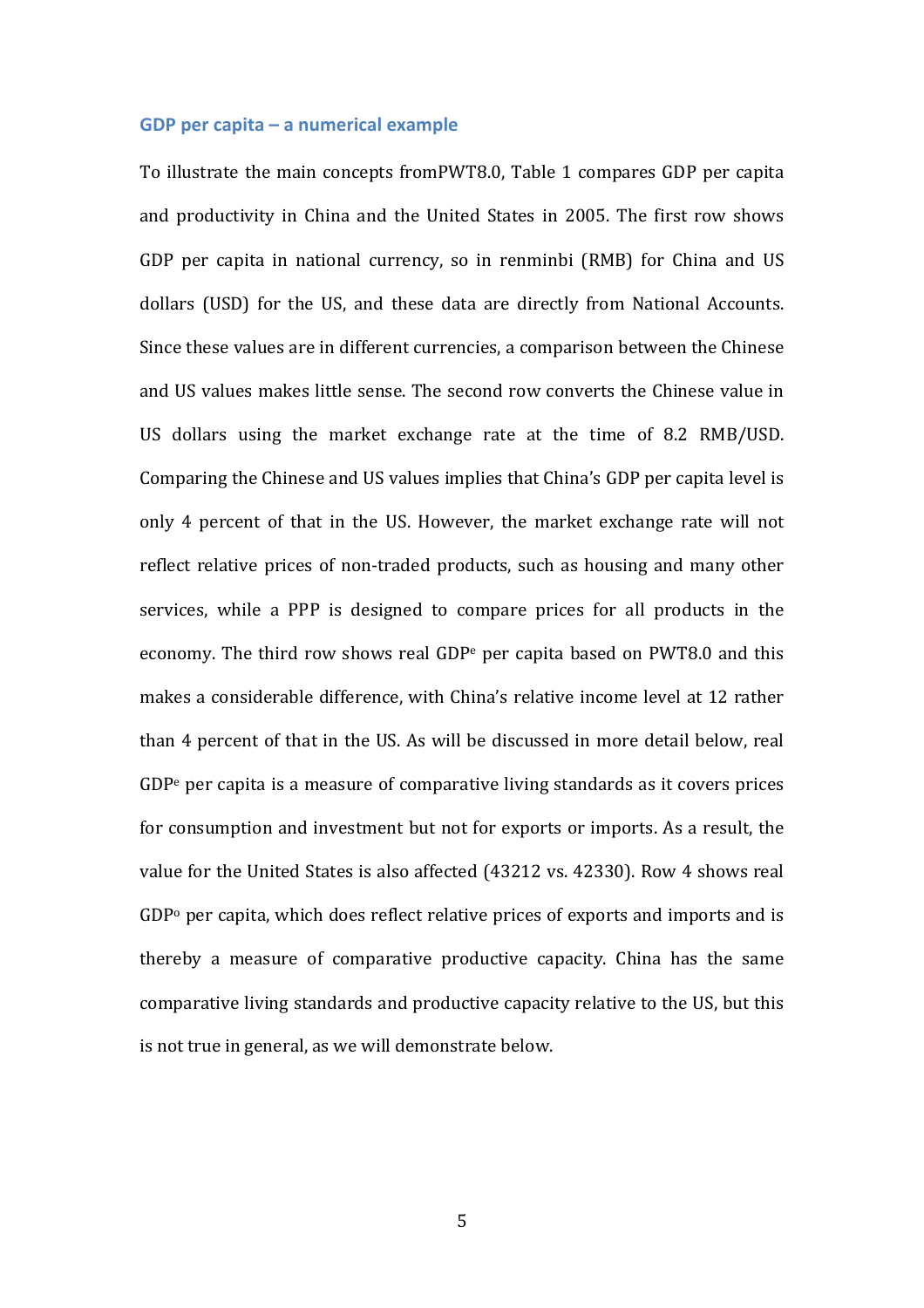**Table 1, Comparing income and productivity in China and the United States** 

| for 2005 |  |  |
|----------|--|--|
|----------|--|--|

|                                             | China | <b>United States</b> | China/US |
|---------------------------------------------|-------|----------------------|----------|
| A: GDP per capita                           |       |                      |          |
| in national currency                        | 14565 | 42330                |          |
| in US dollars, converted with exchange rate | 1777  | 42330                | 4%       |
| in US dollars, GDP <sup>e</sup>             | 5342  | 43212                | 12%      |
| in US dollars, GDP°                         | 5270  | 42330                | 12%      |
| B: productivity                             |       |                      |          |
| GDP <sup>°</sup> per worker (US\$)          | 8967  | 87483                | 10%      |
| Tangible capital stock per worker (US\$)    | 29221 | 261588               | 11%      |
| Human capital per worker (index)            | 2.46  | 3.57                 | 69%      |
| Total factor productivity (index)           | 0.34  | 1.00                 | 34%      |

The second part of Table 1 looks at productivity of China relative to the US. The first row of panel B shows real GDP<sup>o</sup> per worker, i.e. labor productivity, which is somewhat lower in China than the relative GDP<sup>o</sup> per capita level as the Chinese employment-population ratio of 59 percent is higher than the 48 percent of the US. If the amount of tangible and human capital per worker were the same in the two countries, the relative total factor productivity level would be the same as the relative labor productivity level. However, China has considerably less tangible capital  $(11$  percent) and human capital  $(69$  percent) per worker. As a result, its relative total factor productivity level is higher than its relative labor productivity level.<sup>4</sup> Given this broad overview of the type of measures available in PWT8.0, we now turn to a more in-depth discussion on the choices we make.

<sup>&</sup>lt;sup>4</sup> Note that both the amount of human capital per worker and total factor productivity have no natural units. The amount of human capital per worker is related the average vears of schooling and the return to education, while total factor productivity is defined as the relative level of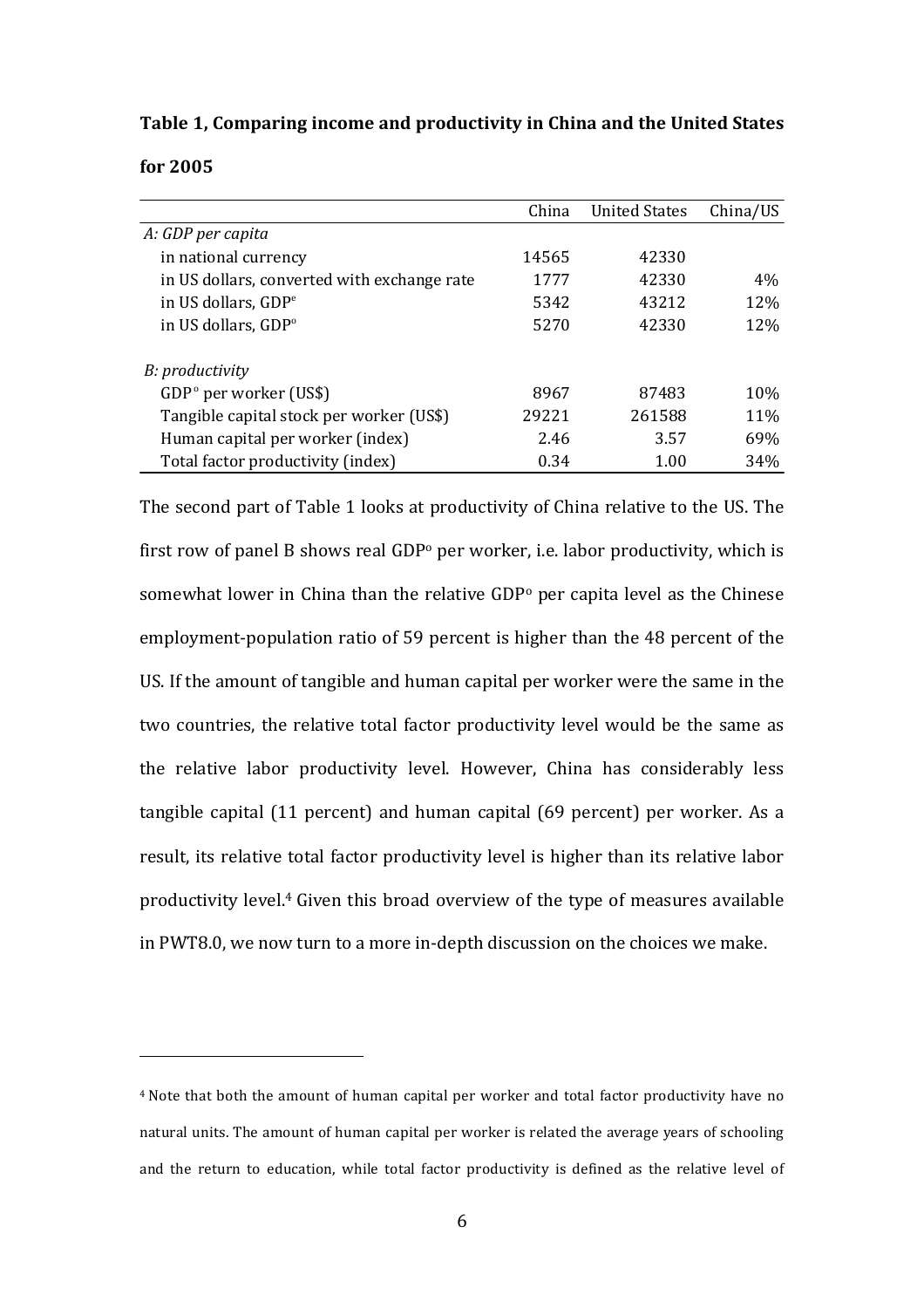## **PPPs for consumption and investment**

Comparing GDP levels across countries requires correcting for price differences across countries. This challenge is analogous to measuring GDP growth over time: knowing the change in the quantity of products produced in an economy requires correcting (nominal) values for changes in prices. But while measuring price changes over time is a well-understood and (mostly) routine part of the work of statistical offices around the world, measuring price differences across countries is much more of a challenge. This is because spending patterns tend to be very different, especially when comparing rich and poor countries, see e.g. Deaton and Heston (2010). For instance, people in poor countries tend to spend much more of their income on food (Almås, 2012), so that food prices are much more important for living standards than in rich countries. An estimate of *relative* living standards needs to take both sets of spending patterns into account, which is an inherently imperfect endeavor.<sup>5</sup> A challenge of a more practical nature is how to compare, say, the cost of housing in a Nairobi slum to that in a Washington, DC suburb. Even if one can measure how much is spent on housing in the two places, determining how much of the difference in spending is due to price differences and how much due to the difference in the 'quantity' of

<u> 1989 - Johann Stoff, deutscher Stoffen und der Stoffen und der Stoffen und der Stoffen und der Stoffen und de</u>

output divided by the relative level of inputs. In both cases, there is no natural interpretation of the absolute values, only of the relative values.

<sup>&</sup>lt;sup>5</sup> Deaton and Heston (2010) discuss this problem and provide an introduction to the broader index number literature. Note that these differences in spending patterns can be the result of differences in prices, but also of differences in preferences and that taking such differences into account is still challenging (Neary, 2004).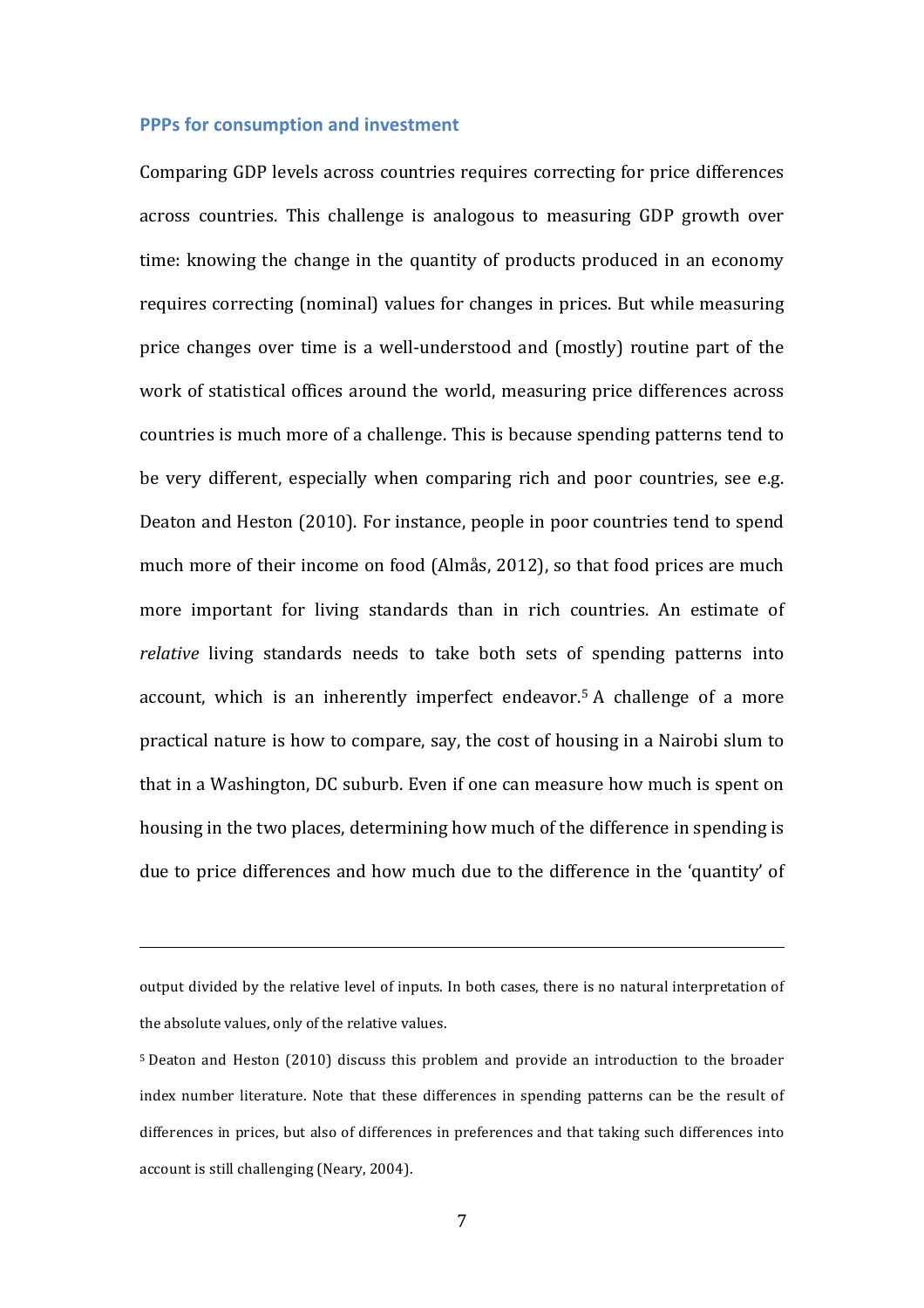housing is even harder. As a result, the PPP comparing prices in Canada to the US will be much more precisely estimated than the PPP for Kenya relative to the US.

In 2005, the World Bank's International Comparisons Program (ICP) made the most recent benchmark comparison of consumption and investment prices based on a detailed cross-country price survey covering 146 countries around the world (see World Bank, 2008). More recently, a broad review of this comparison appeared (World Bank, 2013), which provides "health warnings" as well as suggestions for the next global comparison, of prices in 2011 across 200 countries. The 2005 comparison was a great improvement over the five earlier global comparisons. Most notably, it covered the largest number of countries ever as shown in Table 2, and the data collection, processing and PPP computation were also more rigorous. The table also illustrates that before 1996, European countries and OECD countries elsewhere made up the lion's share of countries. Country coverage in most other regions has steadily risen, with the exception of Latin America, where coverage has fluctuated over the years.

|        | Table 2, ICP global benchmark comparisons and country participation, by |  |  |
|--------|-------------------------------------------------------------------------|--|--|
| region |                                                                         |  |  |

| ICP benchmark              | 1970 | 1975 |    |    | 1980 1985 1996* | 2005   |
|----------------------------|------|------|----|----|-----------------|--------|
| Europe & OECD              | 10   | 18   | 22 | 25 | 31              | 44     |
| Asia                       | 3    | 6    | 6  | 8  | 12              | 22     |
| Latin America              |      | 4    | 16 | 7  | 21              | 10     |
| Middle East & North Africa |      |      | 3  | 4  | 12              | 15     |
| Sub-Saharan Africa         |      | 3    | 13 | 19 | 19              | $44**$ |
| Former Soviet Union (CIS)  |      |      |    |    | 12              | 10     |
| Total                      | 16   | 33   | 60 | 63 | 107             | 14ኣ    |

*Notes:* Only includes countries currently included in PWT8.0, so omits Yugoslavia, which participated in 1975, 1980 and 1985. OECD refers to current membership.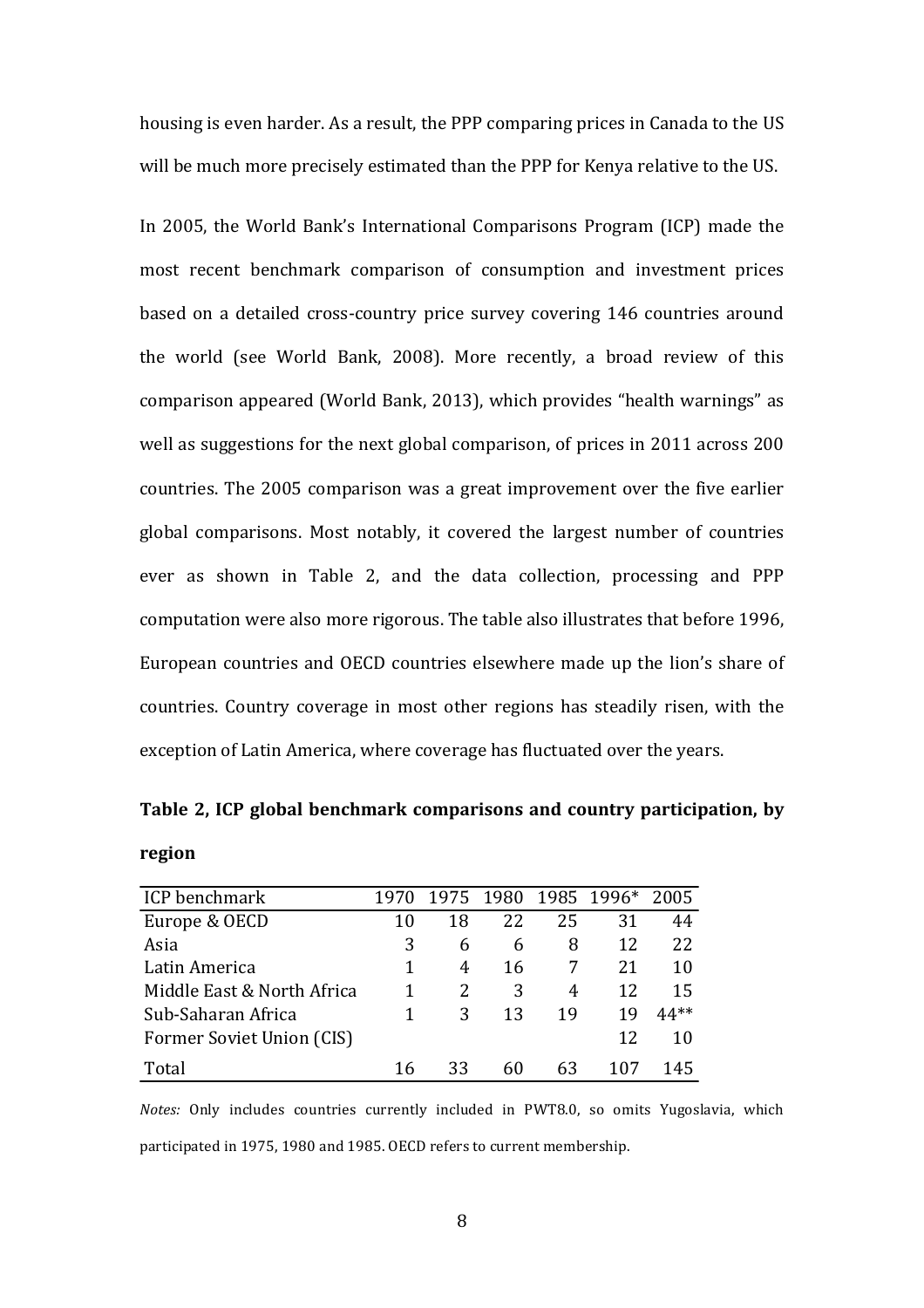\* The 1996 benchmark was constructed for PWT6 based on the 1996 survey for OECD and EU countries and the 1993 survey for other regions in the world.

\*\* This excludes Zimbabwe, which did participate in the 2005 benchmark, but is not included; see for more discussion the section 'Benchmark comparisons' below.

This discussion illustrates the main features and limitations of the PPP information used in PWT: data is available for relatively few benchmark years, for an incomplete set of countries, and data quality varies across countries and years. As the aim of PWT is to provide a broad and complete panel of real GDP estimates, the PPP source material requires further choices and estimation. The first set of choices is on how to use the basic benchmark material; the second on dealing with non-benchmark countries and years.

### **Benchmark comparisons**

 

In each of the six global comparisons, prices are collected for many consumption and investment products. Together, these cover all of domestic absorption, i.e. GDP excluding the trade balance; comparing the trade balance, i.e. exports minus imports, across countries will be discussed in more detail in the next section. Price quotes would be collected on, for example, rice of different types and sold in different package sizes and the resulting relative prices are then averaged to arrive at a relative price of rice. Overall, a list of roughly 1000 products is priced in every country to cover all of consumption and investment. These prices are combined into 100 or more so-called basic headings for which information is available about the expenditure on these products.<sup>6</sup> We mostly take these basic

 $6$  The exception is the 1996 global comparison, for which only about 30 basic headings are available.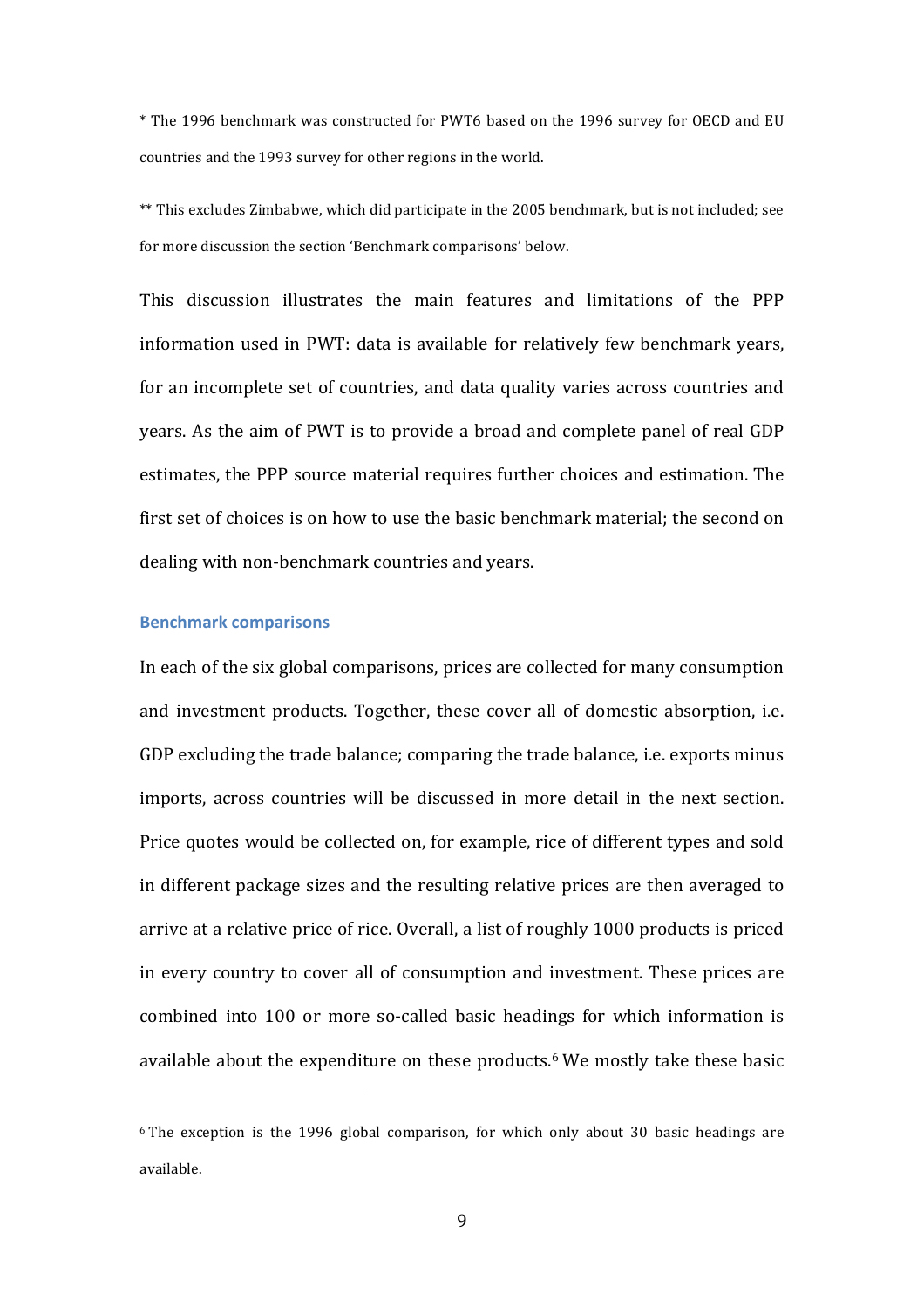heading prices and expenditures as given, though for the 2005 benchmark, two adjustments were made. First, the relative consumption prices for China were deemed 20 percent too high by Deaton and Heston (2010), so all consumption basic headings were adjusted downwards by this proportion.<sup>7</sup> Second, for much of government consumption (health, education, collective services), no relative output prices are available, so instead relative input prices - mostly relative wages – are used. Since there are large productivity differences across countries, these relative input prices are a poor predictor of relative output prices.<sup>8</sup> The World Bank (2008) made an adjustment for some countries, but Heston (2013) discusses a method to make an adjustment for all countries and this method is applied in both PWT7.x and 8.0. The case of Zimbabwe also warrants discussion. Although prices were collected, the country was suffering through hyperinflation in this period. As a consequence, the ICP 2005 report (World Bank 2008) does report a PPP estimate, but not an exchange rate. Conversely, the World Bank's databank now omits a PPP estimate while showing an exchange rate. The PPP estimate we get using ICP 2005 data and the UN National Accounts' exchange rate also imply a relative price level that far exceeds what might be expected

<sup>&</sup>lt;sup>7</sup> See also Feenstra, Ma, Neary and Rao (2013) for evidence that this adjustment is conservative. <sup>8</sup> From the dual approach to productivity measurement, it follows that the relative price of output is equal to the relative price of inputs minus relative productivity.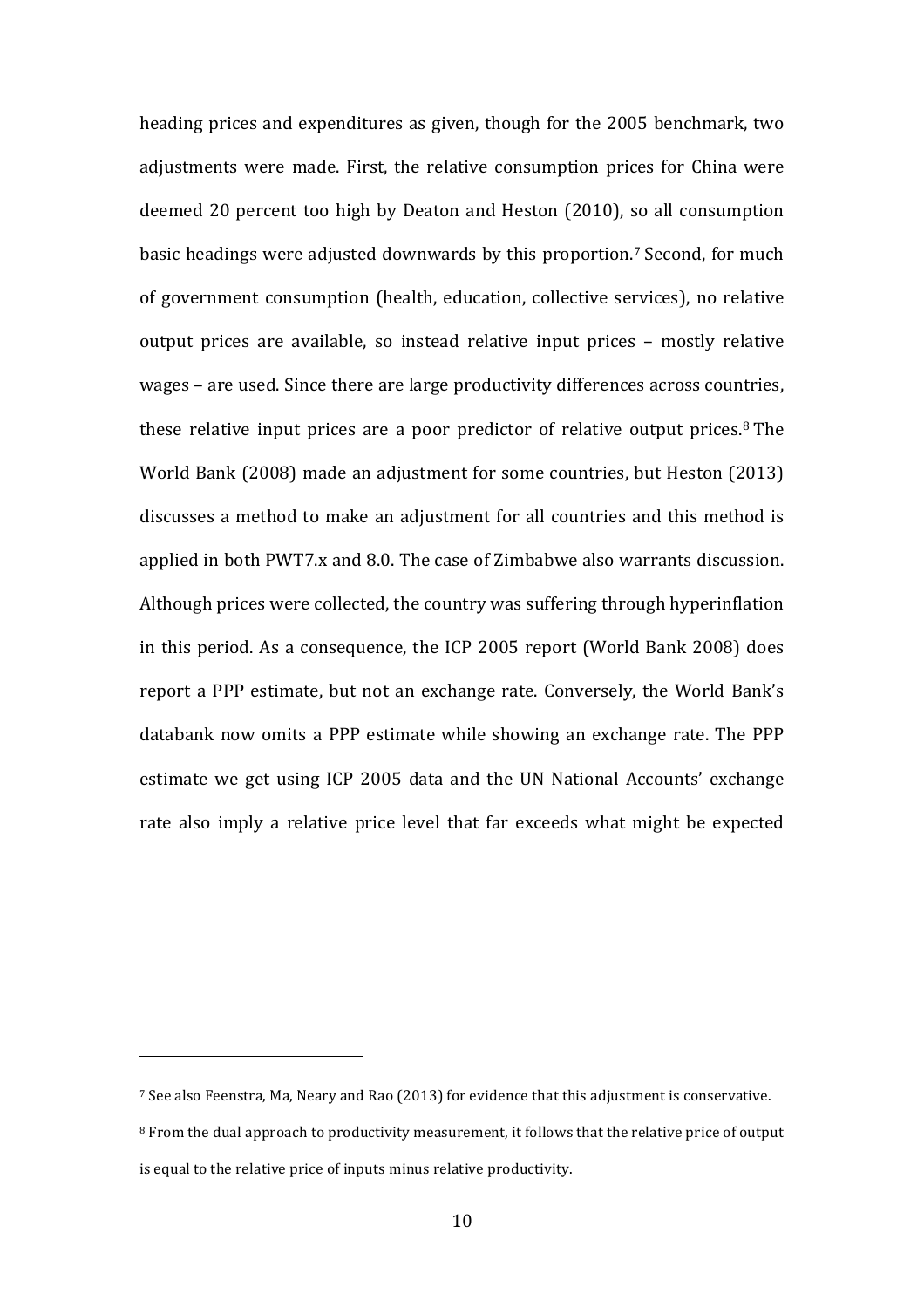based on the 1996 PPP.<sup>9</sup> For this reason, PWT8.0 omits PPP estimates for Zimbabwe in 2005.



Figure 1, Comparing 2005 GDP PPPs, PWT8.0 versus World Bank

Note: the PWT8.0 PPP refers to the GDP<sup>o</sup> PPP, the World Bank GDP PPP is taken from World Bank (2008).

The next step is to compute a weighted average of basic heading PPPs to arrive at an overall GDP PPP. There are a large number of index number methods for doing so, and each of these corresponds to a different approach to weighting individual basic heading PPPs. A detailed comparison of these methods is beyond

<sup>&</sup>lt;sup>9</sup> Using relative inflation rates to extrapolate 1996 PPPs to 2005 shows an estimated price level o  $0.14$  with USA=1, while the 2005 ICP data imply a price level of over 1.6. The  $0.14$  is also more in line with the expected price level for a country at Zimbabwe's level of development.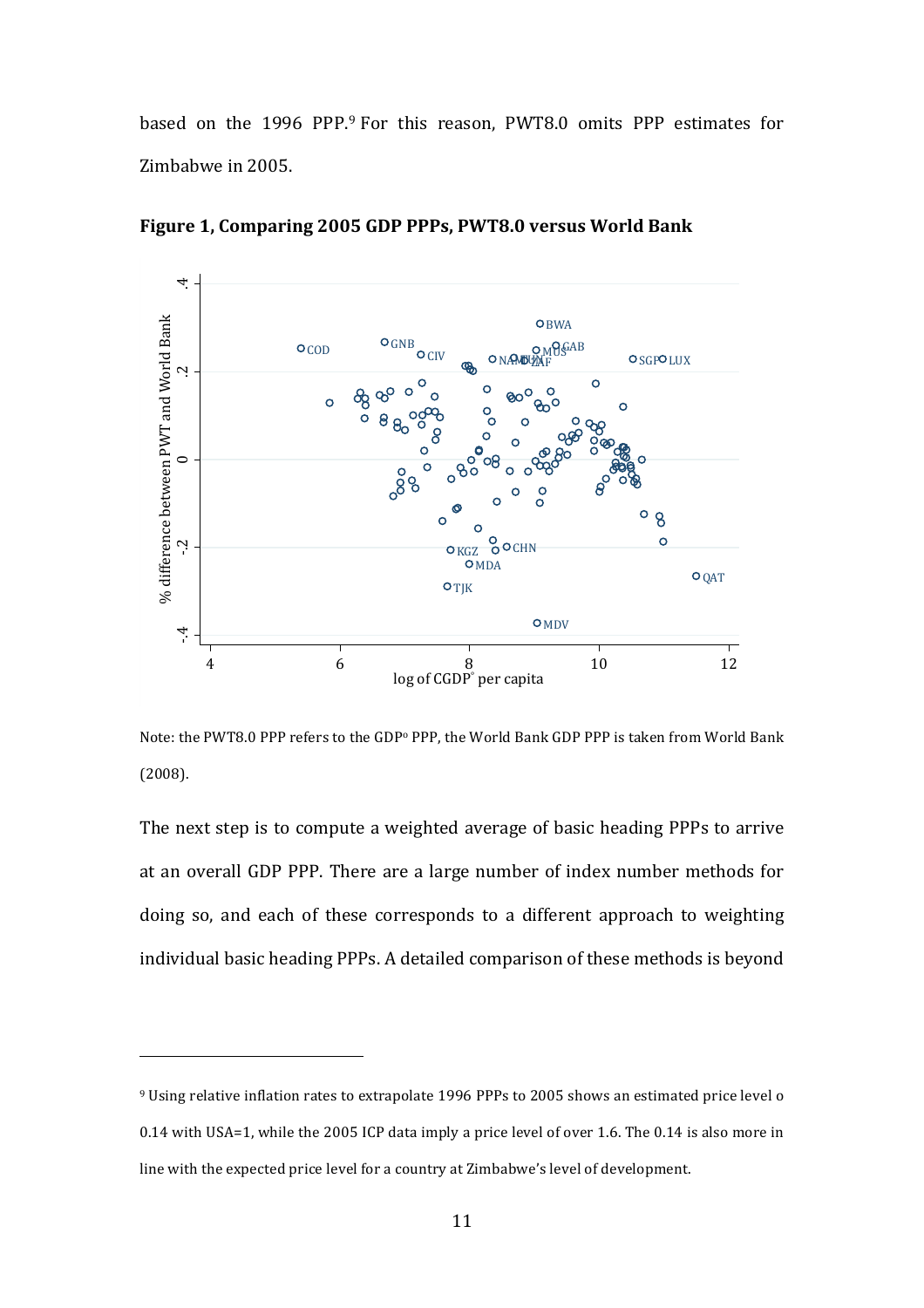the scope of this paper,<sup>10</sup> but all aim to give larger weight to those products on which an economy spends relatively more. Here too, PWT version 8.0 follows somewhat different procedures than the World Bank, including different index number methods<sup>11</sup>; different treatment of regional data;<sup>12</sup> and a different PPP conversion of the trade balance;<sup>13</sup> see World Bank (2008) for details on their approach and Feenstra et al. (2013) for details on PWT. These factors, together with the changes to the basic headings for China and for government services, explain why PWT GDP PPPs in 2005 are different than the World Bank (2008) PPPs. Figure 1 plots these differences against the real GDP per capita level from PWT8.0. This shows how differences are often substantial and these occur at all levels of income. This will obviously be important for users interested in the income level of specific countries, though for users interested only in the broad cross-country pattern, the cross-country correlation of 0.97 between the two sets of PPPs should be reassuring.

 $10$  For those interested, see e.g. Diewert (2013) or Balk (2008).

 $11$  The World Bank (2008) uses the GEKS procedure in most regions and the IDB procedure in Africa, while PWT uses the GEKS procedure to go from the basic heading level to consumption and investment and the GK procedure to combine these to total GDP.

<sup>&</sup>lt;sup>12</sup> The World Bank's methods maintains fixed parities within regions, also when computing PPPs across regions, while in PWT this is only the case for EU/OECD countries, whose benchmark PPP data come directly from Eurostat and OECD.

 $13$  The World Bank uses the exchange rate to convert the trade balance, while PWT measures specific PPPs for exports and imports; see the next section for details.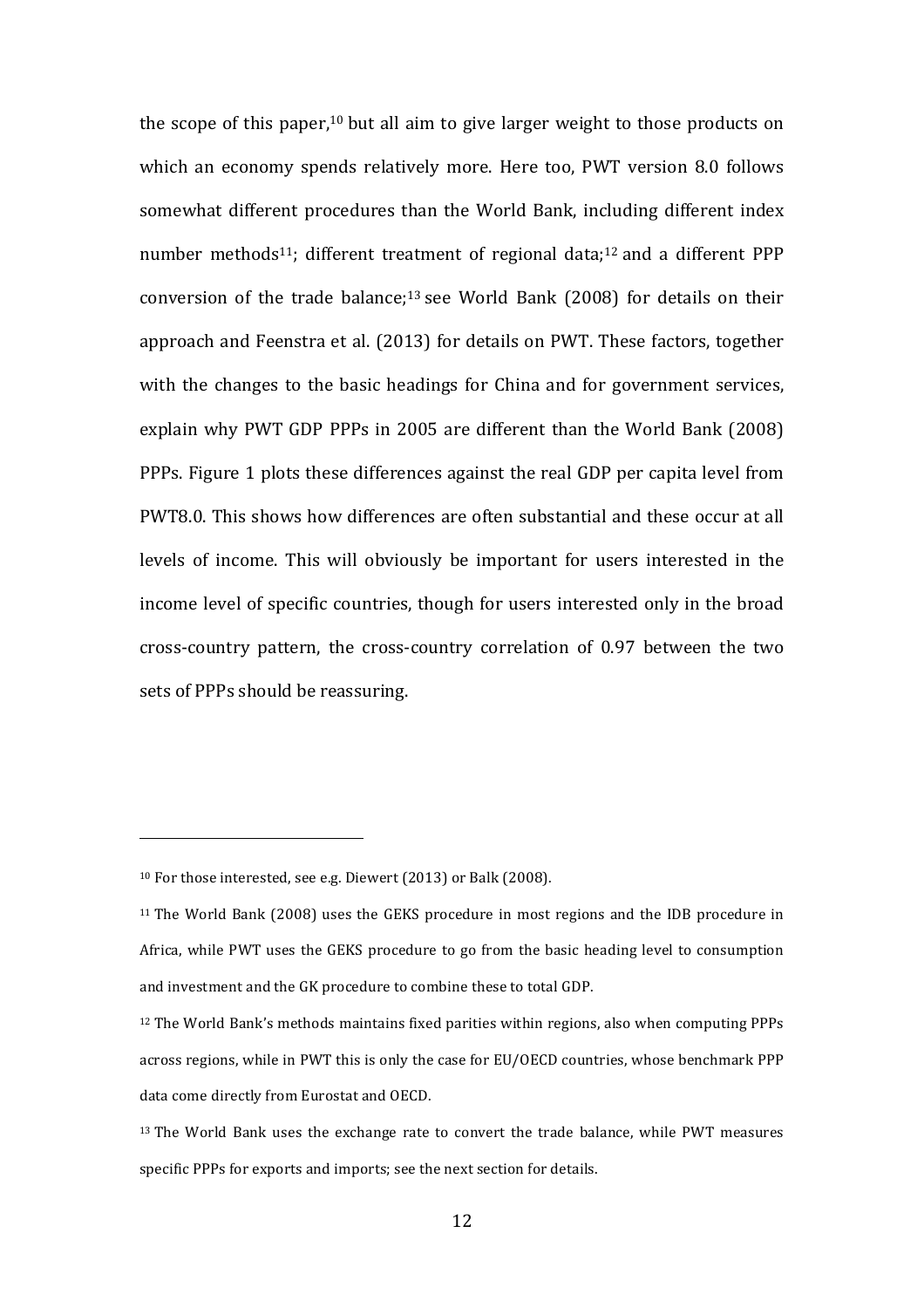Figure 2, Correlation between expenditure shares of each country and the US across benchmark comparisons compared with income levels and PPP **precision**



Note: difference between alternative PPP indexes is the percent difference between a GDP PPP computed using the GEKS index number and the Geary-Khamis (GK) index number.

As discussed above, some of the differences seen in Figure 1 are due to differences in index number methods. The choice of index number method will matter more when comparing two countries with very different spending patterns. Since the literature has advanced many plausible alternative methods and has proven that none of these will be perfectly suited to the job (Van Veelen, 2002), there will be a margin of uncertainty in every cross-country comparison of prices and real income. Furthermore, that uncertainty will be larger when comparing countries for which spending patterns differ more.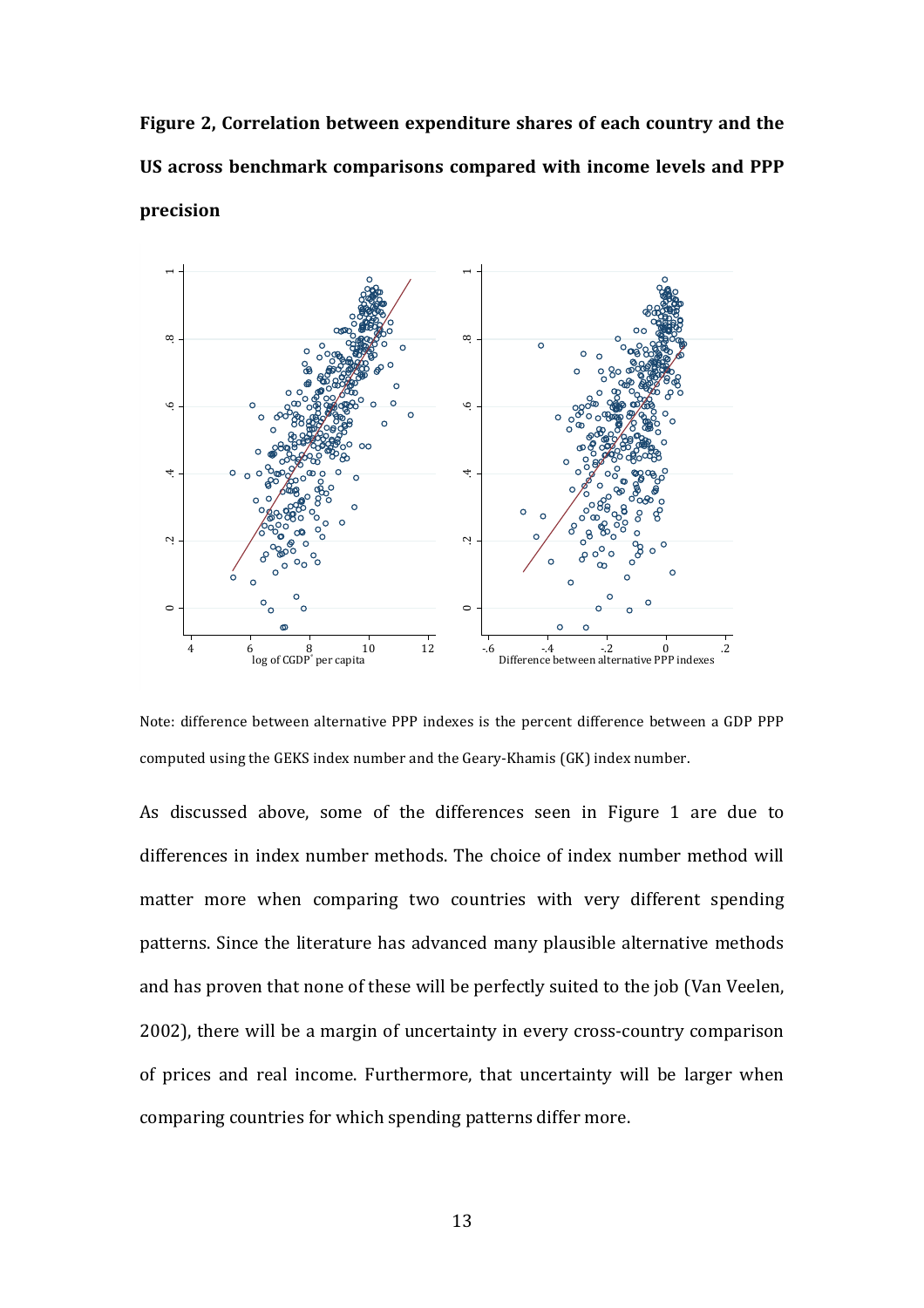Since information on those spending patterns is available, we compute the correlation between each country's expenditure shares and those in the  $US^{14}$ The left-hand panel of Figure 2 plots these correlations against the log of GDP per capita for each of the six global comparisons. As expected, expenditure shares in rich countries are more similar to those in the US than shares in poor countries. If the aim is to compare each country's income level to that in the US, then this correlation measure suggests that richer countries' income levels can be more precisely estimated than poorer countries' income levels. The righthand panel plots these correlations against the percent difference in GDP PPPs across two popular index number methods, the GEKS and the Geary-Khamis (GK) methods. <sup>15</sup> This shows that for countries with more highly correlated expenditure patterns, the choice of PPP method matters less than for countries with much lower correlations. To illustrate: if the correlation is 0.7 or higher, the average absolute difference between the two PPPs is only 4.5 percent; if it is lower than 0.7, the difference is almost 15 percent. More in general, the fact that the difference in PPPs according to two widely-used method can be as large as 50 percent illustrates that due care is needed when comparing living standards between rich and poor countries.

 $14$  The correlation of expenditure shares is chosen as it is an intuitive measure that is related to the computation of PPPs. For a more rigorous discussion on similarity measures, see Diewert (2002).

<sup>&</sup>lt;sup>15</sup> See e.g. Diewert (2013) or Balk (2008) for more details on these methods. The GK method has traditionally been used in PWT, while the GEKS method has gained ground in the statistical community. PWT8.0 uses a combination of these methods, see below for details.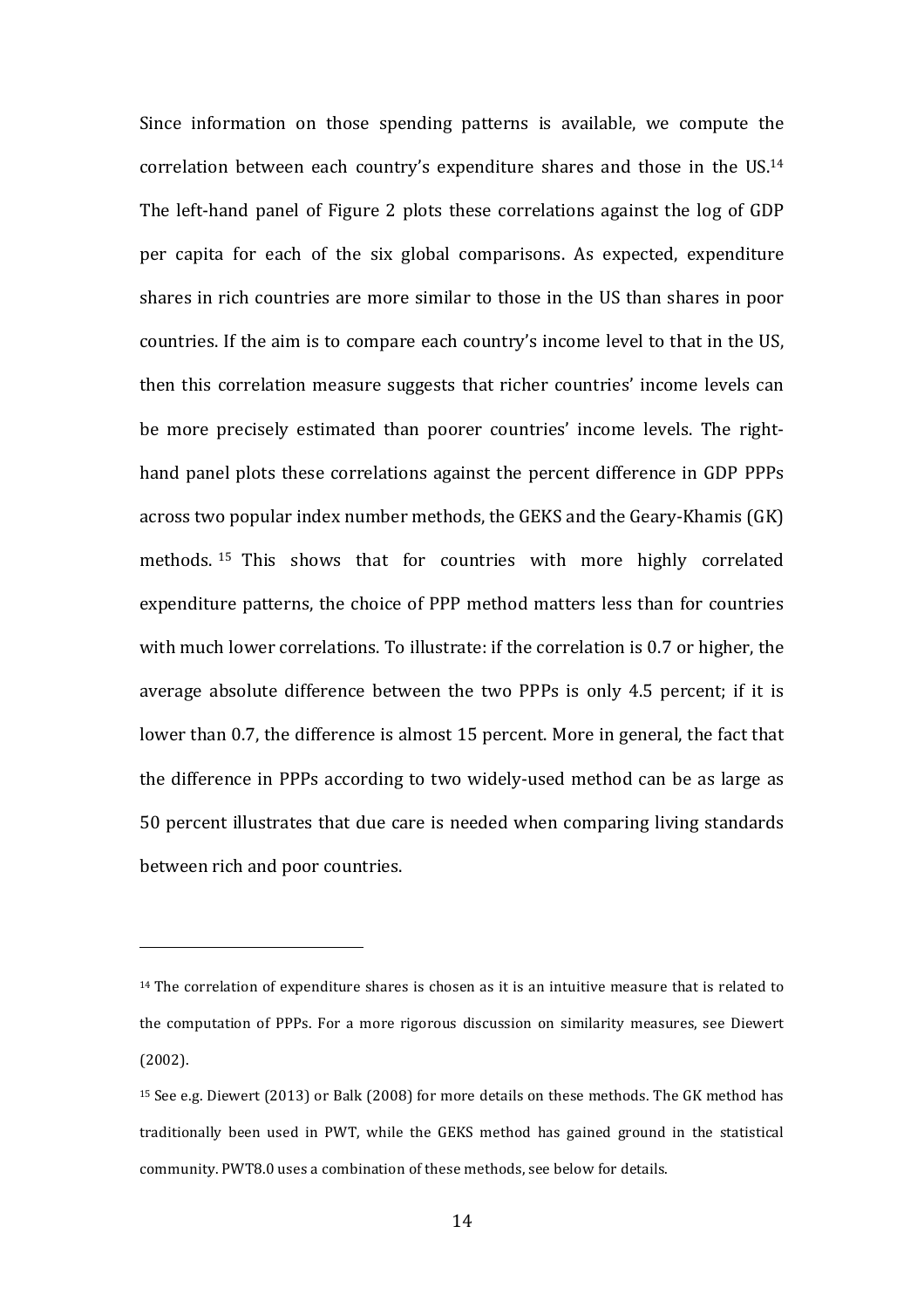In PWT8.0, we provide the correlation between expenditure shares in each country and the US for all benchmark observations. In addition, we provide a separate file with all the bilateral correlations, as those will be more useful when comparing, say, China and India, rather than India and the US. While the correlations are not a structural measure of the reliability of PPP estimates, they can be used as a warning signal that whenever the correlation is low, the real GDP (per capita) level should not be interpreted with too much precision.<sup>16</sup> Furthermore, we provide the software so that alternative PWT datasets can be constructed using different PPP methods, so that for any set of empirical results the sensitivity to this choice can be assessed.

The discussion so far has focused on PPP data from the global ICP comparisons. In addition to these, Eurostat and the OECD also collect and estimate PPP data, see Eurostat/OECD (2012). These comparisons are done more frequently than the ICP comparisons, annually since 1995 for countries covered by Eurostat (current and potential future EU members) and once every three years since 1996 for (other) OECD countries. Assuming that a benchmark PPP observation leads to a more reliable estimate of real GDP than a non-benchmark observation

 $16$  One alternative approach would be to estimate PPPs in country-product-dummy (CPD) regression as in Rao  $(2005)$  and use the standard errors of the coefficients as a reliability measure. However, such a measure ignores the variation in expenditure shares and only accounts for the variation in relative prices across products. That variation is unrelated to GDP per capita or the correlation of expenditure shares measure.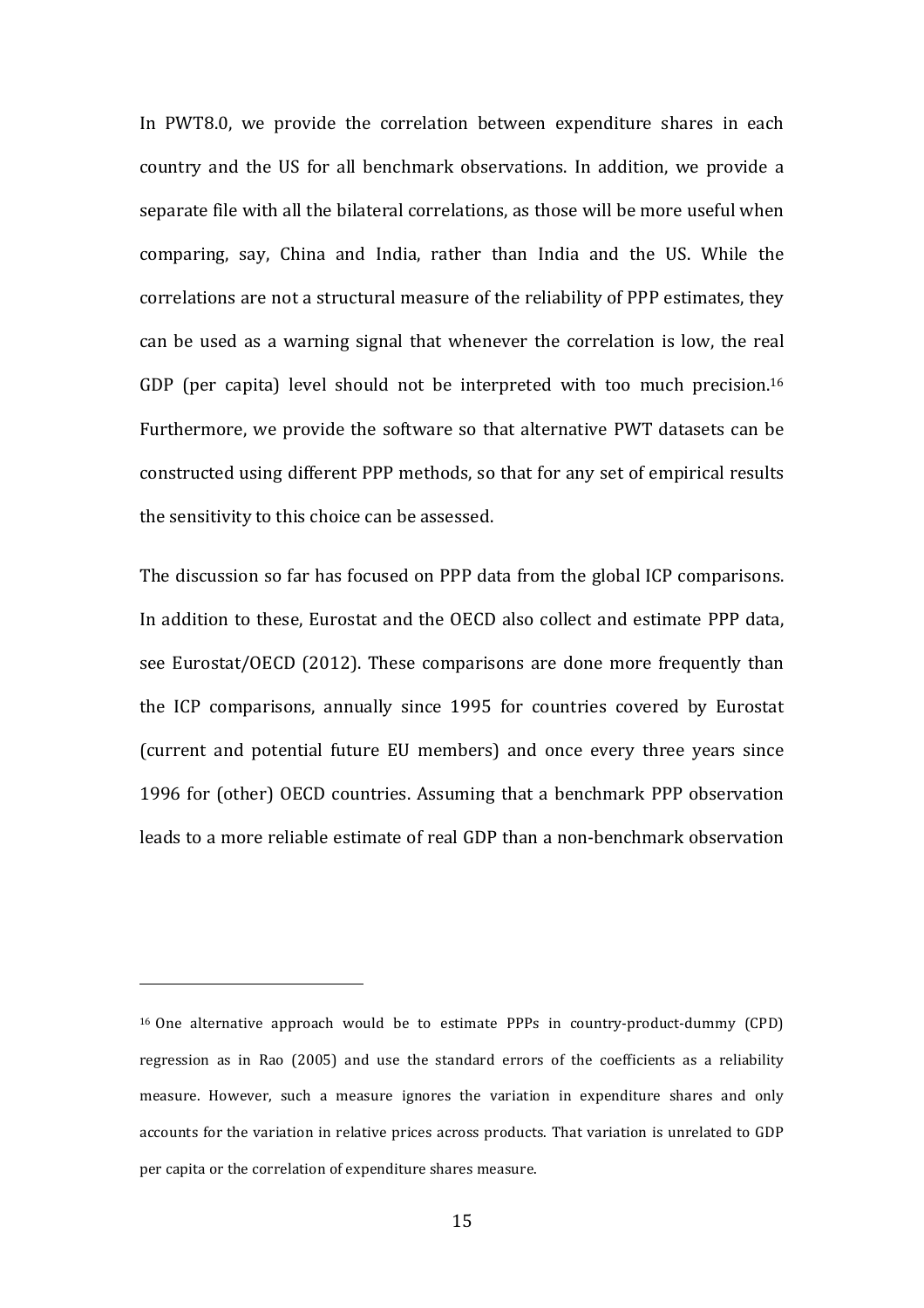–on which more below– it is important to incorporate such additional benchmark data, so that is what we do in PWT8.0. $17$ 

## **Non-benchmark countries**

 

Combining PPP data from the six global ICP comparisons and the OECD/Eurostat comparisons only provides data for a modest number of countries and years, 436 observations from ICP and 438 from OECD/Eurostat. Furthermore, only 167 countries have at some point participated in an ICP comparison. Compare this to the 209 countries or areas for which the UN National Accounts (NA) compiles GDP data and there is a clear shortfall. This shortfall is even larger when comparing the number of country-year observations: from UN NA and historical NA data, we have a dataset of 10063 observations spanning the period from 1950 to 2011. This means that PPP benchmark data are directly available for only 8.6 percent of all country-year observations. Furthermore, many of these benchmark observations are for a limited number of countries. Table 3 shows that 49 countries only participated in a single benchmark comparisons, while only 37 (European and OECD) countries participated in more than 6 benchmarks. How then to deal with the 42 countries that have never participated in an ICP comparison and how to deal with the many vears for which there are no benchmark PPP observations for the other 167 countries?

 $17$  The Asian Development Bank also constructed updated PPPs for 2009, the results of which may be included in a future update of PWT.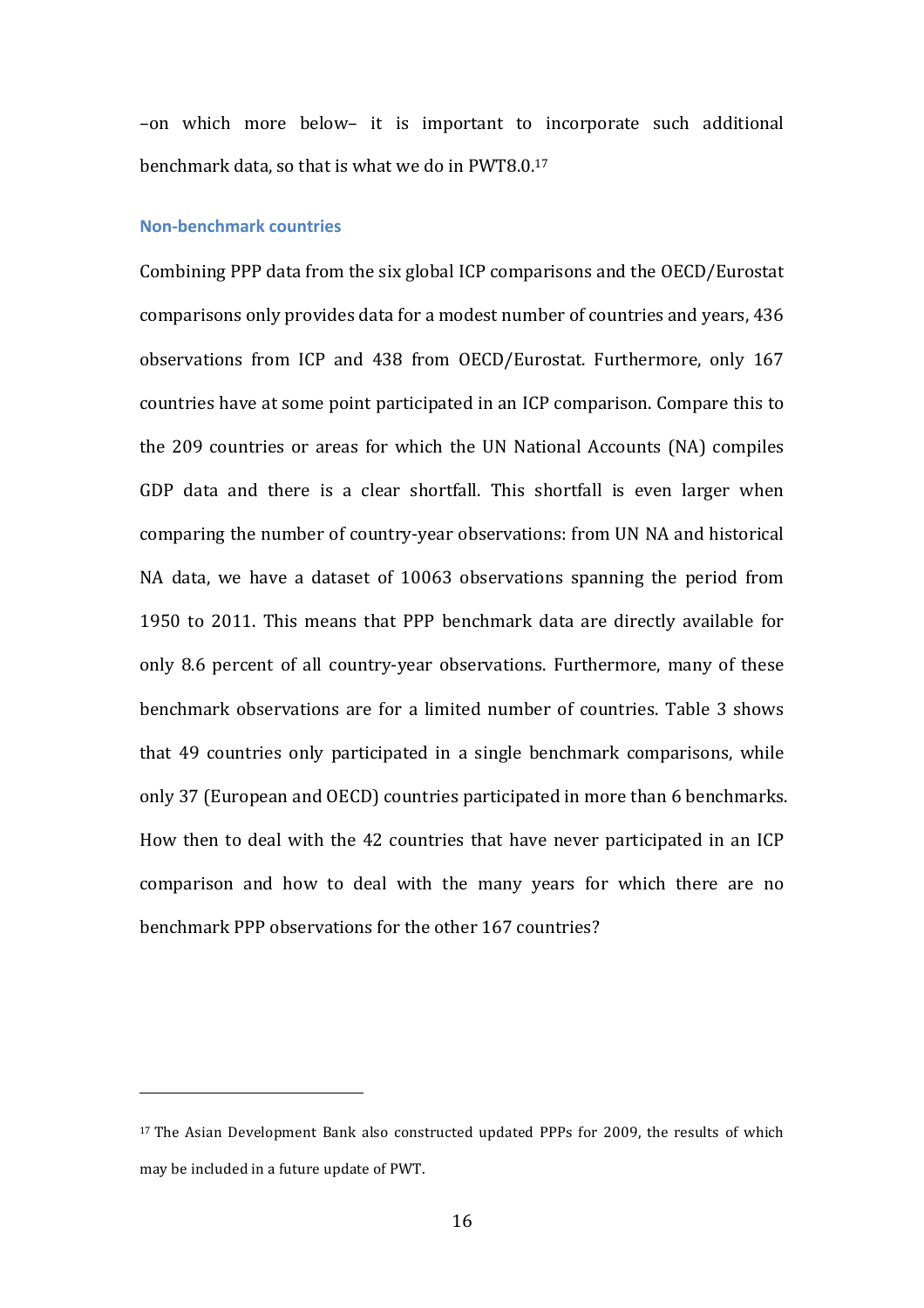| <b>Benchmarks</b> |    | Countries Observations |
|-------------------|----|------------------------|
| 1                 | 49 | 49                     |
| 2                 | 30 | 60                     |
| 3                 | 20 | 60                     |
|                   | 15 | 60                     |
| 5                 |    | 35                     |
| 6                 | q  | 54                     |
| >6                | 37 | 555                    |

 

**Table 3, Number of benchmarks per country** 

There are broadly three approaches to dealing with the 42 'non-benchmark' countries. The first approach, taken by the World Bank (2008), is to *impute* PPPconverted GDP per capita, by showing for other countries how the ratio of this variable to gross national income per capita converted using *nominal* exchange rates<sup>18</sup> varies systematically with the secondary school gross enrollment rate. This approach exploits the common finding that the exchange-rate-converted GDP per capita level underestimates the PPP-converted GDP per capita level for poorer countries, the so-called Penn effect (Samuelson, 1994; Inklaar and Timmer, 2013a). But while this relationship is found in every PPP benchmark comparison, it is not a structural relationship, as indicated by the changing coefficients over time in World Bank  $(2008, p. 164)$ . 19 Furthermore, the observations for countries with estimated PPPs would subsequently be less useful in testing some cross-country relationships. This is most obviously the

 $18$  Or, to be precise, the World Bank's Atlas method, which smoothens out large exchange rate fluctuations.

<sup>&</sup>lt;sup>19</sup> The most common explanation for the Penn effect is the Balassa-Samuelson hypothesis, according to which prices in the non-traded sector rise more quickly than in the traded sector due to lower productivity growth.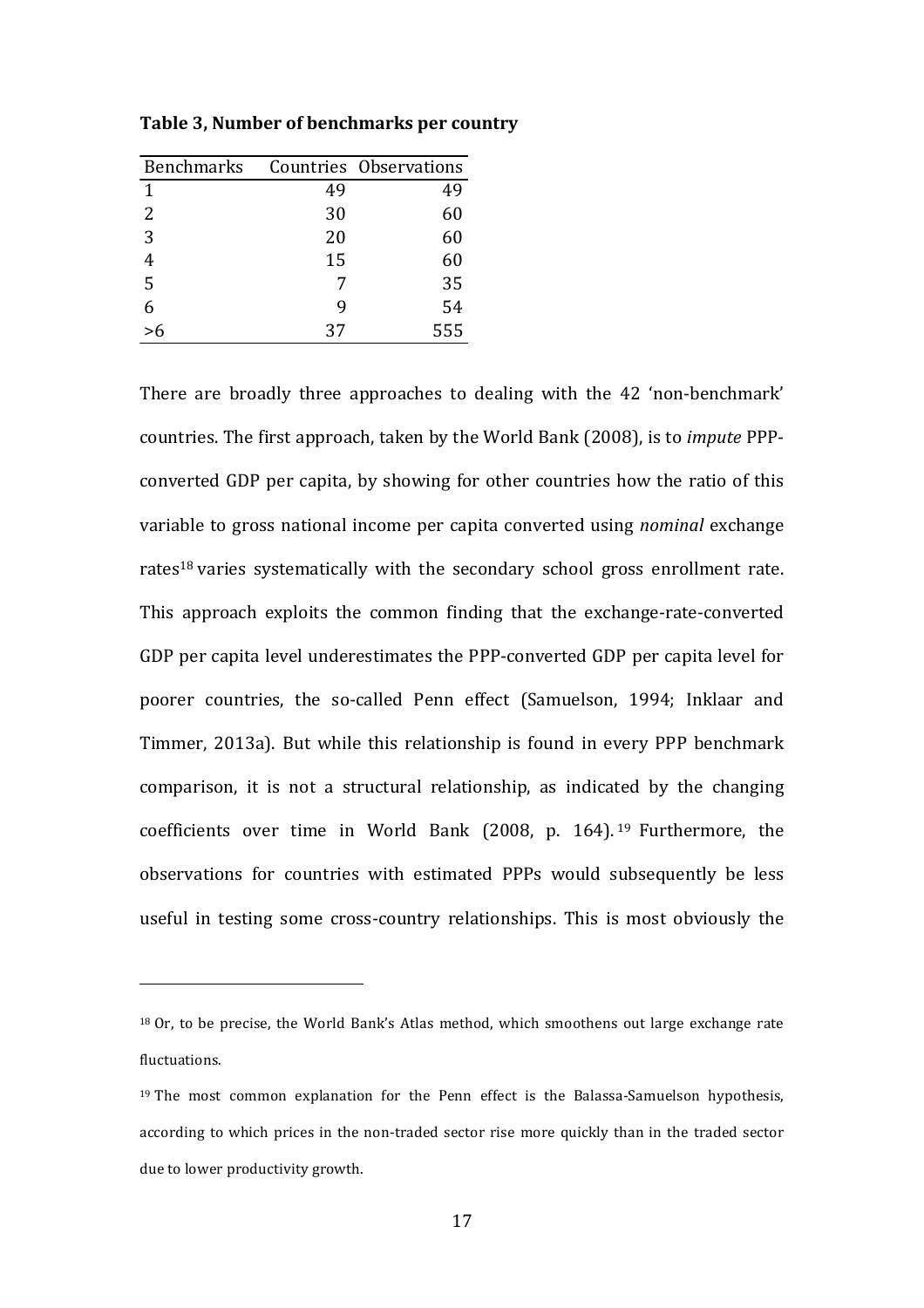case for testing the Penn effect (which was assumed when imputing the PPPs for missing countries), but could be a broader problem as well.

The second approach, taken in earlier versions of PWT, is to use 'postadjustment' indices. These are indices used by, for instance, the UN or the US State Department to determine the cost of living when expats are posted in a foreign (capital) city. This approach does not suffer from the problem of the first approach, namely that the estimated PPPs would already reflect some of the cross-country patterns one may wish to test. However, it is unclear to which degree these indices reflect the same information as PPPs, or even the same information as each other. The three sets of post-adjustment indices used in PWT6.1 show very extensive differences for numerous countries. For example, according to the UN index, prices in Myanmar are 15 percent lower than in the US, while the index from Employment Conditions Abroad indicates that prices are almost 50 percent higher. The same range of estimates can also be found for rich countries, such as the UK. So while there may be a statistical relationship between PPPs and post-adjustment indices, it is hard to determine how far such a relationship can be trusted.

Both of these approaches have two further (mostly practical) drawbacks. First of all, to deal with non-benchmark years we use relative prices for components of GDP, rather than GDP as a whole  $-$  see below for details. Even if these two approaches would be useful for estimating economy-wide price levels, estimation for the GDP components would be required to fully incorporate these non-benchmark countries into PWT. The second, and related, drawback is a loss of transparency. Because one or more additional estimations would be needed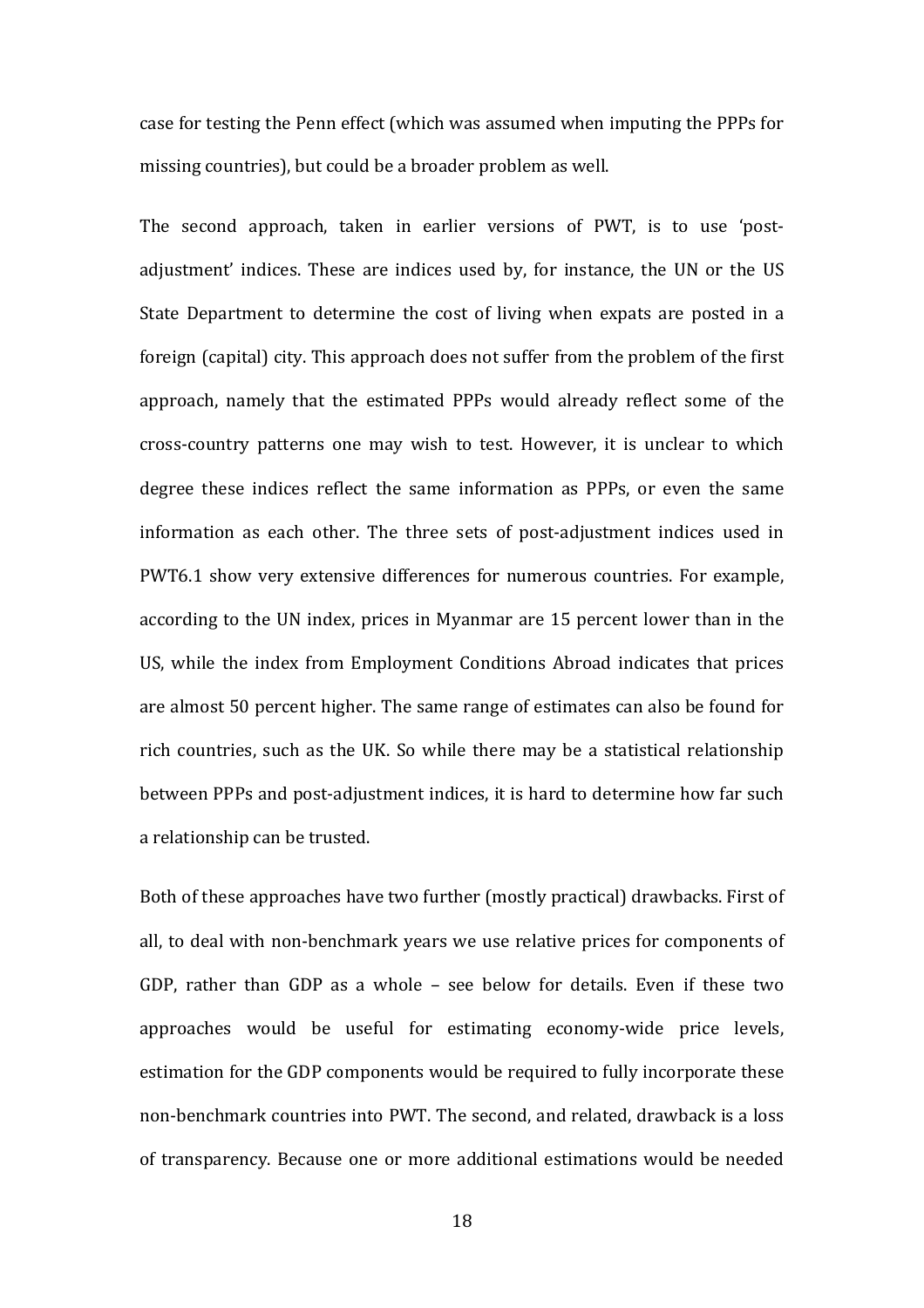for some countries but not for others, we believe it would make PWT harder to interpret.

We have therefore opted for a third approach, namely to omit these countries. This is not ideal, as it means a less rich dataset. However, less than 3 percent of the world population live in non-benchmark countries. Of these, Myanmar, Algeria, Afghanistan and North Korea already account for two-thirds of the nonbenchmark population. Omitting non-benchmark would thus not lead to a distorted view of global economic performance. Furthermore, with the even greater country coverage of ICP 2011, the category of non-benchmark countries is set to shrink even further. PWT8.0 will thus only include the 167 countries that participated in a global ICP price comparison at some point in the past.

### **Non-benchmark years**

That still leaves the majority of country-year observations that are not covered by PPP benchmarks. Estimating PPPs for non-benchmark years will typically rely on data on national price changes. If a PPP is the price of goods in country A relative to those in country  $B$ , then the change in this PPP may be well approximated by the change in prices in country A relative to the change in prices in country B. This will hold by definition when comparing prices of individual products, but comparing the relative price of a *bundle* of goods is more complicated. 

This problem arises, again, because spending patterns differ across countries and over time, but also because prices for different product change at different rates over time and across countries. Statisticians compiling the consumer price index (CPI) only have to take into account price changes and the national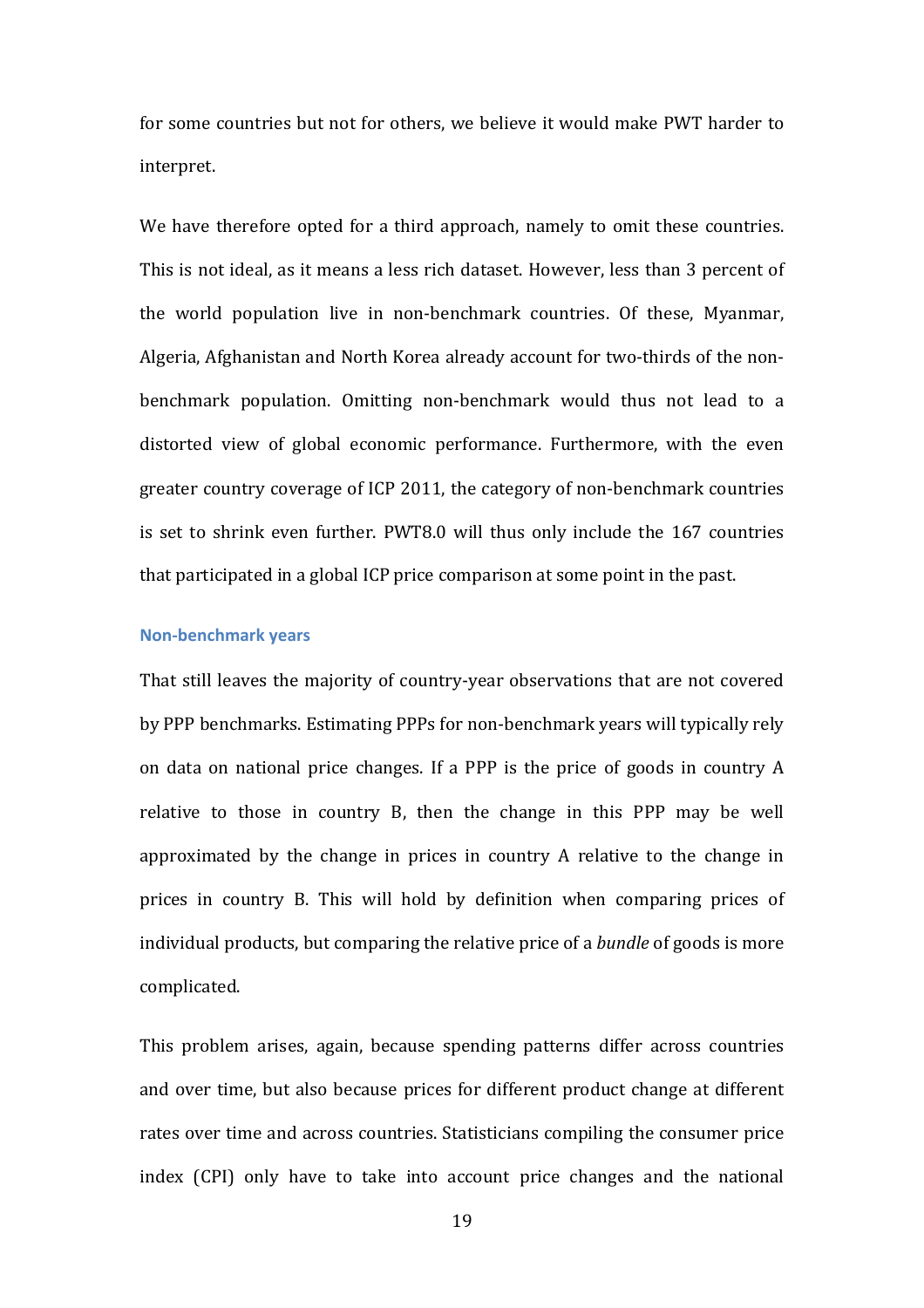spending pattern. But when compiling a PPP, all sets of budget shares have to be taken into account, for instance by using the average share to weight the price difference for each product.<sup>20</sup> As shown by Deaton (2012), this is likely to lead to systematic differences between national inflation rates and the change in PPPs, with the PPPs of poorer countries increasing at a faster rate than indicated by the inflation differential between poorer and richer countries.<sup>21</sup> More in general, as long as spending patterns and product inflation rates differ across countries, there will be systematic differences between changes in economy-wide PPPs and differences in overall inflation.

We draw two lessons from this observation. First, that it is preferable to use information from benchmark PPPs whenever possible. Although PPP benchmarks are by no means perfect observations of relative prices, there is less indication that they are systematically biased than PPPs that are extrapolated from another benchmark using relative inflation rates.<sup>22</sup> Put differently: PPPs benchmarks were the best estimates of comparative price levels at the time, so it seems sensible to use the original source material. An alternative estimate would only be preferable if it is of demonstrably higher quality than the original. In benchmark years, PPPs can be used directly, while for years in between benchmarks, the trend can be interpolated. This approach is a departure from earlier versions of PWT, which constructed a set of PPPs for a *single* benchmark

<sup>&</sup>lt;sup>20</sup> In a two-country case, this gives a Törnqvist PPP.

<sup>&</sup>lt;sup>21</sup> See also McCarthy (2013) for an extensive discussion of this topic.

<sup>&</sup>lt;sup>22</sup> See also Inklaar and Timmer (2013b).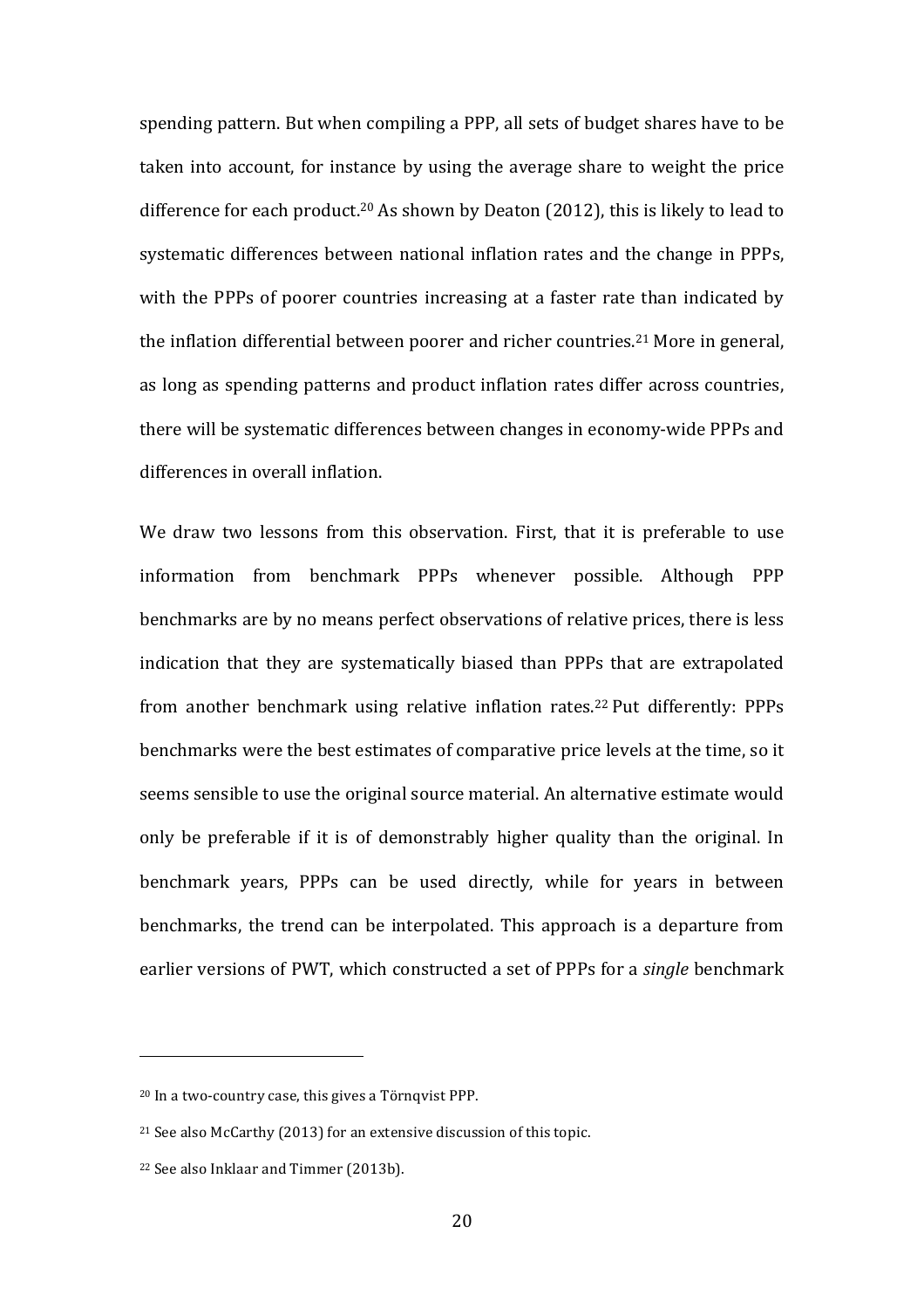year and extrapolated these using relative inflation rates to the full set of years.<sup>23</sup> As we show in Feenstra et al. (2013), this new approach using all possible PPP benchmark information overturns the finding of Bergin, Glick and Taylor (2006) that the Penn effect disappeared when going back further in time. Feenstra et al. (2013) shows that this finding is an artifact of the extrapolation methodology used in earlier versions of PWT, and without that extrapolation, the Penn effect is preserved.

**Figure 3, Schematic illustration of a hypothetical PPP computation** 



*Note*: BM stands for 'benchmark'. This hypothetical country participated only in the 1996 and 2005 benchmarks.

Figure 3 summarizes the approach to PPP computation that we use in PWT8.0. Say that a hypothetical country participated in the 1996 and 2005 ICP benchmarks, so those benchmark data are used. In between these two benchmarks, PPPs are interpolated using the national accounts price movements for each country relative to the US, thereby ensuring that for those intervening years the estimated PPPs are consistent with the benchmarks on either side.

<sup>&</sup>lt;sup>23</sup> Again for sensitivity analysis, the programs and data we provide would allow one to construct a PWT dataset based on only the 2005 ICP benchmark, which is methodologically comparable to PWT7.0 and PWT7.1, or relying on any of the other benchmarks.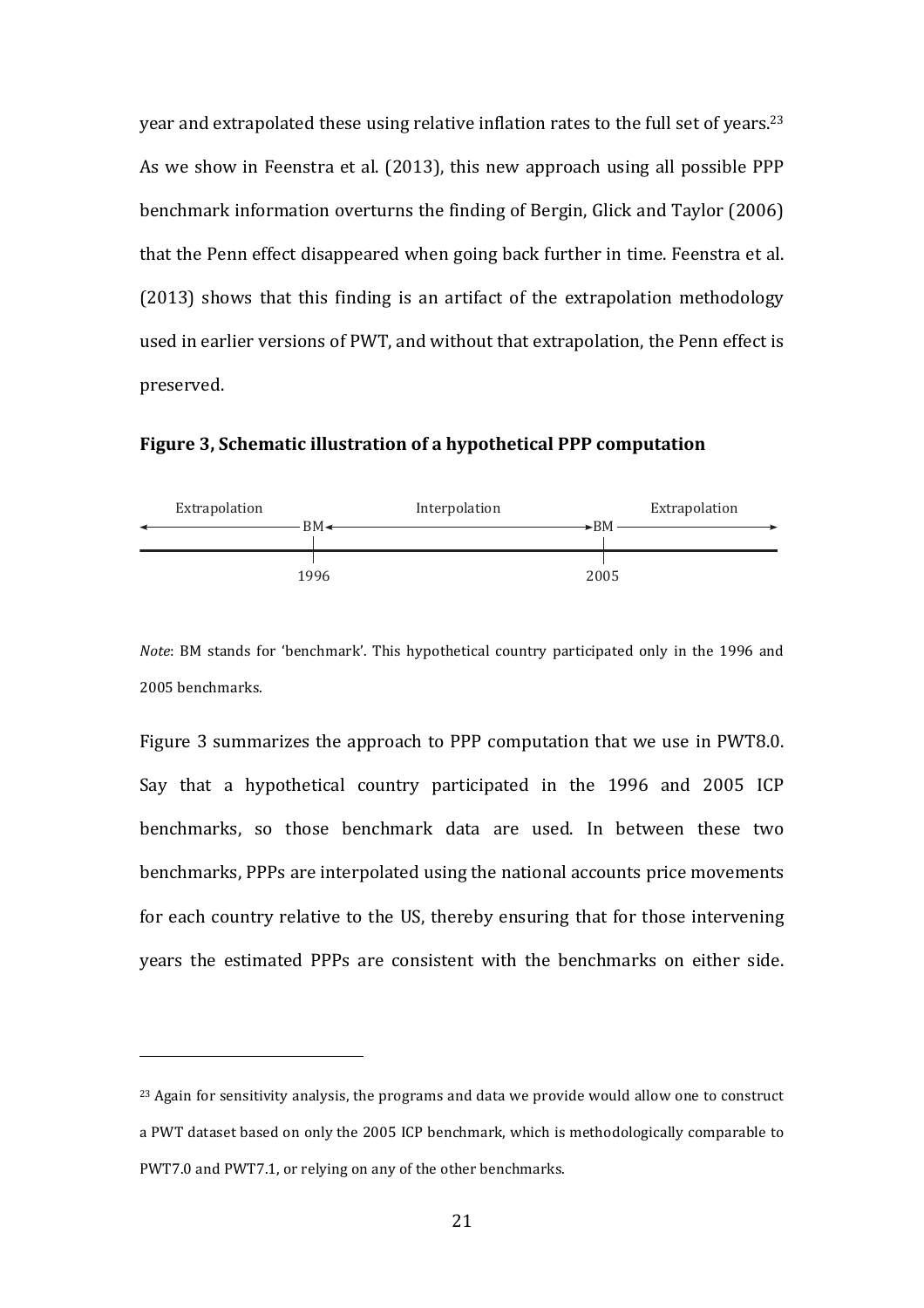Before 1996 and after 2005, there are no benchmarks for this particular country, so PPPs are extrapolated using relative inflation rates.

The second lesson is that any PPP extrapolation should be done at a detailed level, so not for GDP as a whole, but for different components of GDP. A guiding principle should be that if expenditure shares and relative price trends differ considerably across countries and over time, the relative change of an aggregate price index will not adequately capture the change in PPPs. This is in accordance with earlier PWT practice, whereby PPPs for household consumption, investment and government consumption are separately extrapolated using price trends for each of these components from the National Accounts. In each year, the PPPs for the three components are then weighted using expenditure shares for all countries to arrive at a GDP PPP.

The results of Feenstra et al. (2013) on the Penn effect indicate, though, that even this extrapolation below the GDP level can lead to qualitatively different patterns in the data than benchmark or interpolated observations. This suggests that an even more detailed breakdown of GDP would be preferable, but this is not readily feasible given available National Accounts data. We therefore indicate for each observation whether it is based on a PPP benchmark, interpolated between PPP benchmarks or extrapolated using relative inflation. This way, the robustness of any findings to, for instance, including real GDP observations based on extrapolated PPPs, can be established. In addition, we compared the extrapolated PPPs to benchmark and interpolated PPPs and to predicted PPPs based on Penn effect regressions. This led us a) to replace some market exchange rates by estimated rates whenever price levels spiked due to misaligned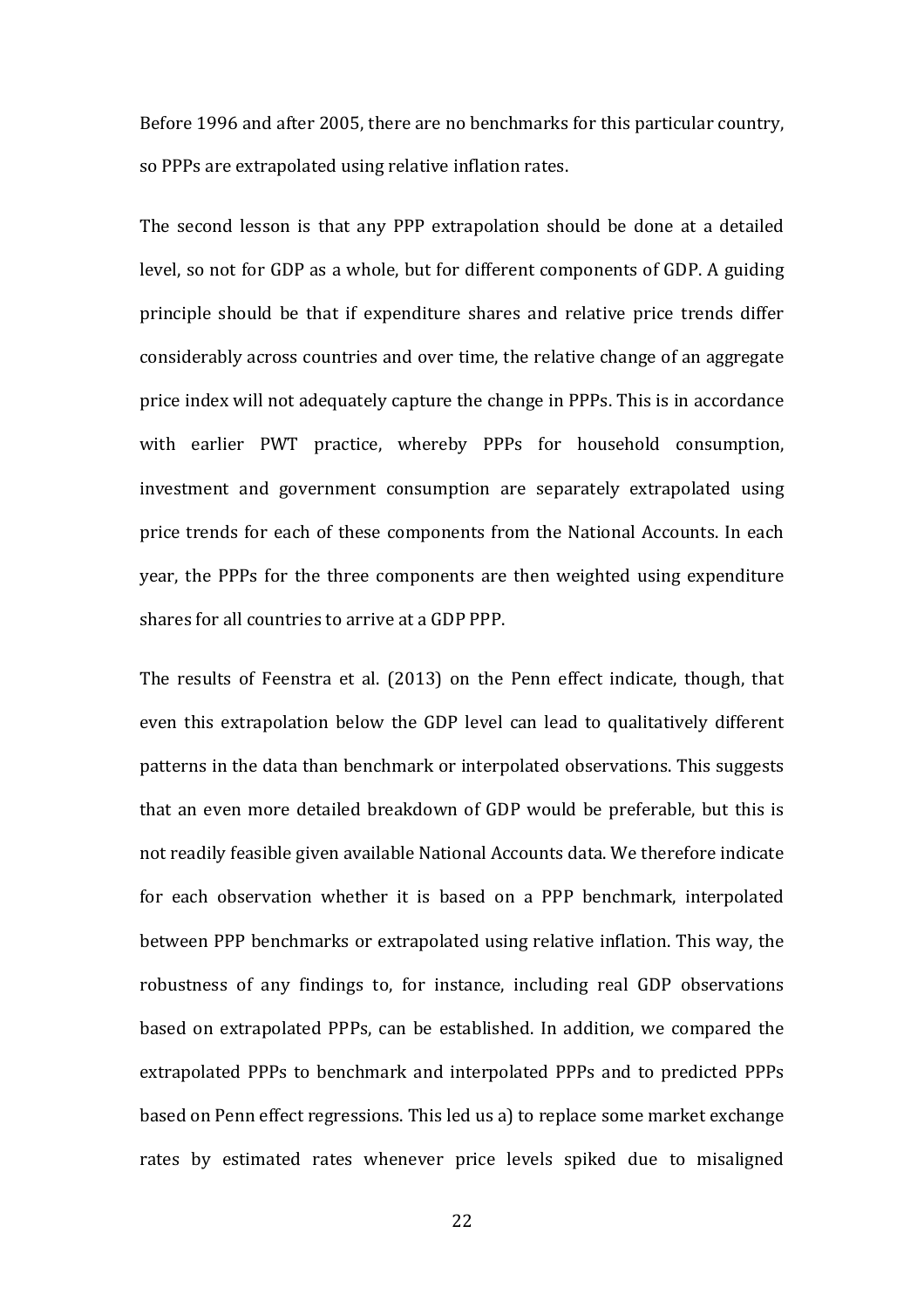exchange rates and b) to label some observations as outliers whenever price levels would be systematically outside a range we consider plausible based on observed benchmark and interpolated price levels and predicted price levels from Penn effect regressions. These choices are motived and discussed in detail in the documentation on the PWT website.

#### **Implications**

 

The choice to use the historical PPP survey data has implications for the use of PWT in research. Until now, there has always been a clear connection between growth of GDP at constant national prices and the change in real GDP over time. Starting from a single benchmark year, PPPs in earlier years were estimated using national price trends. Since those price trends are the same as those underlying growth of GDP at constant national prices, the only differences in growth rates were due to differences in the weights of consumption, investment and government expenditures, used to aggregate these components with the trade balance to total GDP.<sup>24</sup> However, the use of multiple PPP benchmarks in constructing real GDP in PWT8.0 means that changes in real GDP will now show *less resemblance* to growth of GDP at constant national prices. This is confirmed in Table 1, which shows the correlation between annual GDP growth directly from the National Accounts and the change in real GDP from PWT7.1 and from PWT8.0. Column (1) shows that both real GDP measures are strongly correlated with GDP growth from the National Accounts, but that this correlation is clearly

 $24$  For growth of GDP at constant national prices, the weights would be expenditure valued at national prices, while for real GDP the weights would be expenditure valued at reference prices (*i.e.* in PPP-converted values).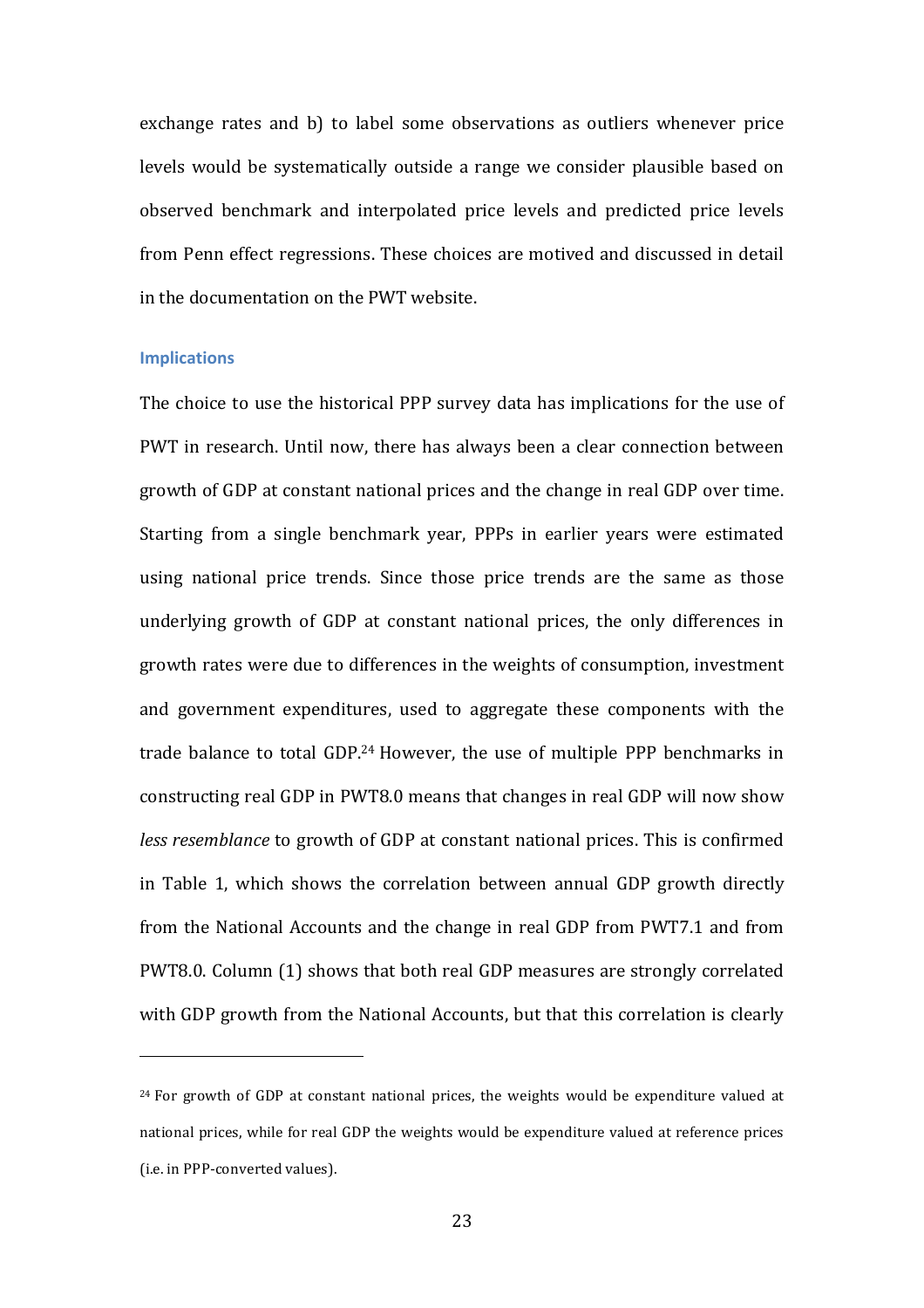higher in PWT7.1 than in PWT8.0. Moreover, when splitting the sample between observations based on benchmark or interpolated PPPs and extrapolated PPPs, the difference becomes starker. For PWT7.1, there is little change in the correlation, which is as expected since real GDP is computed by extrapolating backwards or forwards from the benchmark year in the same way for all observations. For PWT8.0, there is a difference between PPPs (and thus real GDP) based on benchmark and interpolated observations and PPPs based on extrapolated observations. This is reflected in the sharp drop in correlation, to  $0.58$  in column  $(2)$ . Comparing five-year or ten-year growth rates rather than annual growth rates leads to higher correlations, but clear differences remain between GDP growth and the change in real GDP from PWT8.0.

Table 4, The correlation between annual GDP growth and the annual change in real GDP, PWT7.1 versus PWT8.0

|                        |                  | Benchmark &  |              |
|------------------------|------------------|--------------|--------------|
|                        | All observations | interpolated | Extrapolated |
| <b>PWT7.1</b>          | 0.89             | 0.85         | 0.89         |
| <b>PWT8.0</b>          | 0.70             | 0.52         | 0.76         |
| Number of observations | 7776             | 2664         | 5112         |

Note: The change in real GDP from PWT7.1 is measured as the growth of variable rgdpch plus population growth. GDP growth is computed from variable rgdpna in PWT8.0 and change in real GDP from PWT8.0 is computed from variable rgdpe. Benchmark  $&$  interpolated refers to those observations that in PWT8.0 are based on benchmark PPPs or PPP interpolated between benchmarks (variable i\_cig).

The new method of estimating PPPs has arguably led to a measure of real GDP that is more reliable than before since older benchmark information is no longer discarded. This has substantially changed PWT data, as benchmark and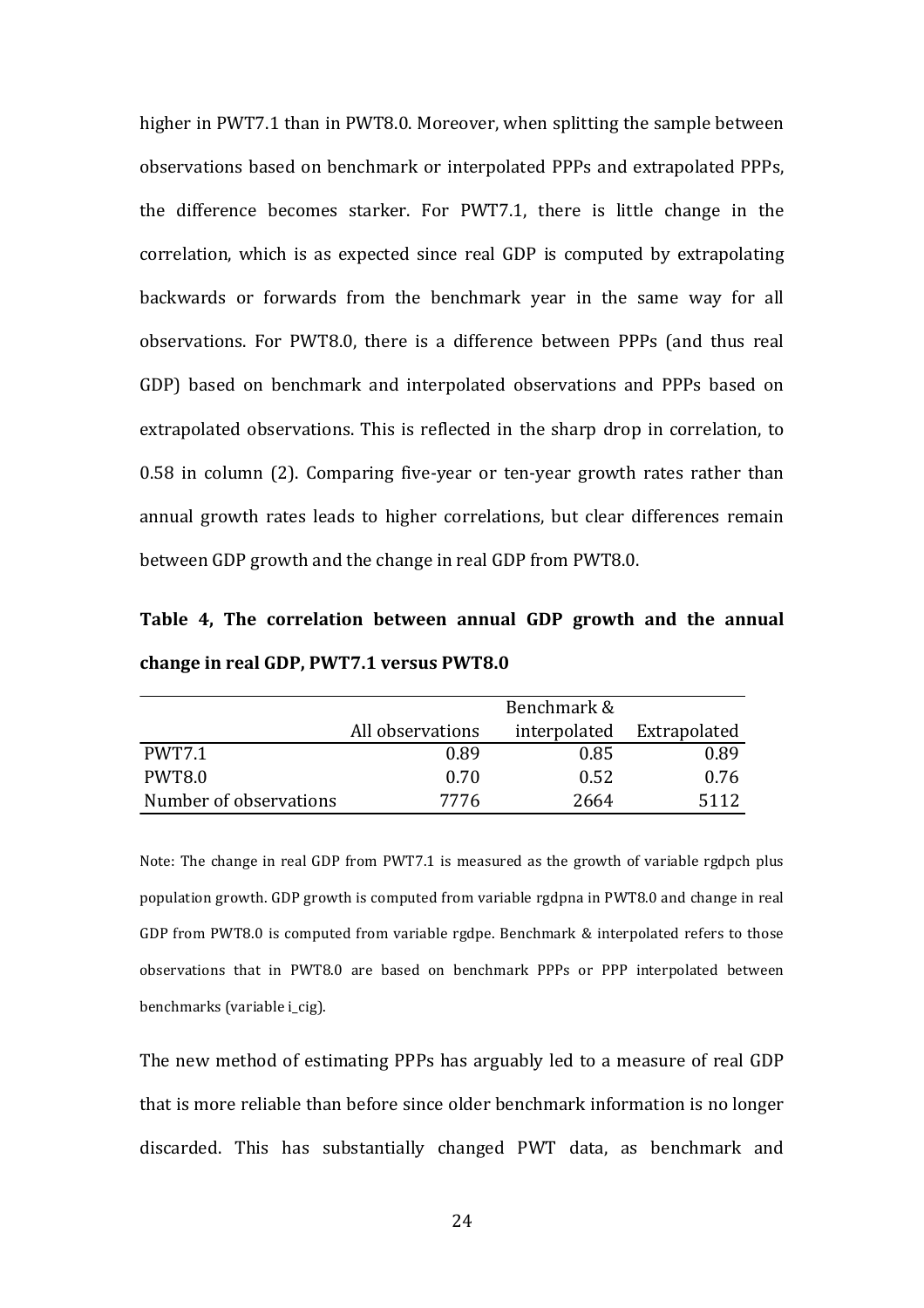interpolated observations now cover one-third of all observations in PWT. As a consequence, though, real GDP has become less suitable to measure changes over time in a single country. Real GDP has always been less than ideal for this purpose, as it is estimated using information on spending patterns across all countries. Since a country's spending pattern is the result of its own preferences and relative prices, other countries' spending patterns are irrelevant when measuring the economic performance of a single economy over time. So if an analysis aims to explain cross-country differences in GDP *growth rates*, we would strongly recommend using data on the growth of GDP at constant national prices, directly based on a country's National Accounts. To facilitate such research, we have included a measure of real GDP in PWT8.0 whose growth rate equals the National Accounts measure of real GDP growth (i.e. at constant national prices), and whose level in the benchmark year 2005 equals real GDP on the output side, as discussed next.

## **International trade PPPs**

As a second major change, PWT8.0 introduces a new measure of real GDP to the dataset. The traditional measure is based only on prices of consumption and investment, i.e. domestic final expenditure (also known as domestic absorption), while the new measure also accounts for differences in the prices of exports and imports. Put differently, the new measure of real GDP accounts for differences in the terms of trade. A real GDP measure that ignores terms of trade differences is certainly relevant, as it can be seen as a measure of real income: for consumers it does not matter if income is high because export prices are relatively favorable or because productivity is high. But for comparing the productive capacity of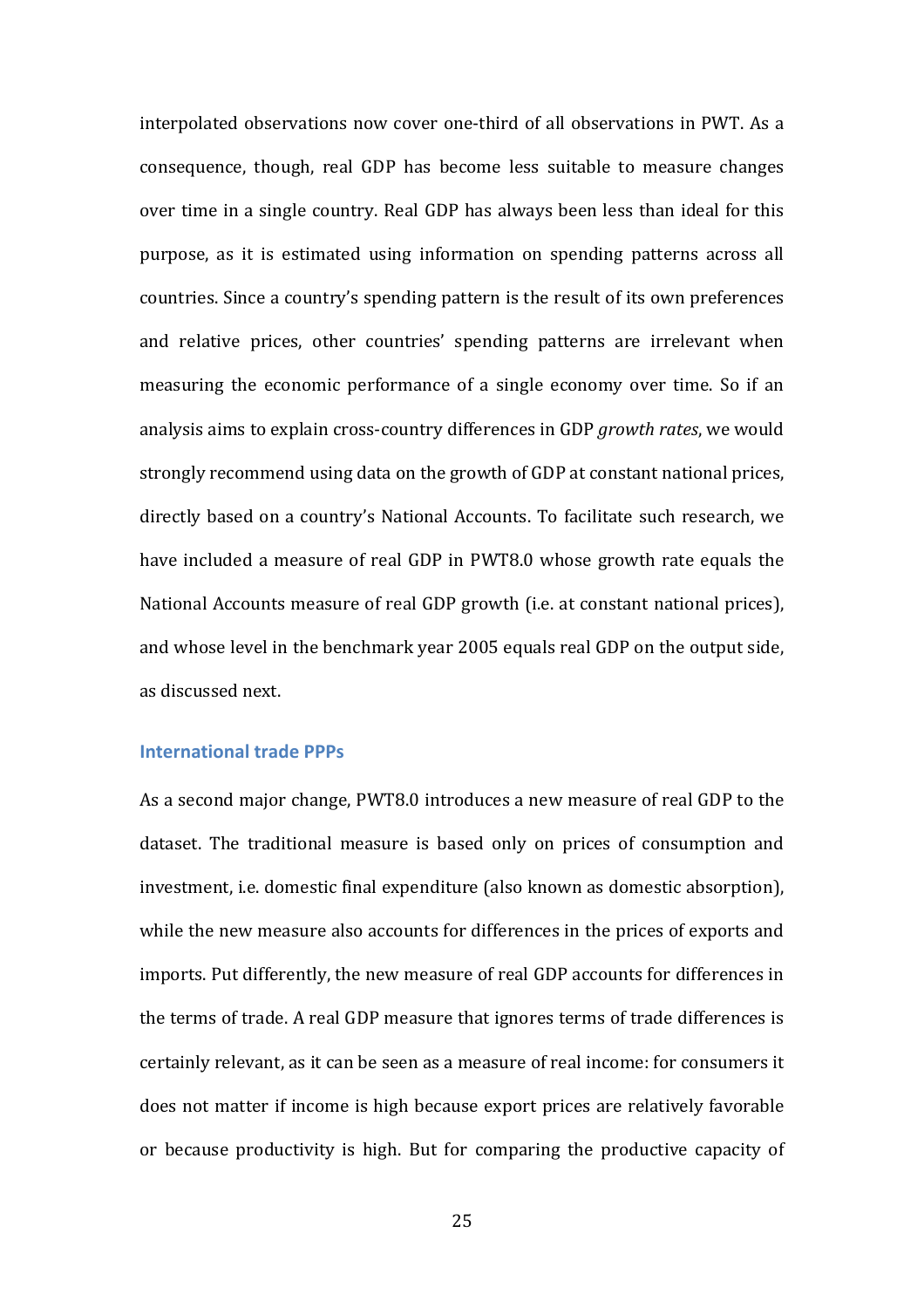economies, we do want to make such a distinction and account for favorable (or unfavorable) terms of trade in comparing GDP across countries.<sup>25</sup> PWT8.0 therefore includes two distinct real GDP measures, one from the expenditure side, GDP<sup>e</sup>, and one from the output side, GDP<sup>o</sup>. This is in addition to the real GDP measure, RGDPNA, discussed just above, which equals  $GDP<sup>o</sup>$  in 2005 but whose growth rate is taken from the National Accounts of each country.

Computing  $GDP<sup>o</sup>$  requires developing new information on the relative price of exports and of imports as these prices are not part of the World Bank's ICP program. Instead, the World Bank makes the simplifying assumption that the law of one price holds for traded products so that the exchange rate can be used to express the trade balance in real terms. Yet there is much evidence that is at odds with this assumption. The review by Burstein and Gopinath (2013) concludes that even in the long-run, exchange rate movements do not fully 'pass through' to export and import prices and that imperfect competition and pricingto-market seem to play an important role in explaining these patterns.

Yet quantifying these price differences has been a challenging undertaking. The only readily available data from which price differences of exports and imports can be inferred is data on the value and quantity of traded products. Dividing the value by the quantity gives a unit value, but this is only an average price of a potentially very heterogeneous bundle of products.<sup>26</sup> Recent research by Hallak

<sup>&</sup>lt;sup>25</sup> This argument is made more formally in Feenstra et al. (2009).

<sup>&</sup>lt;sup>26</sup> For example, one product in the 6-digit Harmonized System list is 'Color television receivers' and that is the most detailed level available in a wide cross-country setting. On Amazon.com, television prices vary between \$100 and \$50 000.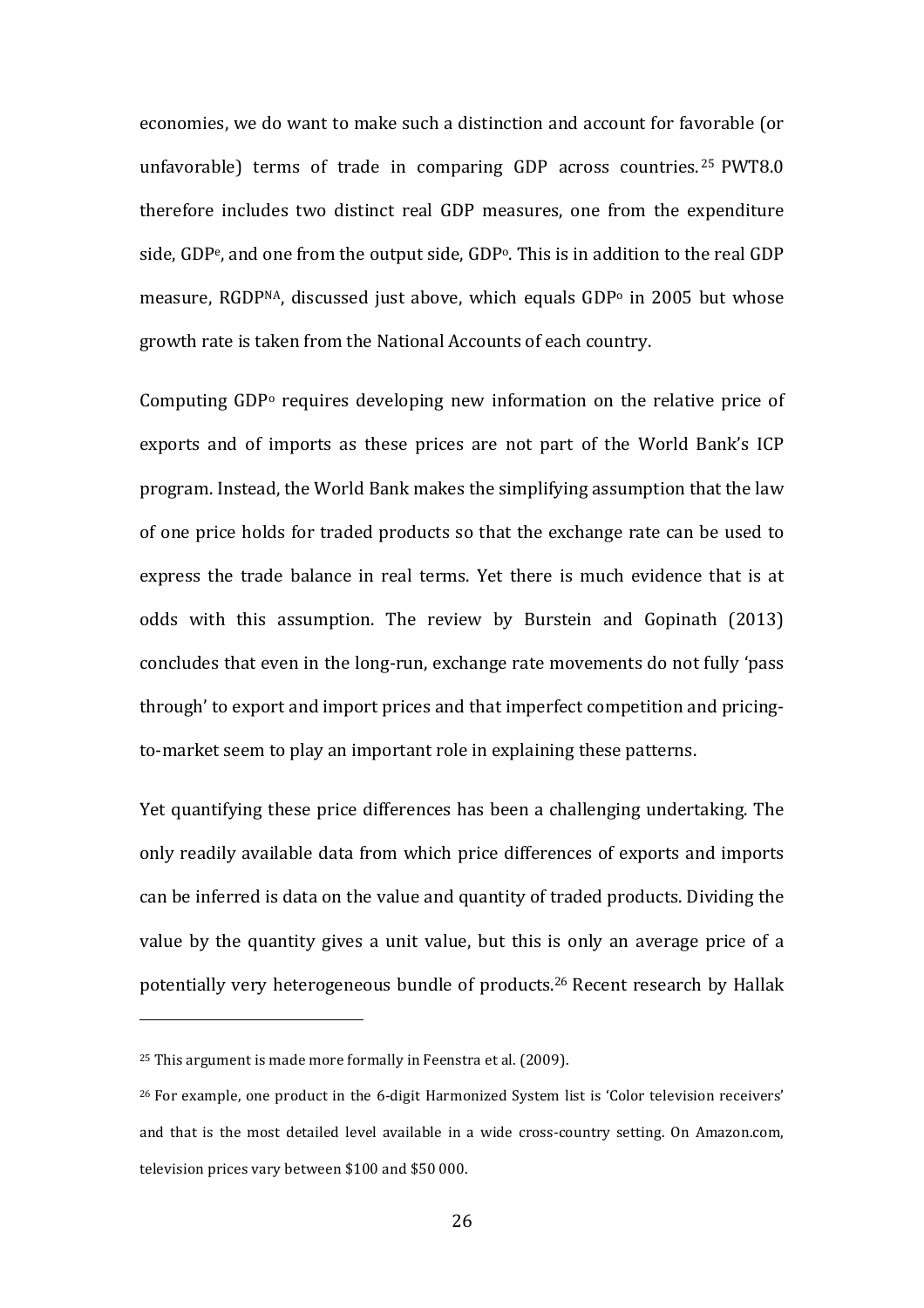and Schott (2011) and Feenstra and Romalis (2012) has estimated how much of the observed differences in unit values is due to differences in product quality and how much is due to actual price differences. After netting out the portion of unit-value differences across countries that are due to quality, the remainder is the "quality-adjusted price" component. These remainders are aggregated up to obtain the export and import PPP for each country and year. Because the law of one price is closer to holding for traded goods than for non-traded goods, these export and import PPPs are closer to the nominal exchange rates of countries.

The resulting trade PPPs can then be used alongside the domestic PPPs from the ICP. By dividing the trade PPPs by the nominal exchange rate, we obtain the "price levels" of exports and imports for each country. A country will have favorable terms of trade if it receives a relatively high price for its exports (compared with prices received by other countries exporting the same product) and pays a relatively low price for its imports (again, compared with prices paid by other countries importing the same product). This will tend to make real GDPe higher than real GDPo. The impact on real GDP will not only depend on the terms of trade, however, but also on the domestic prices obtained by dividing the domestic PPPs by the nominal exchange rate.<sup>27</sup> If domestic prices are lower than trade prices, as would be typical for a developing countries, and the country has a real balance of trade surplus, then real GDPe will tend to be higher than real GDPo. So in addition to the terms of trade, the comparison of trade prices to domestic prices also determine the gap between real GDP<sup>e</sup> and real GDP<sup>o</sup>, which has a straightforward interpretation: countries with a real GDP<sup>e</sup> level that

<sup>&</sup>lt;sup>27</sup> See footnote 2.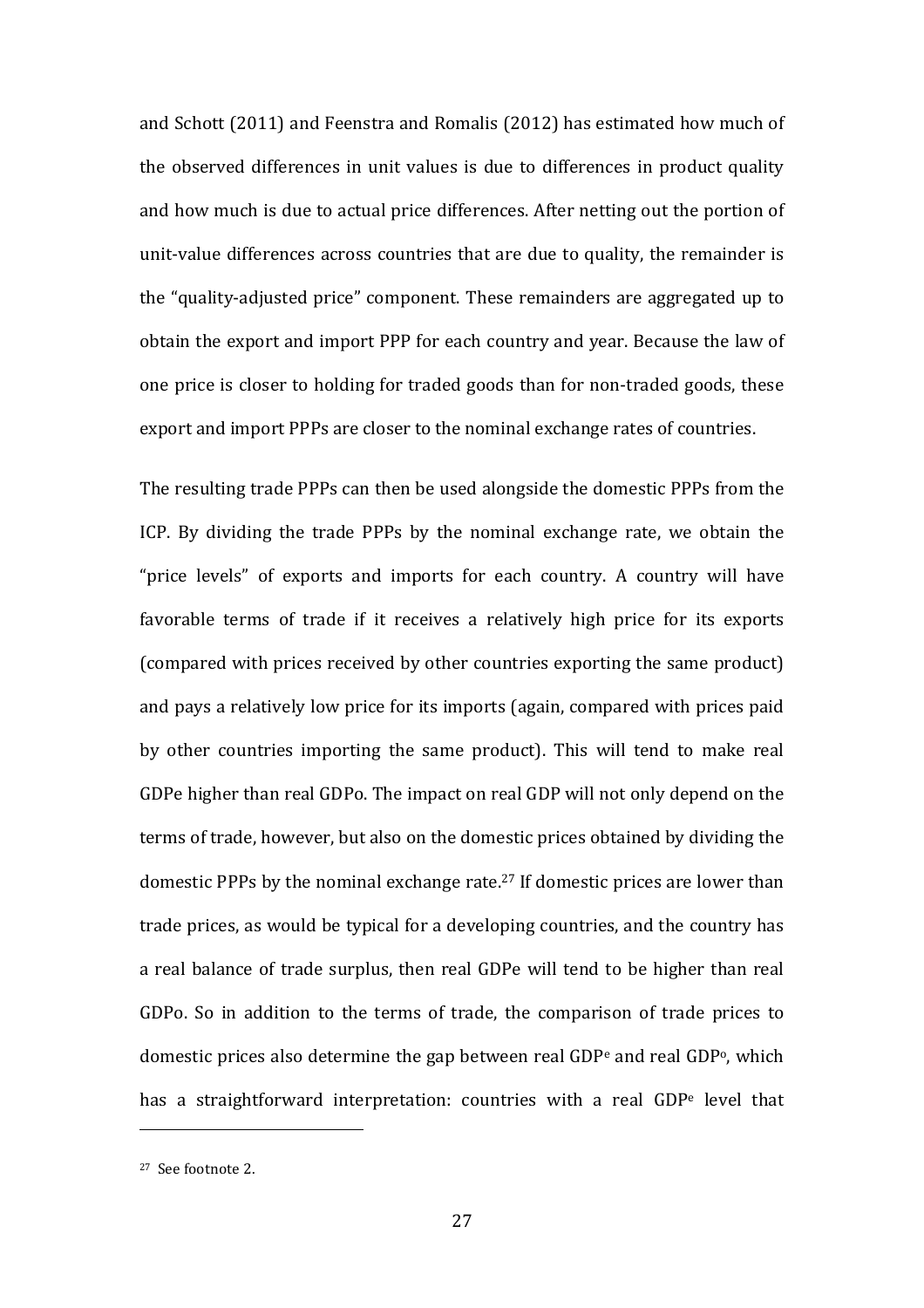exceeds their real GDP<sup>o</sup> level can consume in excess of their economy's productive capacity and vice versa.

We caution that the gap between real GDP<sup>e</sup> and real GDP<sup>o</sup> is not a measure of the gains from trade for countries, or at least, not the gains from trade as compared to autarky (i.e. no trade). We have not built anything into the calculations in PWT8.0 that would allow the gains as compared to autarky to be estimated. Rather, this gap reflect the ability of countries to trade as prices that *better than the average world prices* (i.e. higher for exports or lower for imports). By construction, then, the sum over countries of real GDP<sup>e</sup> and real GDP<sup>o</sup> should be close to zero, as occurs in the dataset for all years.





Note: only the 145 countries included from the 2005 ICP benchmark are included.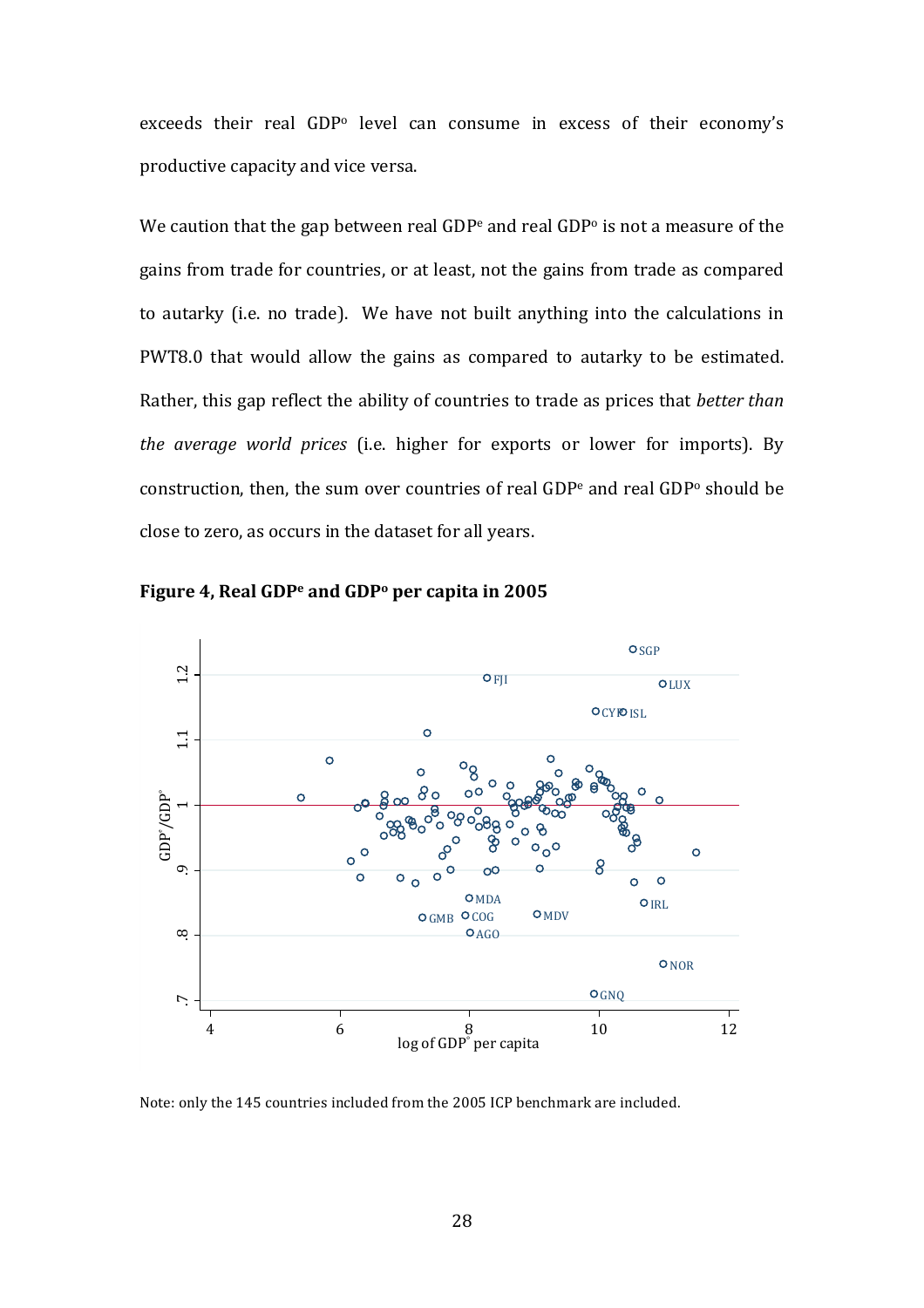For individual countries, the gap between  $GDP<sup>e</sup>$  and  $GDP<sup>o</sup>$  can be considerable. The median absolute difference is 3.2 percent and in 5 percent of the countries, the difference is even larger than  $20$  percent. Figure 4 shows the difference between GDP<sup>e</sup> and GDP<sup>o</sup> per capita in 2005 set against log of GDP<sup>o</sup> per capita in 2005. The larger differences are typically observed in smaller, open economies. So the choice between  $GDP<sup>e</sup>$  and  $GDP<sup>o</sup>$  clearly matters.

For many analyses, it is now possible to use the conceptually appropriate real GDP measure. For instance, for analyzing productivity differences across countries (e.g. Hall and Jones, 1999; Caselli, 2005), real GDP<sup>o</sup> would be the appropriate measure, while for comparing cross-country wellbeing (e.g. Jones and Klenow 2011), real GDP<sup>e</sup> would be better suited. In comparisons of crosscountry wellbeing, the effect from favorable or unfavorable terms of trade can and should now also be taken into account.

Moreover, to emphasize the breadth of new information, we provide not only provides PPPs for total exports and imports, but also distinguished by "broad economic categories" (BEC). This breakdown by BEC means that a distinction is made of the prices paid for, for example, imports of capital goods versus imports of industrial materials. This could, for instance, shed new light on the role of imported technology, as highlighted in Caselli and Wilson (2004), by accounting for price differences of imported capital goods.

## **Implications**

The newly developed international trade prices increase the number of GDP concepts that are included in PWT8.0. In addition, we distinguish between the traditional real GDP measures and current-price measures. Table 5 summarizes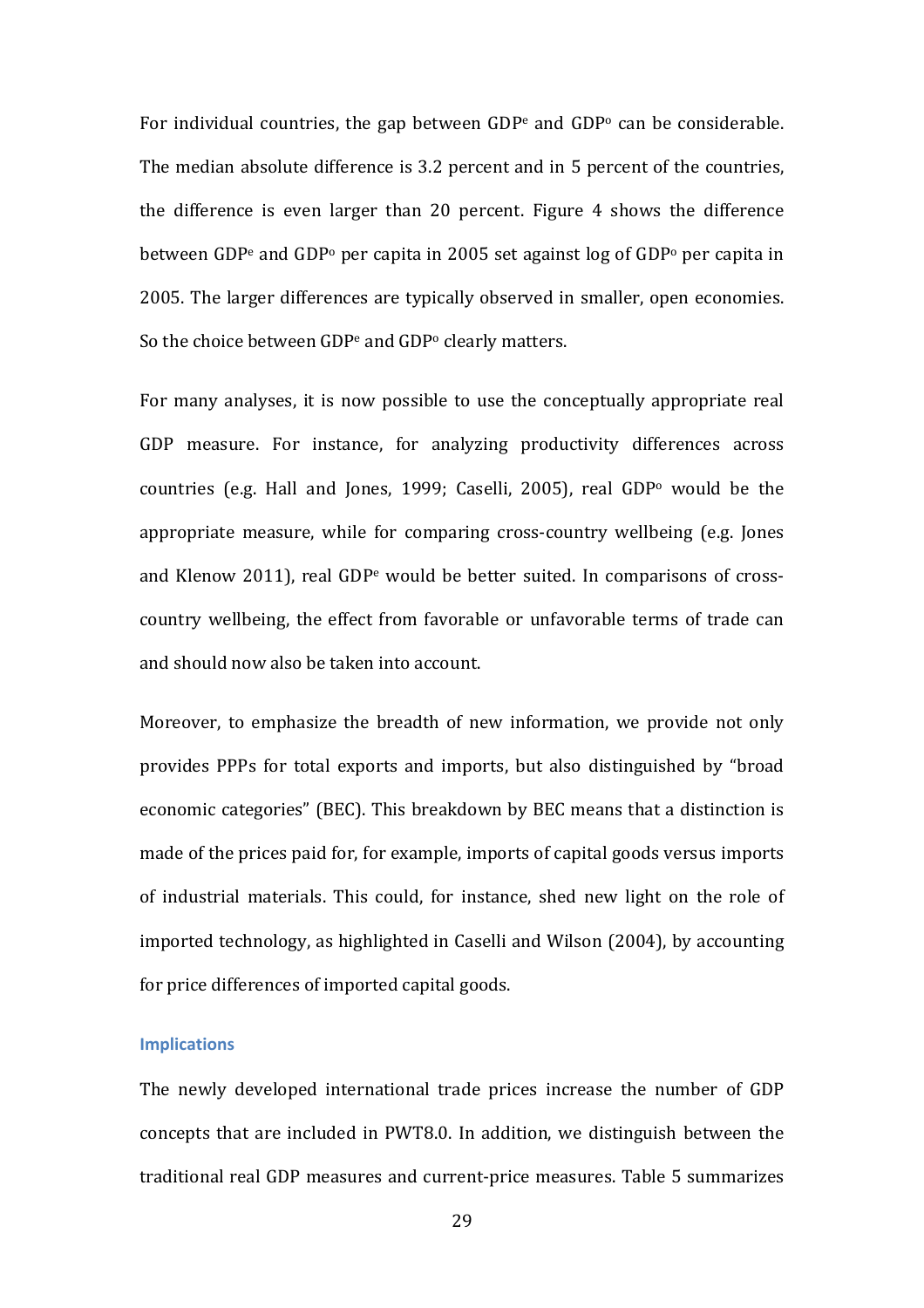the resulting five measures. The first, RGDPNA is primarily suited for measuring economic growth of a particular country over time. Its level in 2005 is the same as RGDP<sup>o</sup> and CGDP<sup>o</sup>, but its growth rate is equal to that in the National Accounts. The next two,  $CGDP<sup>e</sup>$  and  $CGDP<sup>o</sup>$ , give the best estimate of the level of GDP in a country relative to another at a single point in time, where  $CGDP<sup>e</sup>$  is a measure of comparative living standards and  $CGDP<sub>o</sub>$  is a measure of comparative productive capacity. To make the magnitudes comparable over time, we account for US inflation, but changes in CGDP levels should not be seen as measure of economic growth. Finally, there are two real GDP measures, RGDP<sup>e</sup> and RGDP<sup>o</sup>. These aim to comparable across countries and over time, see Feenstra et al. (2013) for details. These measures are primarily useful to compare trends in comparative living standards  $(RGDP<sup>e</sup>)$  or in productive capacity  $(RGDP<sup>o</sup>)$ . This can give insight on such questions as how rich is China compared with the US in 1950. In 2005, RGDP<sup>o</sup> equals CGDP<sup>o</sup> and RGDP<sup>e</sup> equals CGDP<sup>e</sup>.

| <b>Series</b>     | Best use                                                                                                           | Example                                                                                 |
|-------------------|--------------------------------------------------------------------------------------------------------------------|-----------------------------------------------------------------------------------------|
| <b>RGDPNA</b>     | Studies only requiring (output-<br>based) growth rates over time and<br>comparing growth rates across<br>countries | Dependent variable in (cross-<br>country) growth regressions                            |
| CGDP <sup>e</sup> | Expenditure-based, to compare<br>relative living standards across<br>countries at a single point in time           | Initial level in growth regressions<br>requiring relative living<br>standards           |
| $CGDP^{\circ}$    | Output-based, to compare relative<br>productive capacity across<br>countries at a single point in time             | Initial level in growth regressions<br>requiring productive capacity or<br>productivity |
| RGDP <sub>e</sub> | Expenditure-based, to compare<br>relative living standards across                                                  | Living standards of China today<br>compared to the US at some point                     |

Table 5, GDP concepts in PWT8.0 and their use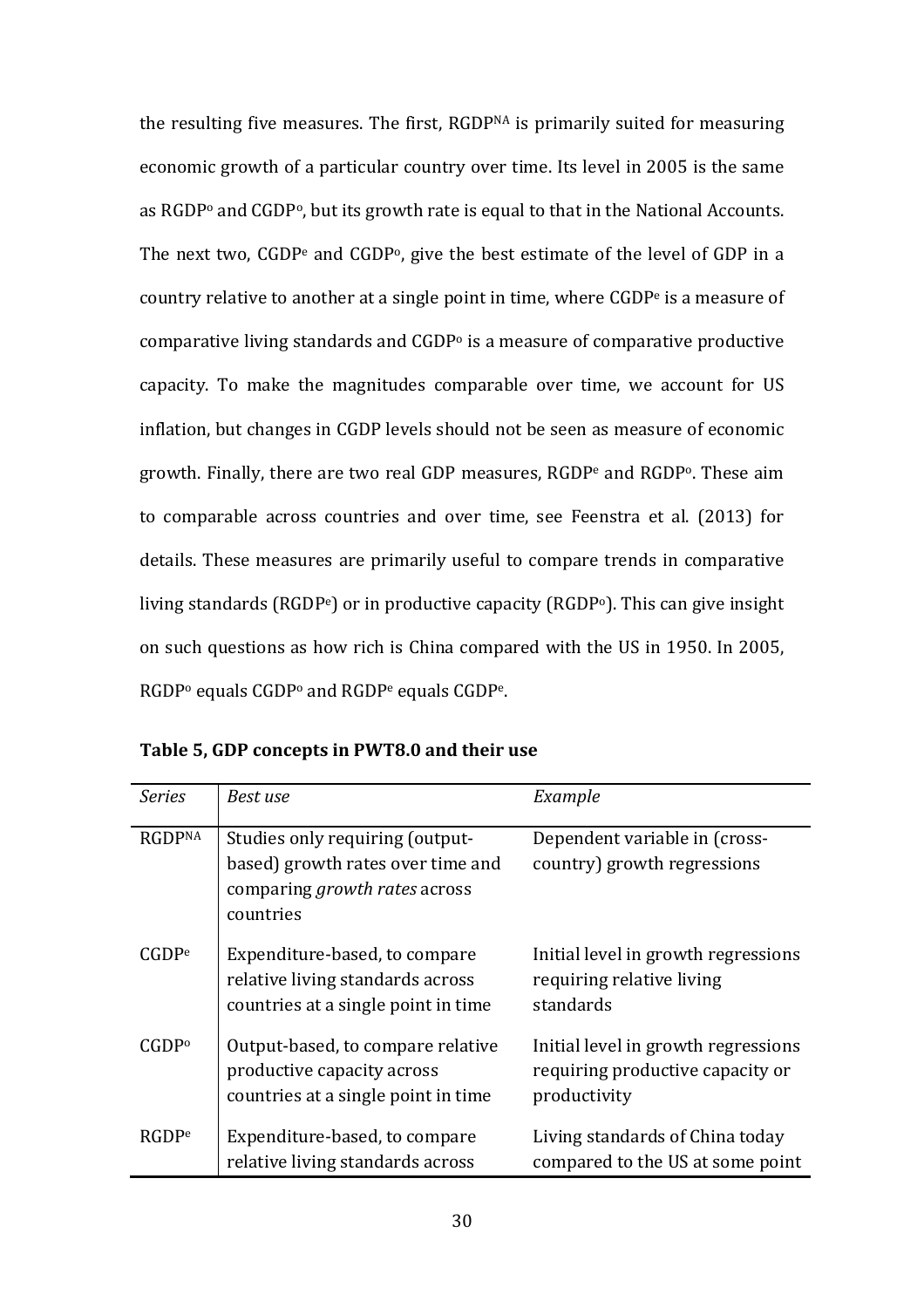|                   | countries and over time                                                                    | in the past                                                                           |
|-------------------|--------------------------------------------------------------------------------------------|---------------------------------------------------------------------------------------|
| RGDP <sup>o</sup> | Output-based, to compare relative<br>productive capacity across<br>countries and over time | Productive capacity of China<br>today compared to the US at<br>some point in the past |

## **Expenditure shares and price levels**

While data on real GDP per capita is most often used in research, the data on price levels and shares by GDP expenditure category are frequently used as well. Think of studies looking at the effect on growth of openness (e.g. Alcalá and Ciccone, 2004), the comparison of investment rates and prices (Hsieh and Klenow, 2007) or the analysis of a real consumption measure rather than a real GDP measure (Jones and Klenow, 2011).

For such purposes, PWT8.0 includes expenditure share variables and relative prices of those expenditure categories. These relative prices are the constituent parts of the overall GDP price level, but the variation across countries is quite different. This is illustrated in Table 6, which shows the relationship between relative price levels for GDP and each of the expenditure categories and the level of  $CGDP<sup>o</sup>$  per capita. Each cell in the table is based on a separate regression, where the price level of that expenditure category is explained by the  $\log$  of)  $CGDP<sup>o</sup>$  per capita. The bottom row of the table shows that if  $CGDP<sup>o</sup>$  per capita, the relative price level of  $GDP<sup>o</sup>$  increases significantly, which is known as the Penn effect (Samuelson, 1994). The table shows that relative prices of consumption increase most rapidly with income levels, relative prices of exports and imports increase only very modestly and investment prices show no systematic relationship with income. These findings are in line with those of Hsieh and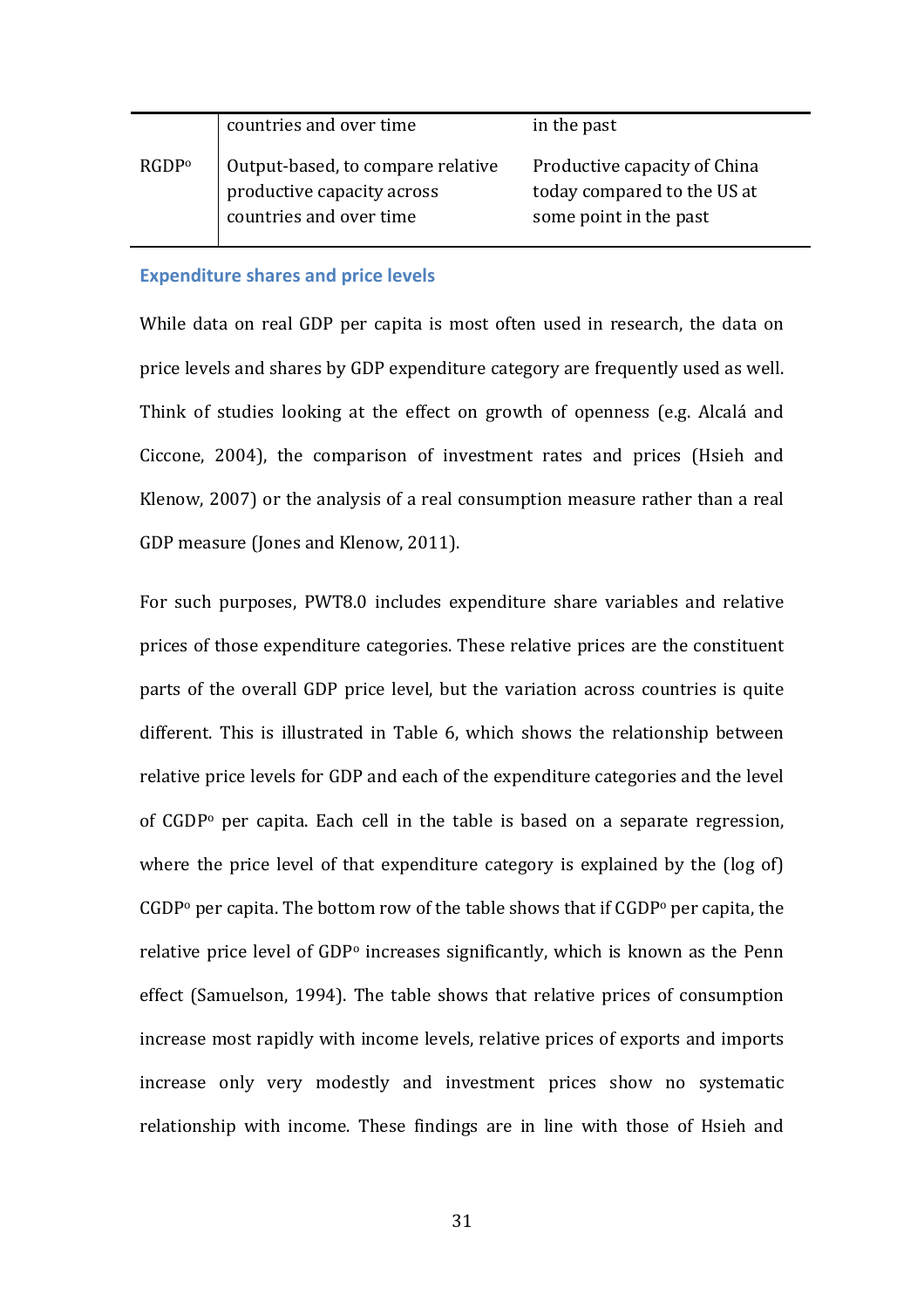Klenow  $(2007)$ , who find that investment goods are relatively expensive in poorer countries because of the low price of consumption in those countries.

|                        | pl(x)       |
|------------------------|-------------|
| Household consumption  | $0.128***$  |
| Government consumption | $0.217***$  |
| Investment             | 0.0207      |
| <b>Exports</b>         | $0.0166***$ |
| Imports                | $0.0230***$ |
|                        |             |
|                        | $0.136***$  |

Table 6, Price levels and CGDP<sup>°</sup> per capita levels

*Notes*: each cell in the table is the coefficient on the  $log$  of CGDP<sup>o</sup> per capita from a regression explaining the relative price level of an expenditure category, denoted  $p(x)$ . \*\*\* denotes a coefficient significantly different from zero at the 1% level based on robust standard errors, clustered by country. Each regression includes only the 2706 benchmark and interpolated observations in PWT8.0 and includes year dummies.

This provides a useful link to the real expenditure shares in PWT8.0, which are shares in real CGDP<sup>o</sup>. The starting point of Hsieh and Klenow (2007) is the observation that the real investment share is lower in poor countries than in rich countries. This could be because poor countries devote less of their nominal GDP (i.e. at national prices) to investment than rich countries, or it could be because the price of investment is relatively high in poor countries. To see this more precisely, we express the real share of expenditure category *x* as:

$$
(1) \qquad \operatorname{csh}(x) = \frac{\operatorname{sh}(x)}{pl(x)/pl(\operatorname{gdp})},
$$

where *csh* is the real share, *sh* is the nominal share (i.e. at national prices),  $pI(x)$  is the relative price level of expenditure category *x* and  $p/(qdp)$  is the relative price level of GDP. Hsieh and Klenow (2007) show that real investment shares in poor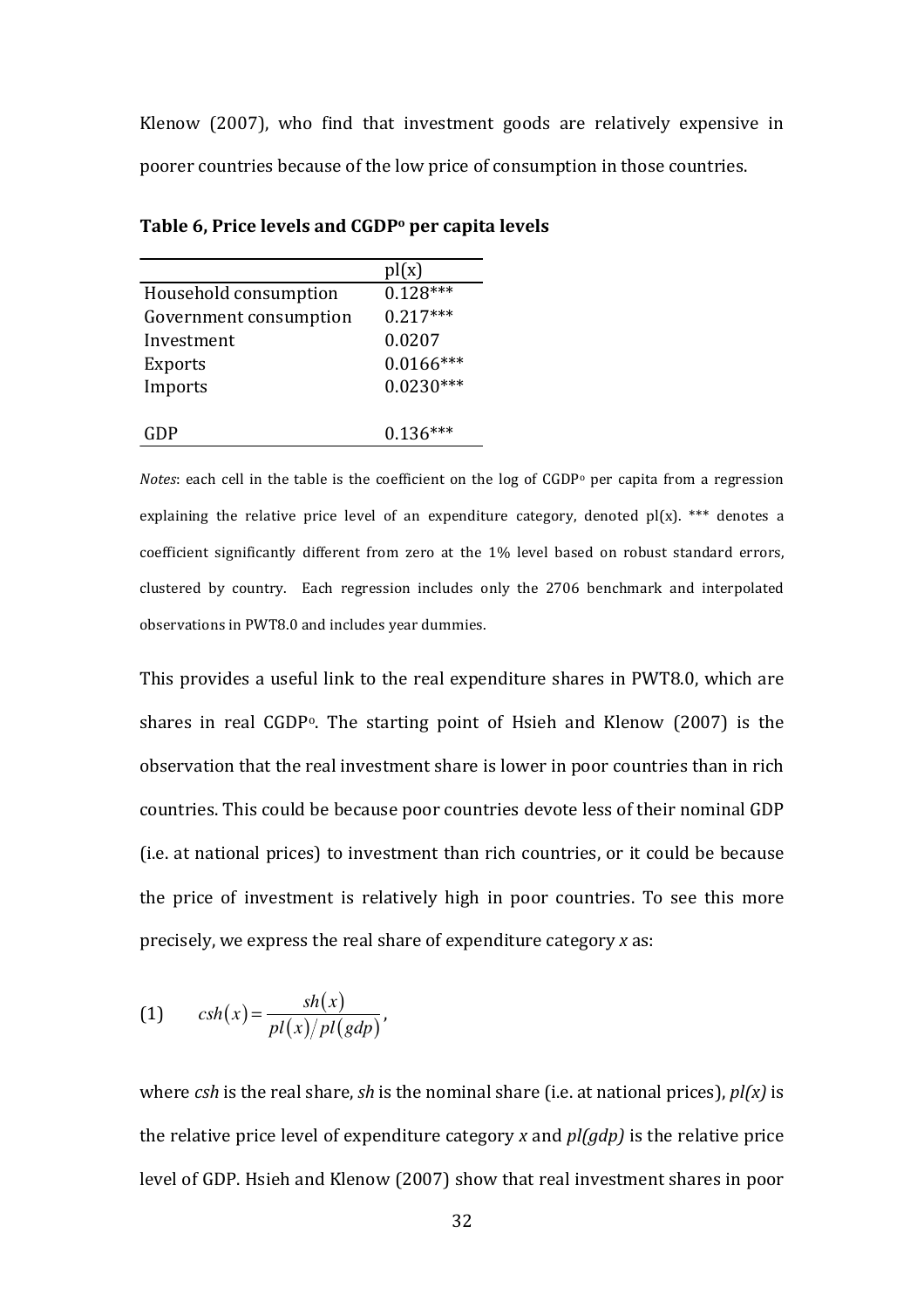countries are low purely because the investment prices are high, not because nominal investment shares are low.

The findings in Table 6 also relate to Alcalá and Ciccone (2004), who argue that openness, i.e. exports plus imports over GDP, should be measured in real terms rather than in nominal terms (i.e. at national prices). They find that poorer countries are less open in real terms than in nominal terms and this is also the case in PWT8.0.<sup>28</sup> This can be explained using the results in Table 6, namely that the relative price of  $GDP<sup>o</sup>$  increases at a much faster rate with income than the relative price of exports or imports. So in poor countries, prices of exports and imports are relatively high, reducing the real share relative to the nominal share.

Table 6 shows that prices of government consumption increase at the fastest rate with income. This can be explained by the Balassa-Samuelson hypothesis, whereby the non-traded sector shows little or no productivity improvement as countries grow richer and therefore faster increases in prices. Government consumption consists of spending on government administration, education and health, activities which are typically among the least exposed to international trade. However, these are also the activities where prices are hardest to measure. As discussed above, the relative prices for these categories of expenditures are approximated by productivity-adjusted relative wages and it is unknown to what extent these are an accurate reflection of 'true' prices.

<sup>&</sup>lt;sup>28</sup> Note that Alcalá and Ciccone (2004) define their measure or 'real openness' as nominal exports plus imports over real GDP. With PWT8.0, real openness can now be measured as real exports plus imports over real GDP due to the introduction of export and import PPPs.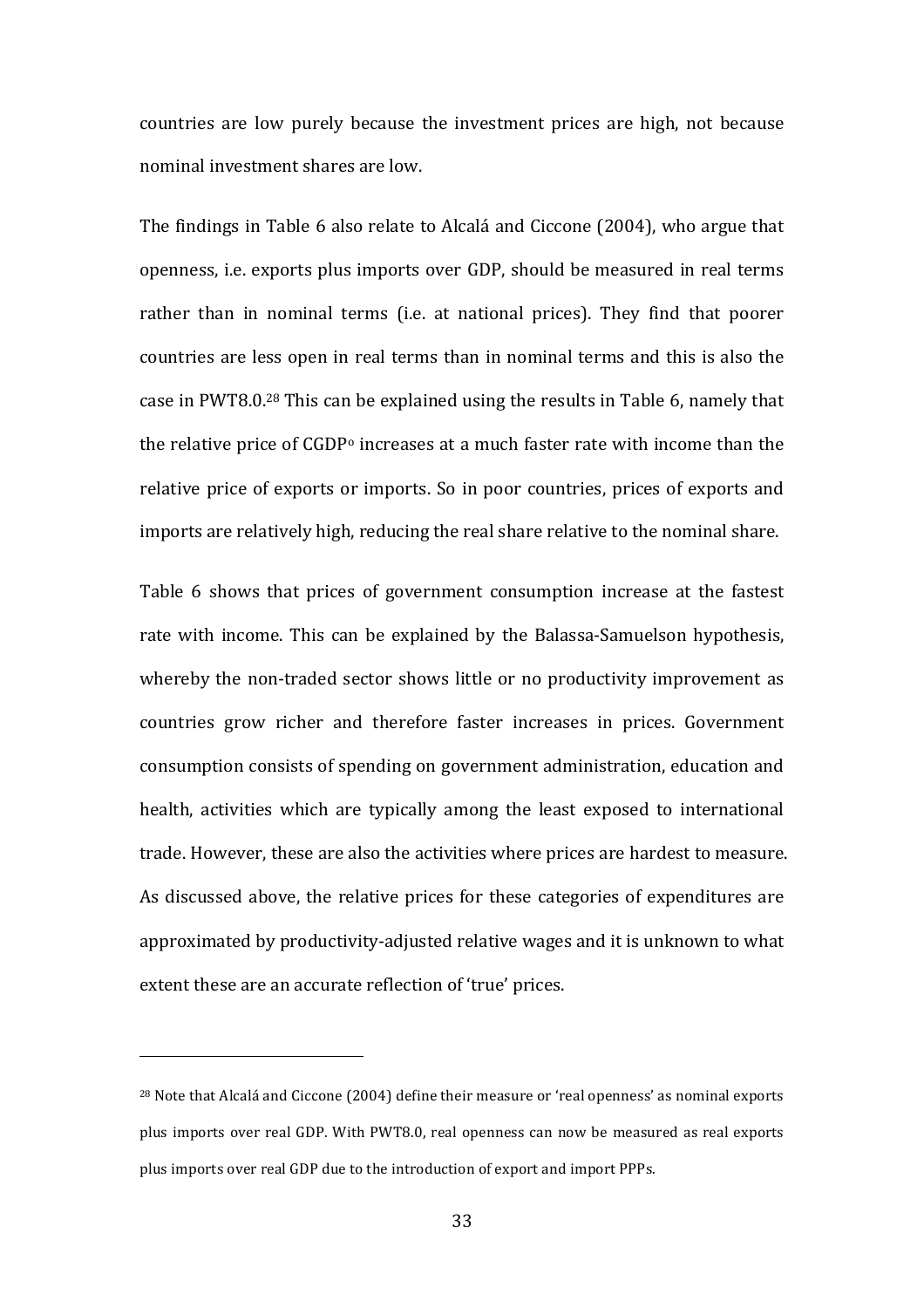Finally, it is useful to point out that PWT8.0 also includes a residual real expenditure share, so the shares of consumption, investment, exports and imports do not add up to one. As explained in the *National Accounts in PWT8.0* document, this residual category can include net exports of services since the export and import PPPs only refer to merchandise trade. This explains why, for example, Panama has a large positive residual expenditure: the Panama Canal revenues count as exports of transport services. This category also includes any statistical discrepancy. For example, GDP in India is measured from the income side and the statistical discrepancy is the difference between GDP and the sum of expenditures.

# **Capital and productivity**

The construction of the data on capital and productivity in PWT8.0 are discussed in detail in Inklaar and Timmer  $(2013c)$ , but it is helpful to highlight some of the main features and limitations. In the past, PWT data has often been used to construct measures of total factor productivity (TFP), such as by Hall and Jones (1999) and Caselli (2005). These would typically use GDP per worker as the measure of labor productivity and correct for differences in tangible capital per worker and human capital per worker, as in Table 1. PWT8.0 improves upon those earlier approaches in two important ways:

1. Rather than assuming a single depreciation rate that is constant across countries and over time, we allow this to be different. By distinguishing investment in up to six types of assets, including at least machinery, transport equipment and buildings, our depreciation rate will vary across countries and over time.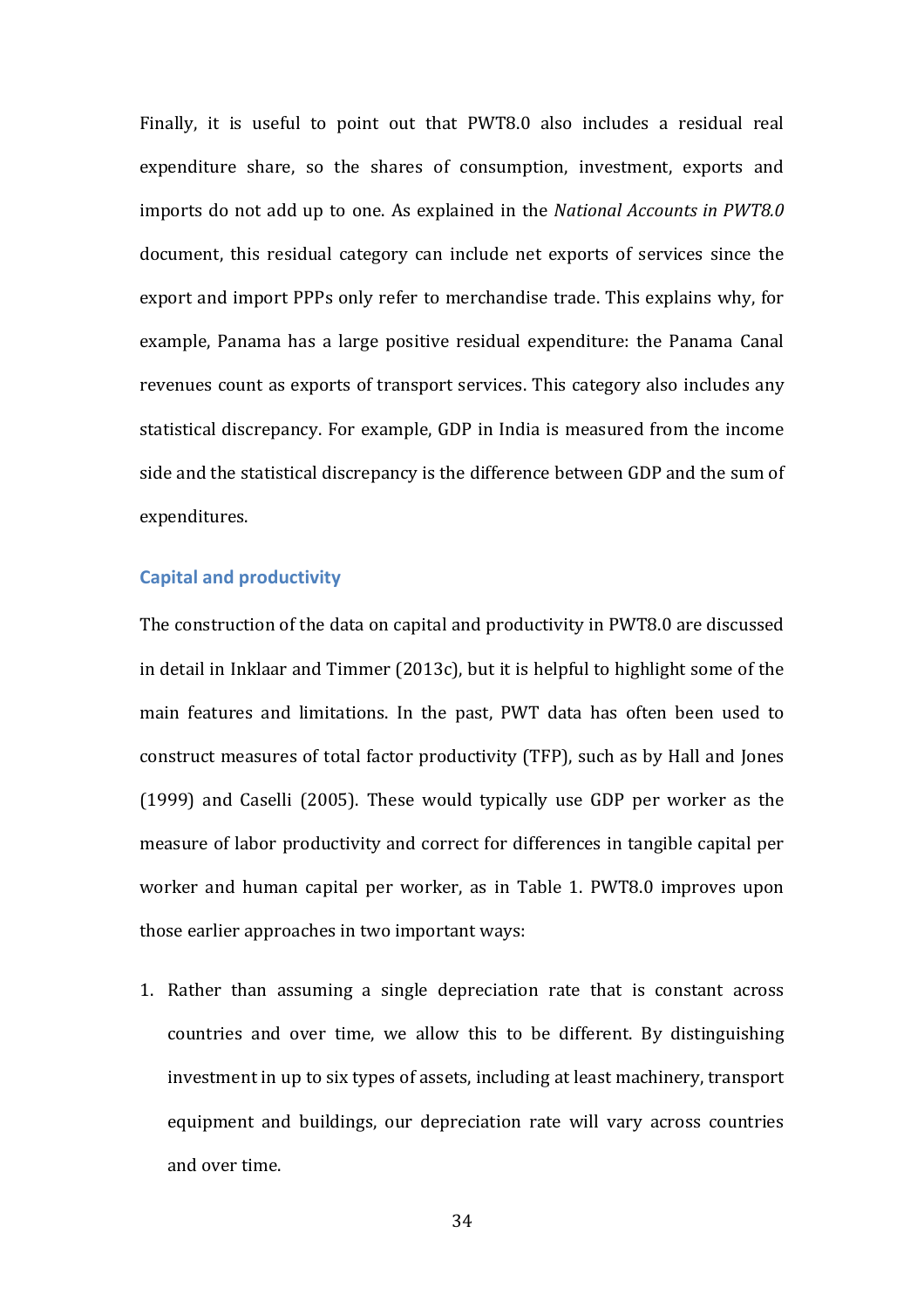2. Rather than assuming a single share of labor compensation in GDP to weight the importance of human versus physical capital, we have constructed new measures from basic National Accounts data.

These improvements, and in particular the use of a country-specific and yearspecific labor share, help to reduce the role of TFP differences in explaining cross-country income differences, as we show in Feenstra et al. (2013). Similar to the distinction between different GDP measures in Table 5, PWT8.0 includes a TFP measure that allows for comparisons across countries at a point in time (variable CTFP) and a measure that allows comparisons within countries across the years (RTFPNA). Despite the improvements over earlier work, there are still shortcomings in the TFP measures in PWT8.0 due to a lack of data:

- 1. *Capital services.* Jorgenson and Griliches (1967) argued that not every dollar's worth of capital generates the same return. Shorter-lived assets, such as computers would be expected to earn a greater productive return than longlived assets, such as buildings. Practical difficulties in determining a required rate of return across countries and over time have stopped us from implementing such an approach. This is likely to underestimate capital input mostly in the richer economies where investment in information and communication technologies is highest. $29$
- 2. Land, inventories, subsoil assets and intangibles. Our current set of assets only covers the so-called fixed reproducible assets recognized in the System of

 $29$  The Total Economy Database of The Conference Board does provide TFP growth measures based on growth in capital services rather than growth in the capital stock as in PWT.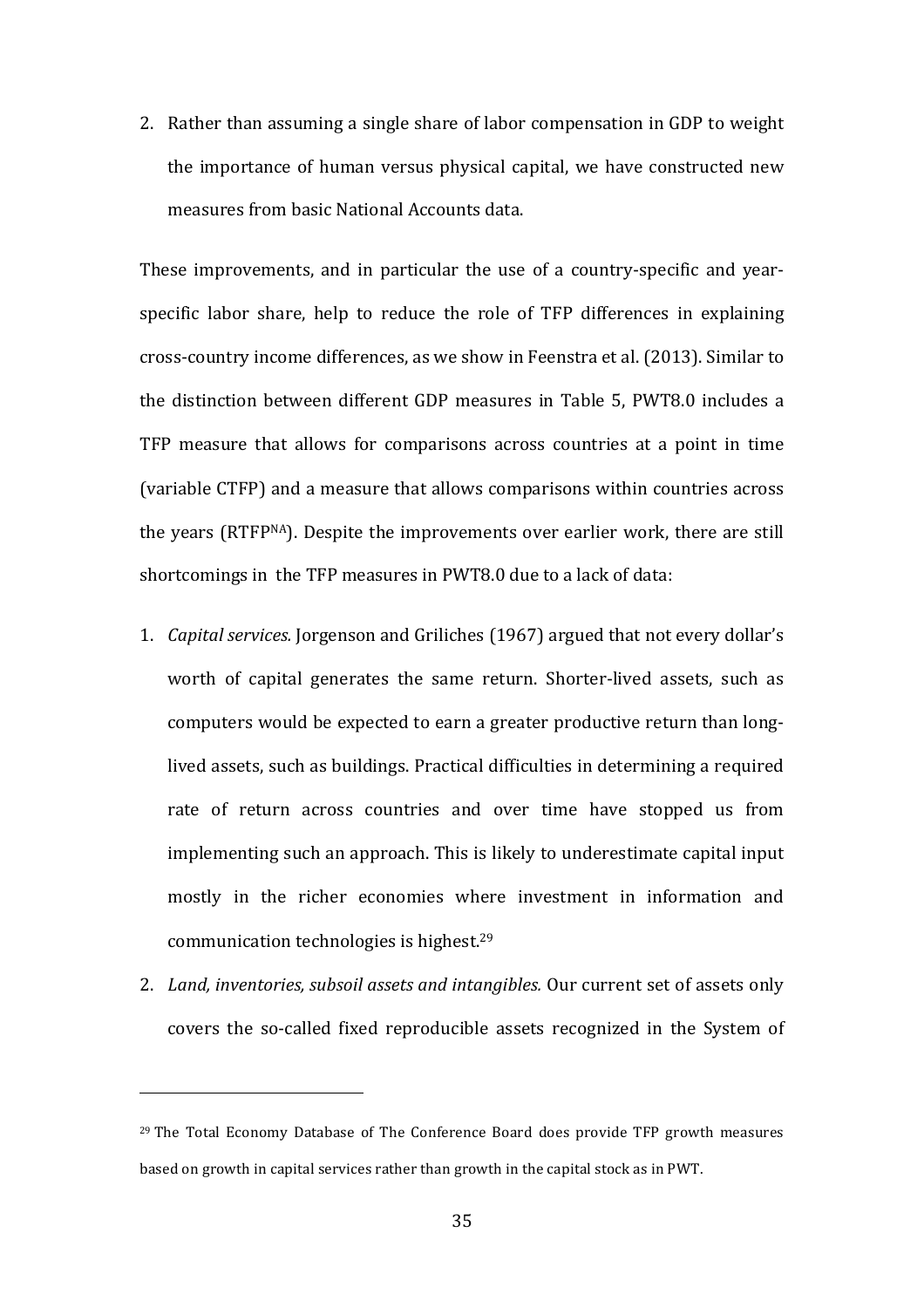National Accounts. Differences in the availability of land, inventories, subsoil assets (e.g. World Bank, 2006) or intangible assets (e.g. Corrado, Hulten and Sichel, 2009) are not taken into account. This will understate capital input in oil-producing and other resource-intensive countries; in countries with large arable land areas; and in richer economies that increasingly rely on investment in intangible assets.

- 3. *Hours worked.* Data on the number of persons engaged could be constructed for  $164$  out of  $167$  countries in PWT, but data on average annual hours worked is only available for 52 countries (from the Total Economy Database of The Conference Board). Hours worked vary between 1380 and 2800 hours per year, with richer countries working relatively fewer hours. Labor input of the poorer countries is thus underestimated by using the number of workers.
- 4. *Human capital.* To account for differences in human capital, we use data on the average vears of schooling from Barro and Lee  $(2010)$  and use rates of return for completing different sets of years of education (Psacharopoulos, 1994). This ignores any variation in these returns over time or across countries. Likewise, it ignores differences in the cognitive skills that students obtain, which may be more important than the simply the number of years in school (Hanushek and Woessman, 2012). Ignoring cognitive skills likely underestimates labor input in richer countries as richer countries have higher cognitive skills given the average years of schooling. However, data do not allow a cognitive skills measure to be implemented for a broad enough sample that also includes variation over time.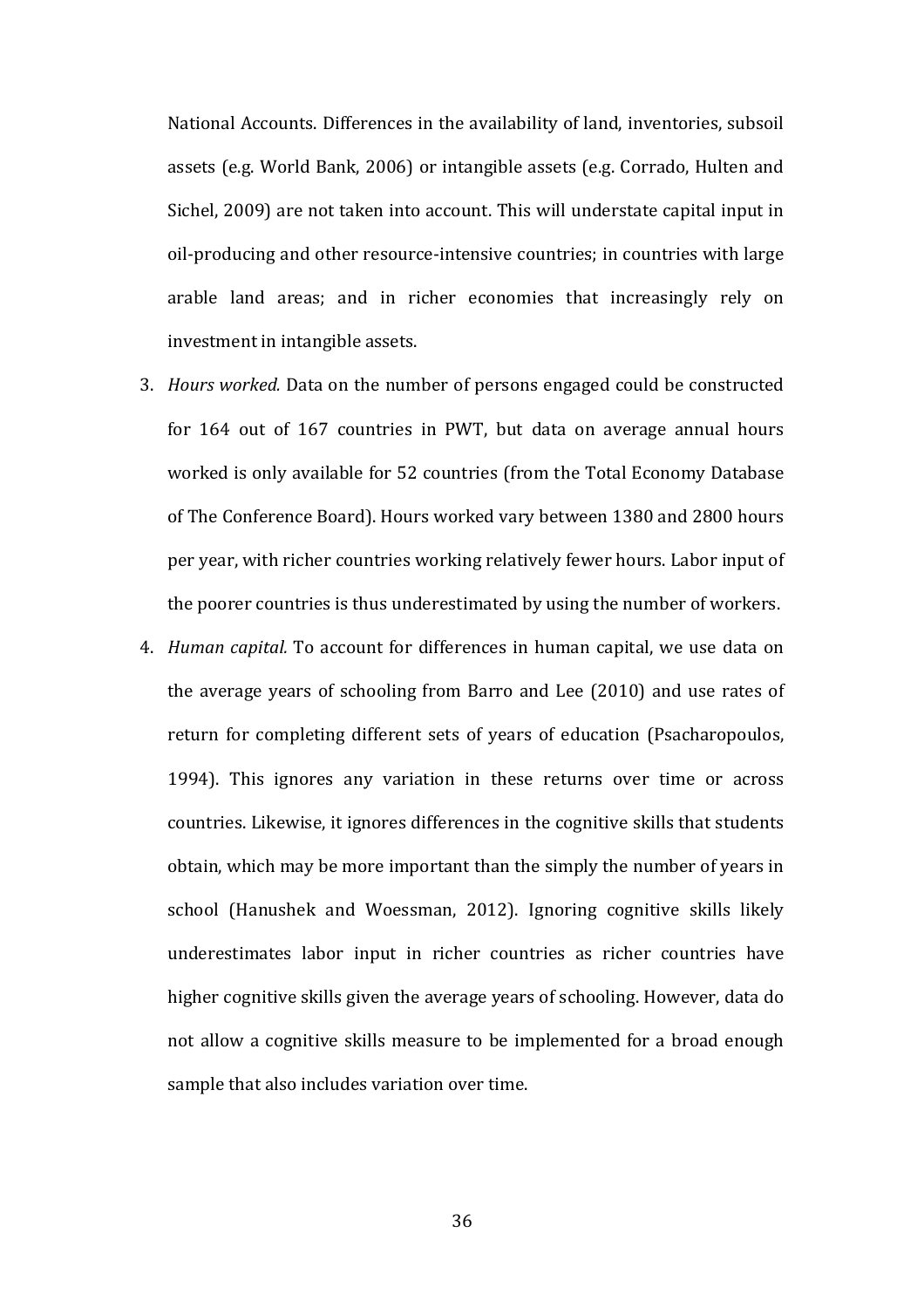Despite these shortcomings, we believe the current data on relative TFP levels and on TFP growth in PWT8.0 represent a useful improvement over earlier work and the list of shortcomings is an open invitation to realize further improvements.

## **National Accounts**

 

Besides the PPP benchmark data, the other main data input of PWT is National Accounts (NA) data. These data are used, first, to estimate PPPs where benchmark or interpolated data is not available using national price indices.<sup>30</sup> Second, PWT relies on NA for data on GDP at national prices, which is converted to real GDP using the GDP<sup>e</sup> and GDP<sup>o</sup> PPPs. Comparative GDP figures are thus subject to change if the underlying NA data are revised. In advanced economies, such revisions are typically quantitatively small. For example, the 2009 Comprehensive Revision by the US Bureau of Economic Analysis revised US GDP in 2008 upwards by 1.2 percent (Seskin and Smith, 2009), neither a negligible nor a substantial change. Changes of similar magnitude are likely to be seen in more countries, for instance as the accounting rules of the System of National Accounts (SNA) 1993 are replaced by those of SNA 2008.

In contrast, Ghana revised its GDP upwards by 60 percent in 2010 (Jerven, 2013). Although such a large revision is not typical, it is also not as unusual as may be hoped. Figure 5 compares GDP per capita in 2005 as published originally in

<sup>&</sup>lt;sup>30</sup> For interpolation between benchmarks, we also use national accounts price indexes to determine the precise year-to-year pattern instead of doing a linear interpolation. This is a second-order impact of these data.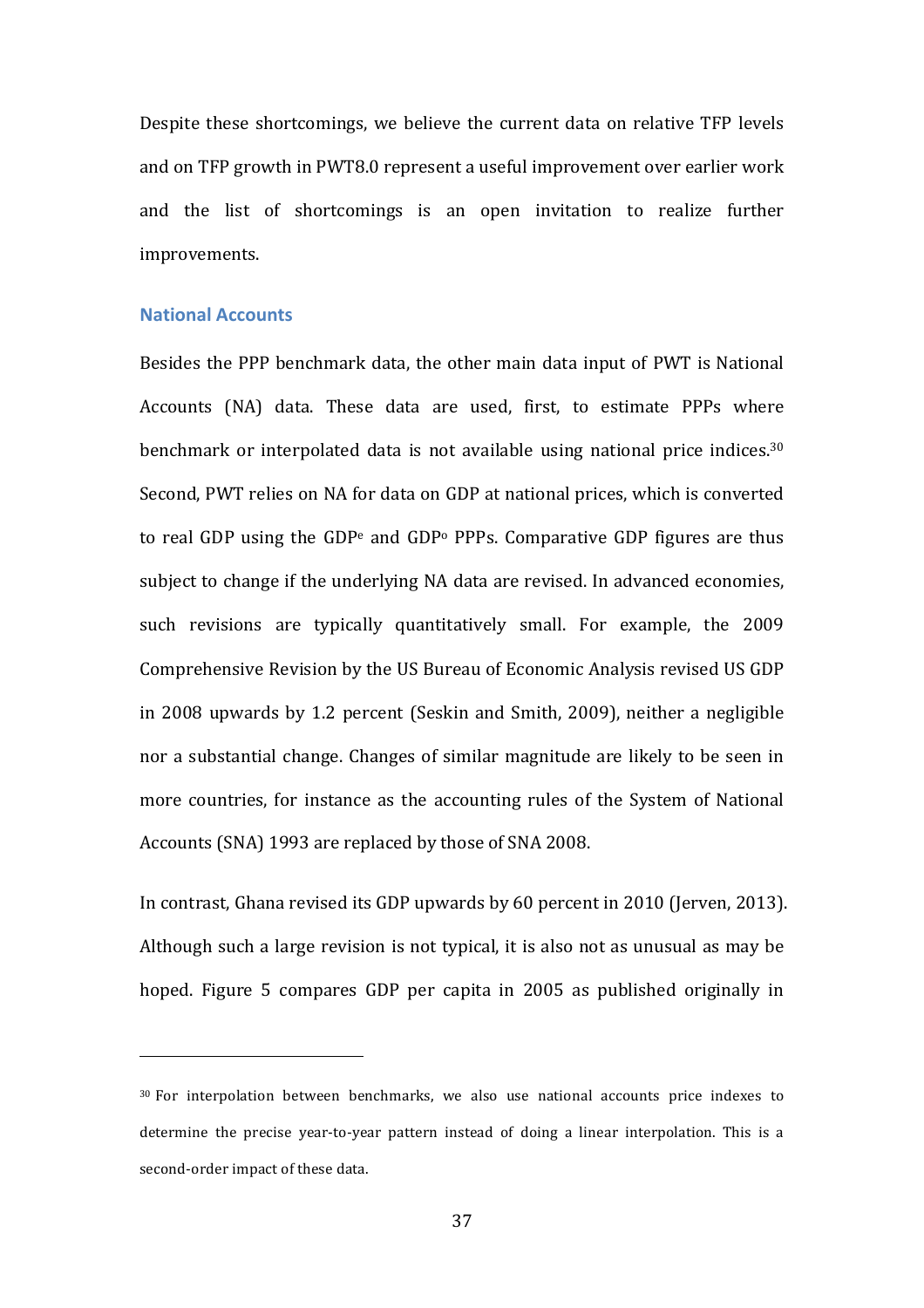World Bank (2008) with GDP per capita using the most recent NA data. It shows that Gambia's GDP per capita has more than doubled after revisions in recent years and even Turkey's GDP per capita has increased by over 40 percent. In contrast, the median absolute revision is a more modest 3.4 percent. As in Figure 4, the broad cross-country pattern is not materially affected. The correlation between the two sets of GDP per capita numbers in Figure 5 is 0.996, though that is scant comfort if your main interest is the level of living standards in Ghana.

**Figure 5, GDP per capita in 2005: NA revisions since 2008** 



Note: 'original ICP' denotes the GDP per capita level as reported in World Bank (2008), 'current NA data' computes the GDP per capita level based on the World Bank (2008) PPPs and current National Accounts data, the December 2012 release of the UN NA Main Aggregates Database.

These revisions do not just affect the level of real GDP, but also the growth rates. Johnson et al. (2013) document how different versions of PWT can show notably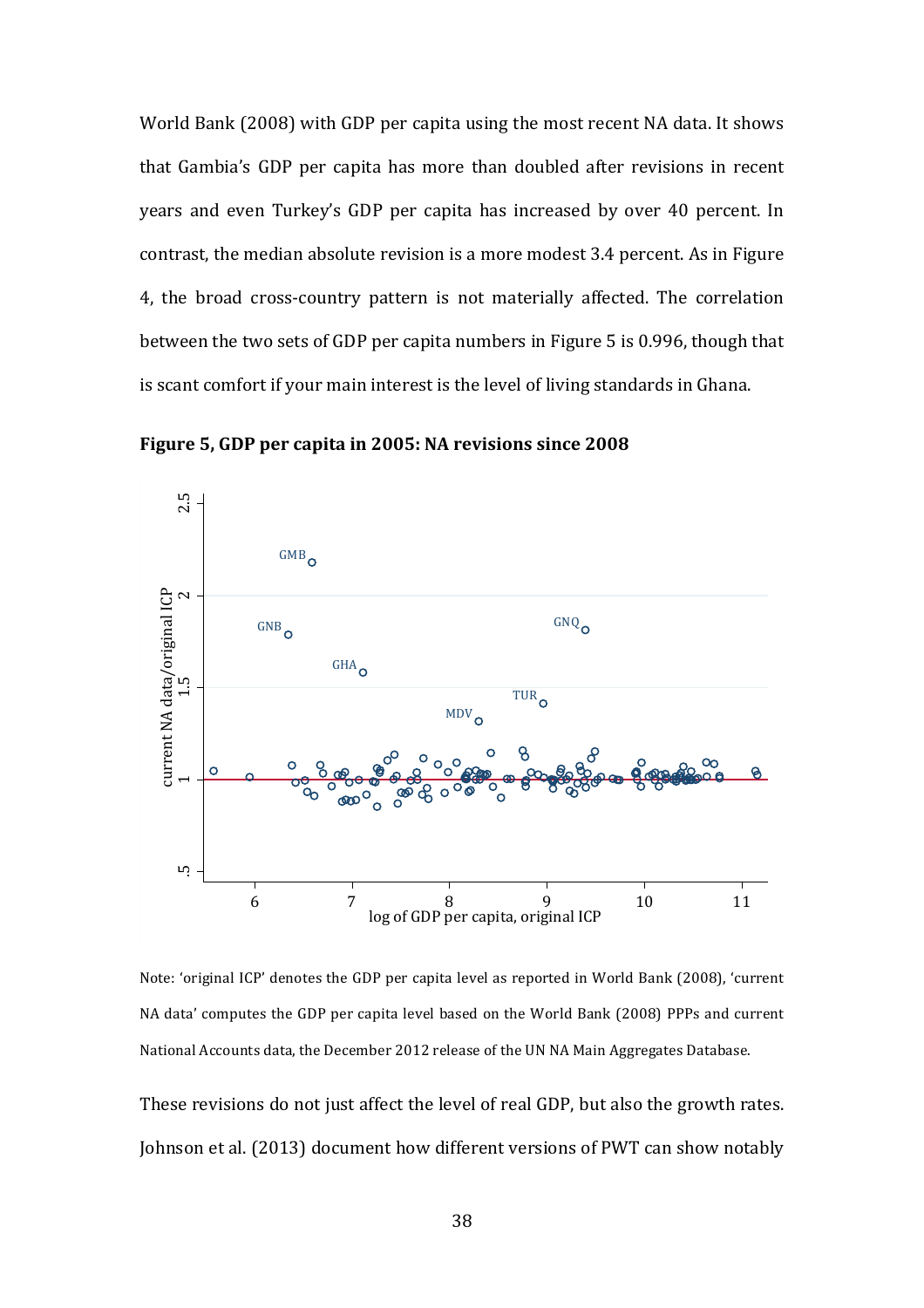different growth patterns. Especially the results of studies that rely on annual GDP growth rates were found to be sensitive to the PWT version that was used. In part this will be due to the earlier PPP estimation methodology that relied on PPPs for a given benchmark year and replaced those after a new benchmark.  $31$ But while this source of variation across PWT version will be much reduced by our newly adopted methodology, NA revisions are another source of variation. Table 7 illustrates this for two UN NA 'vintages', the first with data up to 2009 (released December 2010) and the second with data up to 2011 (released December 2012). The table compares two sets of growth rates, one for 2009 and one for 1995; 2009 is the latest year that can be compared, while 1995 is chosen as an earlier year for which revisions are (presumably) no longer as substantial. For both years, we compare the annual growth rate, the five-year average annual growth rate and the ten-year average annual growth rate, following the findings by Johnson et al. (2013) that average growth over these longer time spans is more stable across PWT versions. The table shows the  $5<sup>th</sup>$  and  $95<sup>th</sup>$  percentile of the revision to growth rates across the two vintages as well as the correlation between the growth rates in the two vintages.

 $31$  Earlier versions of PWT up to v6 constructed real GDP using a weighted average of the national accounts growth rates of the *components* of GDP, i.e. C, I and G. That approach was criticized by Johnson *et al* (2013) because the weights would change with the ICP benchmark in different versions of PWT. To address this criticism, PWT7 used the national accounts growth rate of *total* GDP instead of the components,, as we also do in PWT8.0 when constructing the growth rate of **RGDPNA**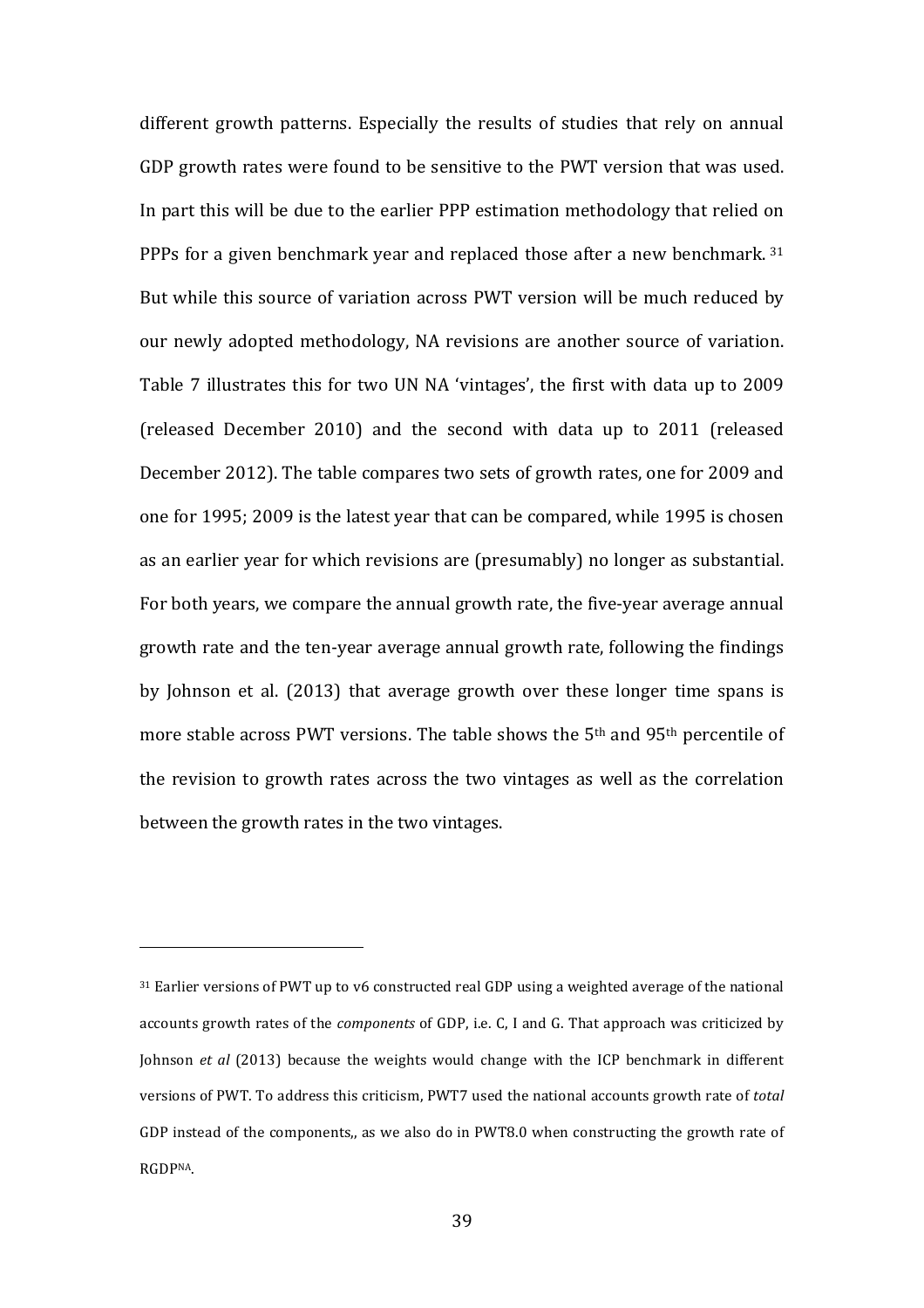|                  | 2009   |        |         | 1995   |        |         |
|------------------|--------|--------|---------|--------|--------|---------|
|                  | Annual | 5-year | 10-year | Annual | 5-year | 10-year |
| Median growth    | 0.2    | 4.1    | 4.1     | 4.1    | 2.3    | 3.2     |
| <b>Revisions</b> |        |        |         |        |        |         |
| 5th percentile   | $-1.6$ | $-1.1$ | $-0.6$  | $-0.8$ | $-0.2$ | $-0.4$  |
| 95th percentile  | 3.2    | 1.3    | 0.7     | 0.1    | 0.2    | 0.2     |
| Correlation      | 0.93   | 0.96   | 0.98    | 0.97   | 0.99   | 0.99    |

Table 7, Revisions to UN NA GDP growth, 2009 vs. 2011 vintage

Notes: Revisions compare GDP growth across the 2009 and 2011 UN NA vintage for each of the 167 countries in PWT8.0. The annual growth rate refers to growth from 2008 to 2009 in the lefthand panel and 1994-1995 in the right-hand panel. The five-year growth rate refers to 2004-2009 and 1990-1995; and the ten-year growth rate refers to 1999-2009 and 1985-1995.

The results in Table 7 confirm the Johnson et al.  $(2013)$  finding that long-run growth rates are less affected by NA revisions than annual growth rates as the 90-percent range of revisions shrinks considerable, from  $4.8$  to  $1.3$  percentage points for growth rates up to 2009 and from 0.9 to 0.6 percentages for growth rates up to 1995. This also confirms that more recent data are more likely to change due to NA revisions. This is unsurprising, as the most up-to-date GDP growth numbers tend to be based on incomplete source data. The cross-country correlations at the bottom of the table indicate that rapidly-growing countries in one vintage also tend to grow fast in the other vintage, but a correlation of 0.93 for annual growth in 2009 indicates notable variation.

To help assess the sensitivity of any research results to the NA vintage used, we provide the 2009 and 2010 NA data vintages. $32$  In addition, we include the statistical capacity indicator of the World Bank in PWT8.0. This indicator is constructed since 1999 for developing economies and it is based on the quality

 $32$  Old vintages are not made available by the UN.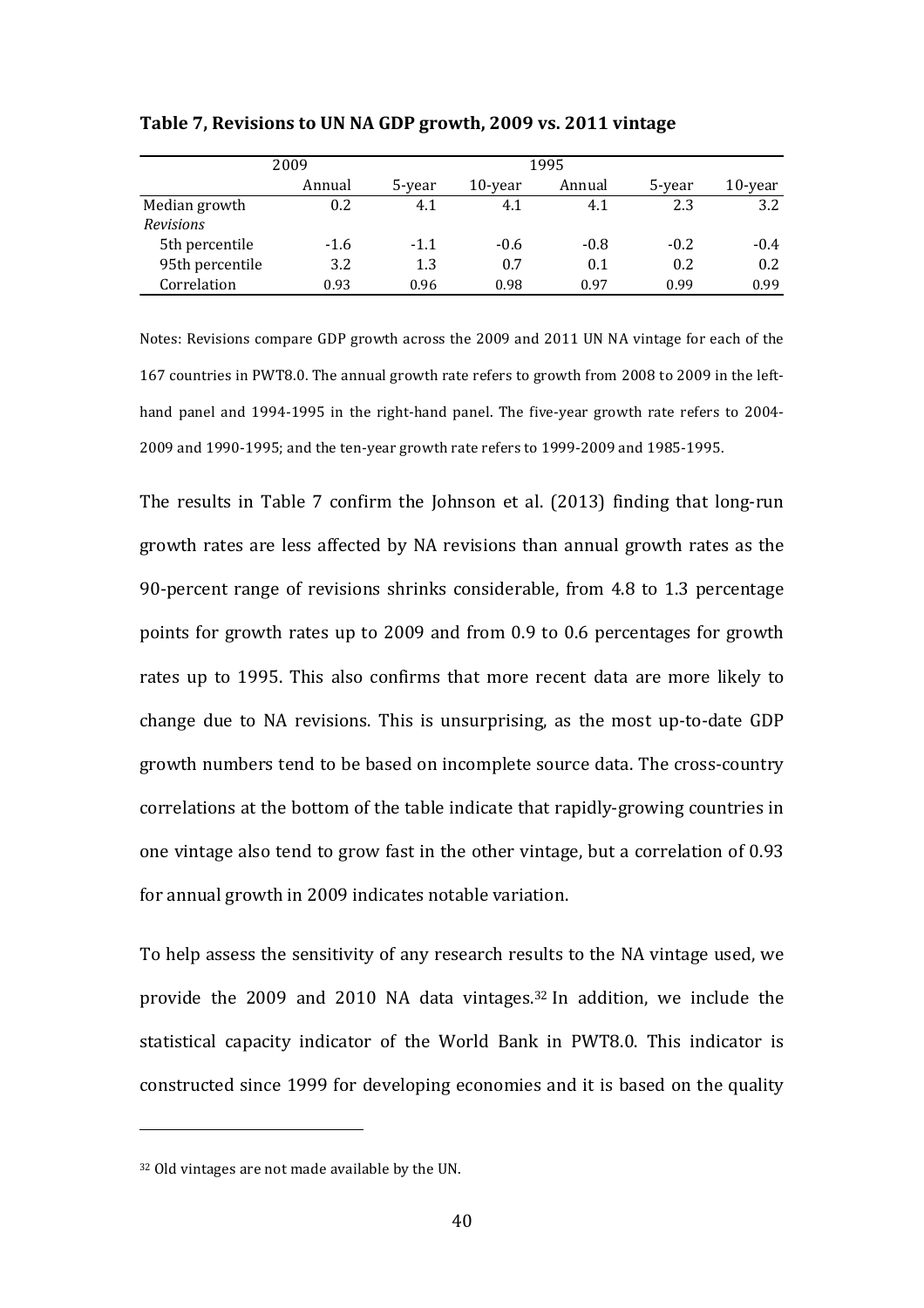of the statistical methodology, frequency with which source data is collected and the timeliness with which data is provided. Not all of these aspects refer (directly) to NA data, but this indicator can be useful to assess the reliability of a country's data.<sup>33</sup>

## **China**

China also deserves some attention in regards to its NA. As discussed above, the 2005 ICP results underestimated China's GDP level, which we adjust for in PWT8.0 as in PWT7.0 and 7.1. In addition, there have long been doubts about the accuracy of China's growth figures. In the academic literature, the debate has been between those arguing that the official statistics get it broadly right (Holz, 2006) and others arguing that official statistics systematically overstate growth (Maddison 2006; Maddison and Wu, 2008). We find the 'overstatement' argument convincing and use alternative NA data based on data from Wu (2011). Table 8 shows average annual GDP growth for each decade since 1952, comparing the official NA data to the adjusted GDP data we use in PWT8.0. It show that the degree to which growth is overstated varies considerably over time, but is present in every period. As a result, the GDP level in 1952 is more than twice as high according to the adjusted growth figures than according to the official growth figures. Since China participated in an ICP comparison for the first time only in 2005, there is no readily available independent information for a possible cross-check of this result. While we present data based on the adjusted

 $33$  The work by Jerven (2013), Devarajan (2013) and Young (2012) are useful in this regard as well.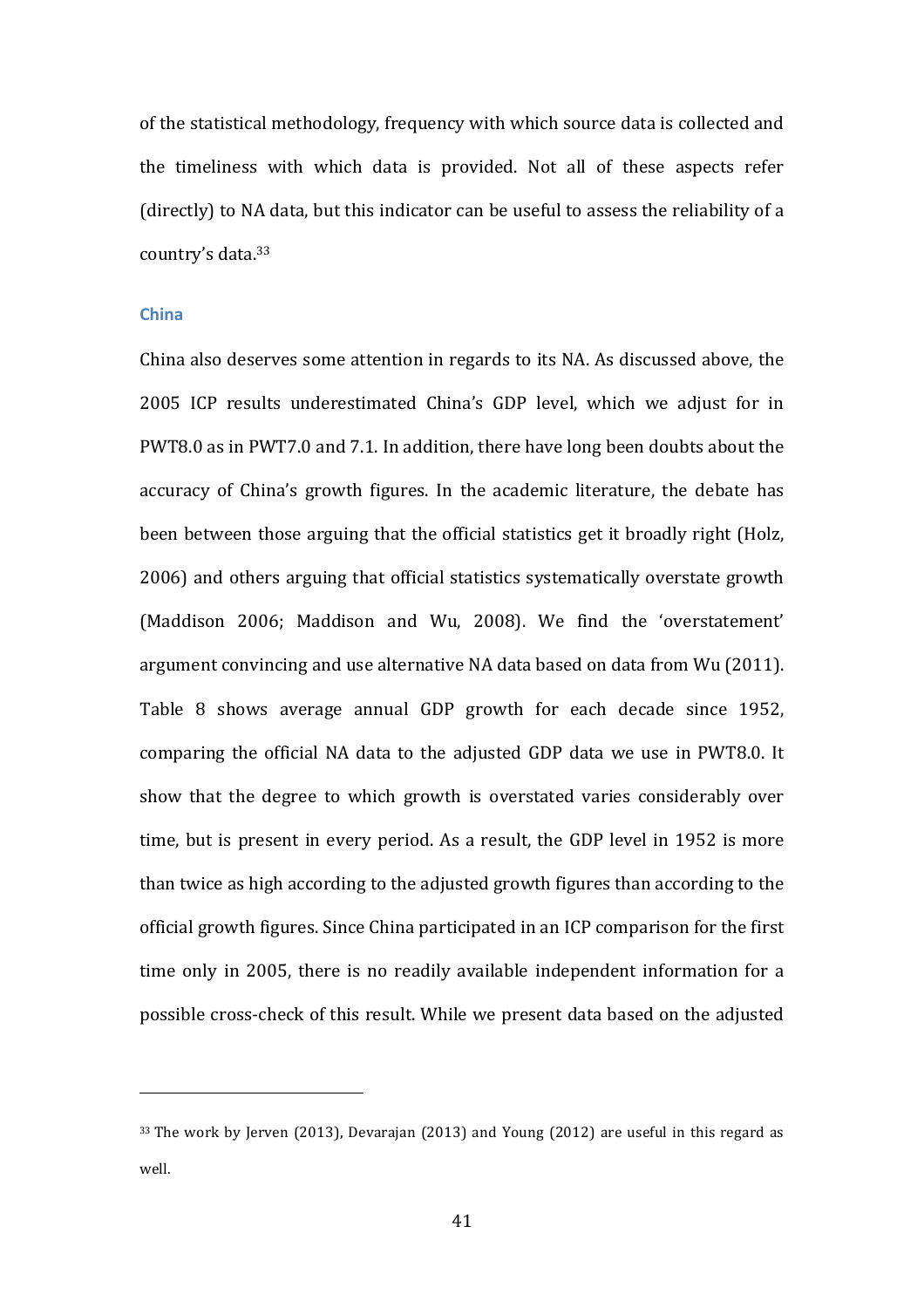2005 PPP and adjusted growth rates in PWT8.0, we also provide the data to construct an alternative dataset using official PPPs and growth rates for China.

Table 8, Average annual GDP growth in China 1952-2010, adjusted versus **official**

|           | Official | Adjusted | Difference |
|-----------|----------|----------|------------|
| 1952-1960 | 6.2      | 5.4      | 0.8        |
| 1960-1970 | 3.3      | 2.8      | 0.5        |
| 1970-1980 | 6.2      | 4.6      | 1.6        |
| 1980-1990 | 9.3      | 6.2      | 3.0        |
| 1990-2000 | 10.4     | 7.1      | 3.3        |
| 2000-2010 | 10.5     | 9.2      | 1.3        |

Note: adjusted GDP growth is provided by Harry Wu, based on Wu (2011); official data is from the UN NA (December 2012 version). The adjusted growth series are used in PWT8.0.

## **Concluding remarks**

In this guide, we have explained and motivated the choices we made in constructing PWT8.0 and discussed the implications of these choices for researchers using PWT. To summarize, we recommend the following:

- 1. Use GDP<sup>e</sup> and GDP<sup>o</sup> series only as a measure of the relative level across countries. For comparing GDP growth, use the series of GDP at constant national prices from the National Accounts data, RGDPNA.
- 2. Use  $GDP<sup>e</sup>$  when interested in comparative well-being; use  $GDP<sup>o</sup>$  when interested in an economy's productive capacity.
- 3. Beware that observations in PWT that are directly based on PPP benchmark data or interpolations between PPP benchmarks are more reliable than observations based on extrapolations from benchmarks and can show differences in patterns such as the Penn effect.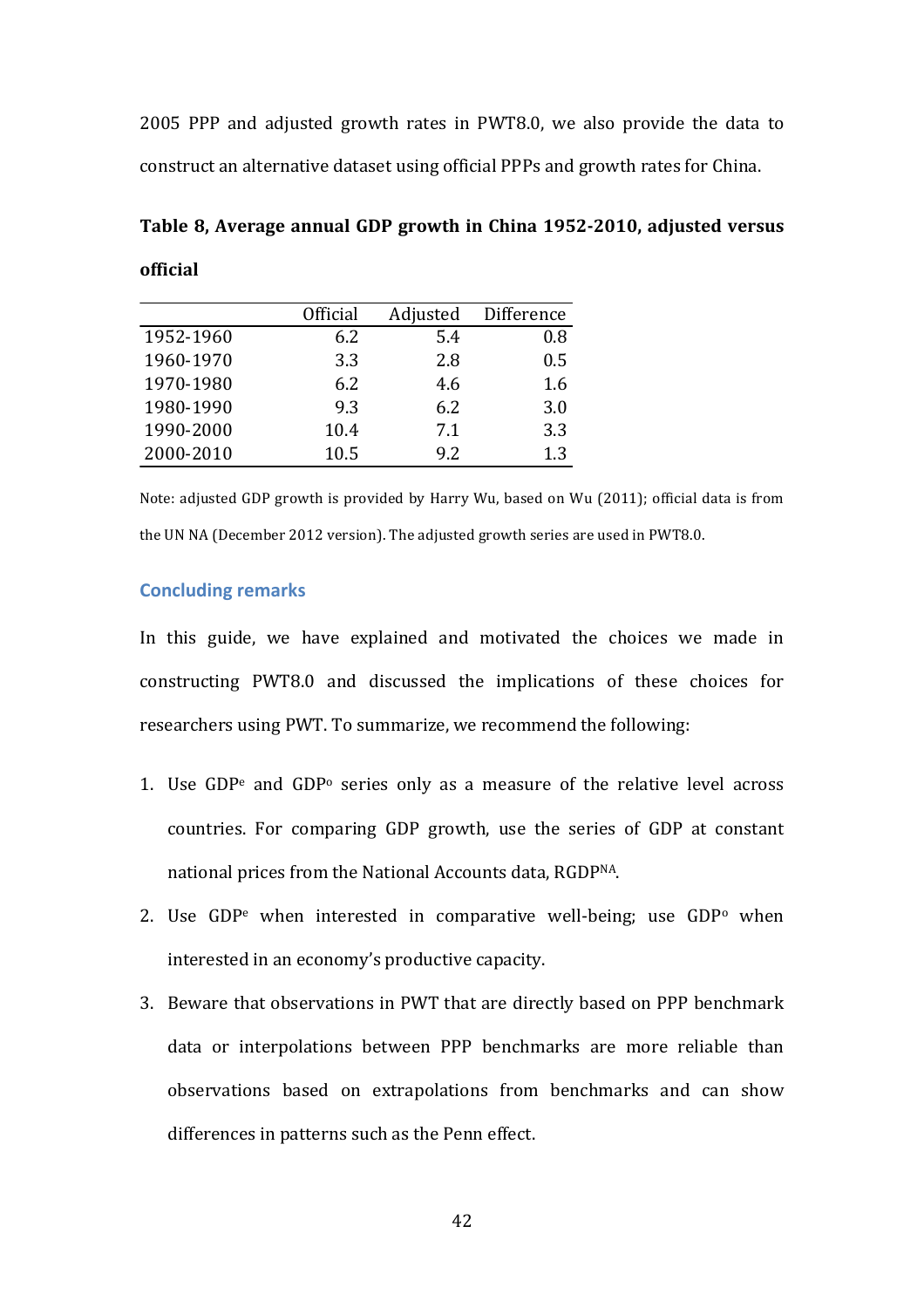- 4. Beware that there is a greater margin of uncertainty when comparing countries with very different spending patterns.
- 5. Beware that revisions to National Accounts data can have a substantial impact on the level of GDP and on GDP growth rates and that such revisions are typically the dominant reason for changing data between PWT versions.

Not all recommendations will be equally relevant to all types of users. For instance, recommendation 4 would mostly be relevant when comparing a single country's GDP<sup>e</sup> or GDP<sup>o</sup> per capita or PPP to other countries. Furthermore, we provide the basic data and programs so that alternative PWT datasets can be constructed, for instance based on a different index number method or on official rather than adjusted Chinese data.

This guide was explicitly aimed at a non-technical audience, the Feenstra et al.  $(2013)$  paper discusses the more technical aspects and the main new insights from PWT8.0, while Inklaar and Timmer (2013c) discuss the new capital and TFP data in more detail. This guide could also not discuss some of the more detailed aspects of PWT. To cover those aspects, there is additional documentation available on:

- The technical details on how the different data sources are combined and how PWT is constructed in Stata, including the underlying programs [Technical guide to PWT8.0],
- The differences in methodology, results and variable naming between PWT7.1 and PWT8.0 [Comparing PWT8.0 with 7.1],
- How data on capital and TFP have been constructed [Capital, labor and TFP in PWT8.0],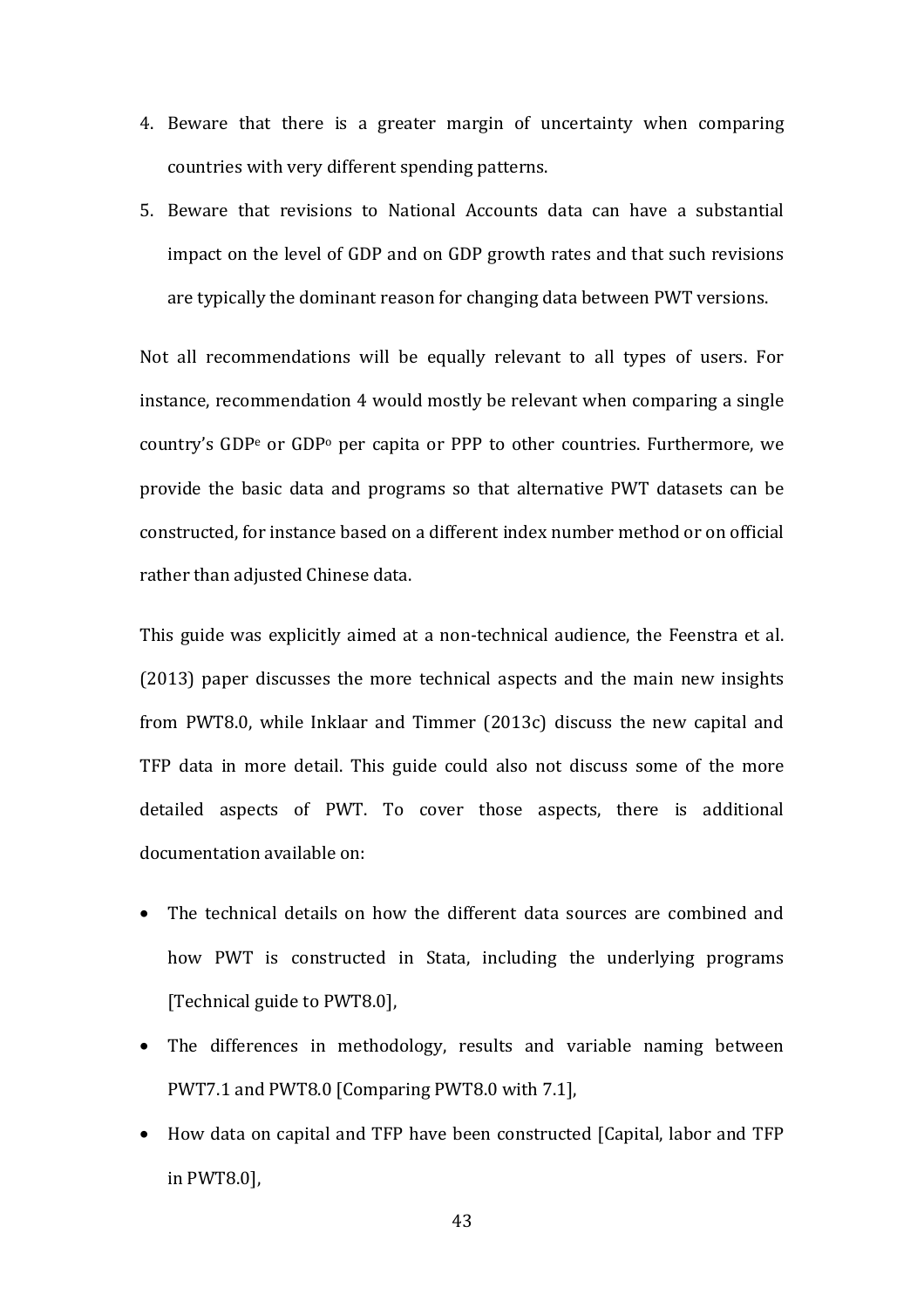- The sources of NA data, variable definitions and accounting rules [National Accounts in PWT8.0],
- The choice for a particular exchange rate series [Exchange rates in PWT8.0],
- The identification of outliers [Outliers in PWT8.0].

While the appeal of a dataset with information on economic performance for most countries in the world over the past  $60+$  years is obvious, it is of little use if used without due regard of the choices and limitations that underlie it. We hope that this guide has given a better understanding of the PWT8.0 dataset, so that it is used to its greatest potential.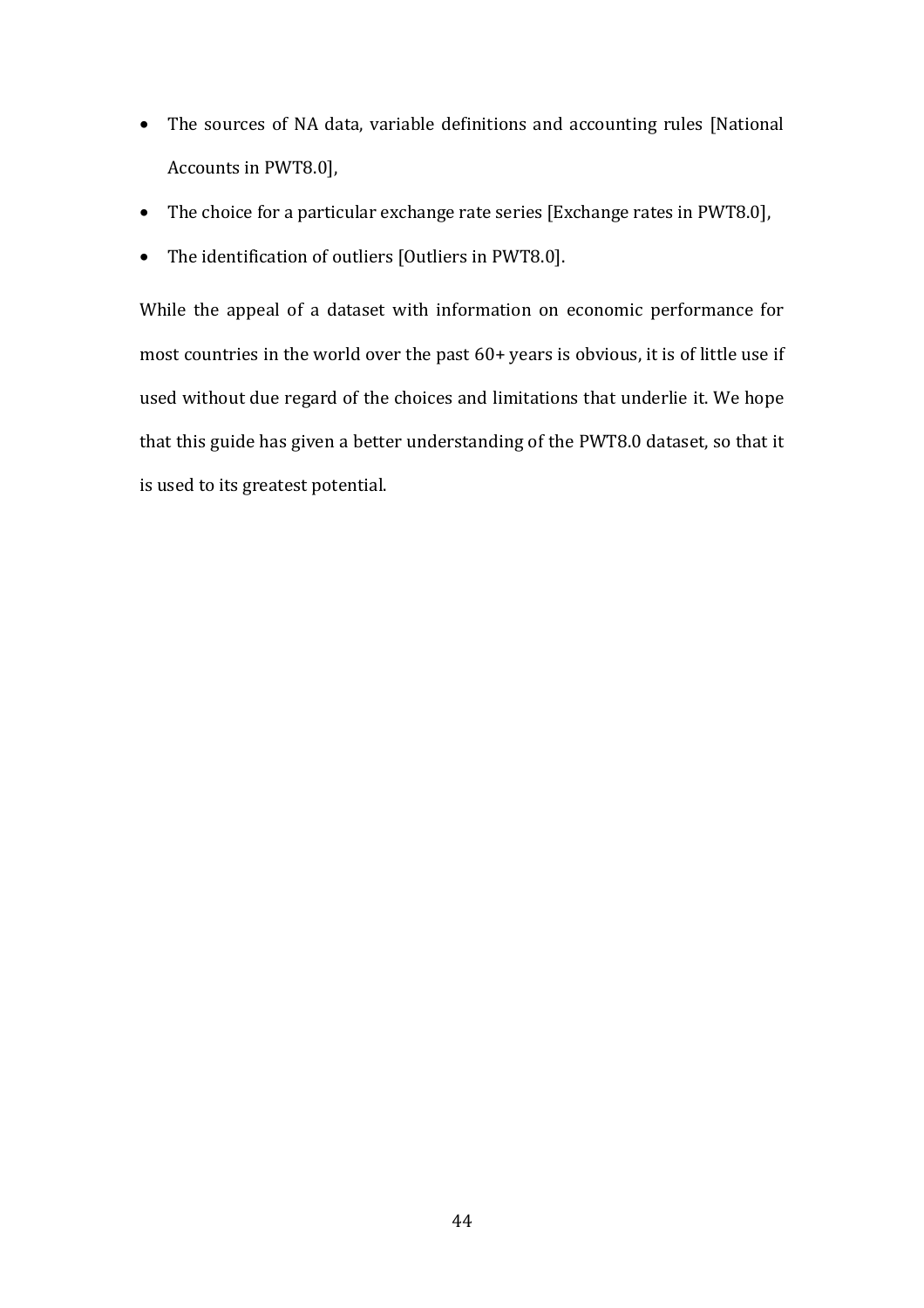## **References**

- Aghion, Phillipe and Peter Howitt (2006), "Appropriate Growth Policy: A Unifying Framework" *Journal of the European Economic Association* 4(2-3): 269-314.
- Alcalá, Francisco and Antonio Ciccone (2004), "Trade and Productivity" *Quarterly Journal of Economics* 119(2): 613-646.
- Almås, Ingvild (2012), "International Income Inequality: Measuring PPP Bias by Estimating Engel Curves for Food" *American Economic Review* 102(1): 1093-1117.
- Ashraf, Quamrul and Oded Galor (2012), "The "Out of Africa" Hypothesis, Human Genetic Diversity, and Comparative Economic Development" *American Economic Review* 103(1): 1-46.
- Balk, Bert M. (2008), *Price and Quantity Index Numbers: Models for Measuring Aggregate Change and Difference*, Cambridge University Press, Cambridge.
- Barro, Robert J., and Jong-Wha Lee (2010), "A new data set of educational attainment in the world, 1950-2010" NBER Working Paper no 15902.
- Bergin, Paul R., Reuven Glick and Alan M. Taylor (2006), "Productivity, tradability and the long-run price puzzle" *Journal of Monetary Economics* 53: 2041-2066.
- Burstein, Ariel and Gita Gopinath (2013), "International Prices and Exchange Rates," prepared for the *Handbook of International Economics*, vol. IV.
- Caselli, Francesco (2005), "Accounting for Cross-Country Income Differences" in Philippe Aghion and Steven N. Durlauf (eds.) *Handbook of Economic* Growth, volume 1A, Elsevier, Amsterdam, 679-741.
- Caselli, Francesco and Daniel J. Wilson (2004), "Importing technology" *Journal of Monetary Economics* 51: 1-32.
- Corrado, Carol, Charles Hulten and Daniel Sichel (2009), "Intangible capital and U.S. economic growth" *Review of Income and Wealth* 55(3): 661-685.
- Davarajan, Shantayanan (2013), "Africa's Statistical Tragedy" *Review of Income and Wealth,* forthcoming.
- Deaton, Angus (2012), "Consumer price indexes, purchasing power parity exchange rates, and updating" paper presented at the Penn World Table Workshop, May 2012.
- Deaton, Angus and Alan Heston (2010), "Understanding PPPs and PPP-based National Accounts" *American Economic Journal: Macroeconomics* 2(4): 1-35.
- Diewert W. Erwin (2002), "Similarity and Dissimilarity Indexes: An Axiomatic Approach" *UBC Discussion Paper*, no. 02-10.
- Diewert W. Erwin (2013), "Methods of Aggregation above the Basic Heading Level within Regions" in World Bank (ed.) *Measuring the Real Size of the World Economy*, World Bank: Washington DC, Chapter 5.
- Feenstra, Robert C. and John Romalis (2012), "International Prices and Endogenous Quality" *NBER Working Paper*, no. 18314.
- Feenstra, Robert C., Alan Heston, Marcel P. Timmer, and Hayan Deng (2009) "Estimating Real Production and Expenditures Across Nations: A Proposal for Improving the Penn World Tables" *Review of Economics and Statistics*,  $91(1)$ ,  $201-12$ .
- Feenstra, Robert C., Hong Ma, J. Peter Neary and D.S. Prasada Rao (2013), "Who Shrunk China? Puzzles in the Measurement of Real GDP" *Economic Journal*,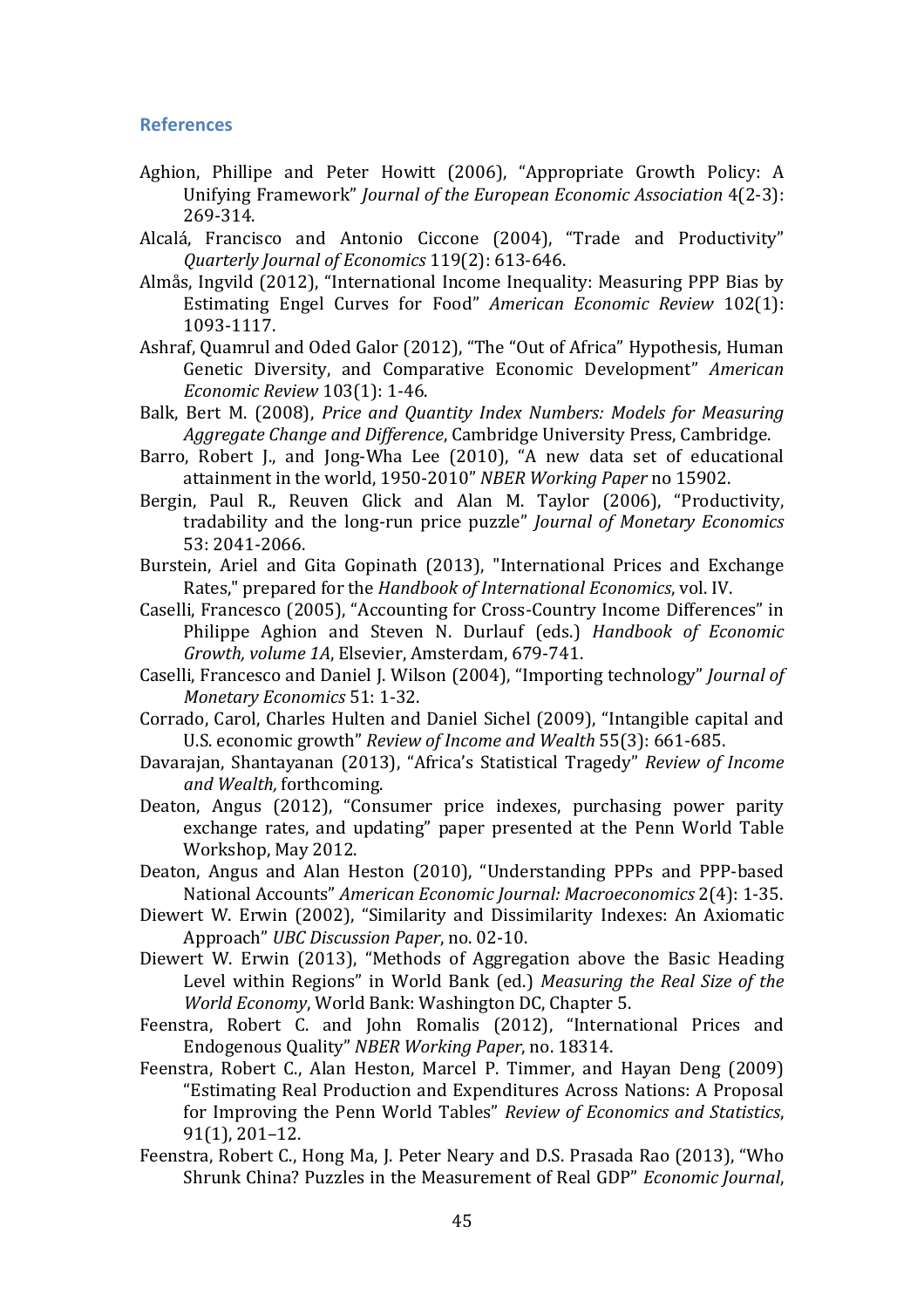forthcoming.

- Feenstra, Robert C., Robert Inklaar and Marcel Timmer (2013), "PWT: The Next Generation," University of California, Davis and University of Groningen, draft, 2012.
- Hall, Robert E. and Charles I. Jones (1999), "Why do some countries produce so much more output per worker than others?" *Quarterly Journal of Economics* 114(1): 83-116.
- Hallak, Juan Carlos and Peter K. Schott (2011) "Estimating Cross-Country Differences in Product Quality" *Quarterly Journal of Economics*, 126(1), 417–74.
- Hanushek, Eric A. and Ludger Woessmann (2012), "Do better schools lead to more growth? Cognitive skills, economic outcomes, and causation" *Journal of Economic Growth* 17(4): 267-321.
- Heston, Alan (2013) "Government Services: Productivity Adjustments" in World Bank (ed.) *Measuring the Real Size of the World Economy*, World Bank: Washington DC, Chapter 16.
- Holz, Carsten A. (2006), "China's Reform Period Economic Growth: How Reliable Are Angus Maddison's Estimates?" Review of Income and Wealth 52(1): 85-119.
- Hsieh, Chang-Tai and Peter J. Klenow (2007), "Relative Prices and Relative Prosperity" American Economic Review 97(3): 562-585.
- Inklaar, Robert and Marcel P. Timmer (2013a), "The Relative Price of Services" *Review of Income and Wealth*, forthcoming.
- Inklaar, Robert and Marcel P. Timmer (2013b), "A Note on Extrapolating PPPs" in World Bank (ed.) *Measuring the Real Size of the World Economy*, World Bank: Washington DC, Chapter 18, Annex D.
- Inklaar, Robert and Marcel P. Timmer (2013c), "Capital, labor and TFP in PWT8.0" mimeo, see www.ggdc.net/pwt.
- Jerven, Morten (2013), "Comparability of GDP estimates in Sub-Saharan Africa: the effect of revisions in sources and methods since structural adjustment" *Review of Income and Wealth*, forthcoming.
- Johnson, Simon, William Larson, Chris Papageorgiou and Arvind Subramanian (2013), "Is newer better? Penn World Table Revisions and their impact on growth estimates" *Journal of Monetary Economics* 60(2): 255-274.
- Jones, Charles I. and Peter J. Klenow (2011), "Beyond GDP? Welfare across Countries and Time" NBER Working Paper, no. 16352.
- Kravis, Irving B., Aalan Heston, and Robert Summers (1982), *World Product and Income*, Johns Hopkins University Press, Baltimore, MD.
- Maddison, Angus (2006), "Do Official Statistics Exaggerate China's GDP Growth? A Reply to Carsten Holz" Review of Income and Wealth 51(1): 121-126.
- Maddison, Angus and Harry X. Wu (2008), "Measuring China's Economic Performance" *World Economics* 9(2): 13-44.
- McCarthy (2013), "Extrapolating PPPs and Comparing ICP Benchmark Results" in World Bank (ed.) *Measuring the Real Size of the World Economy*, World Bank: Washington DC, Chapter 18.
- Neary, J. Peter (2004), "Rationalizing the Penn World Table: True Multilateral Indices for International Comparisons of Real Income" American Economic *Review* 94(5): 1411-1428.
- Psacharopoulos, George (1994), "Returns to investment in education: A global